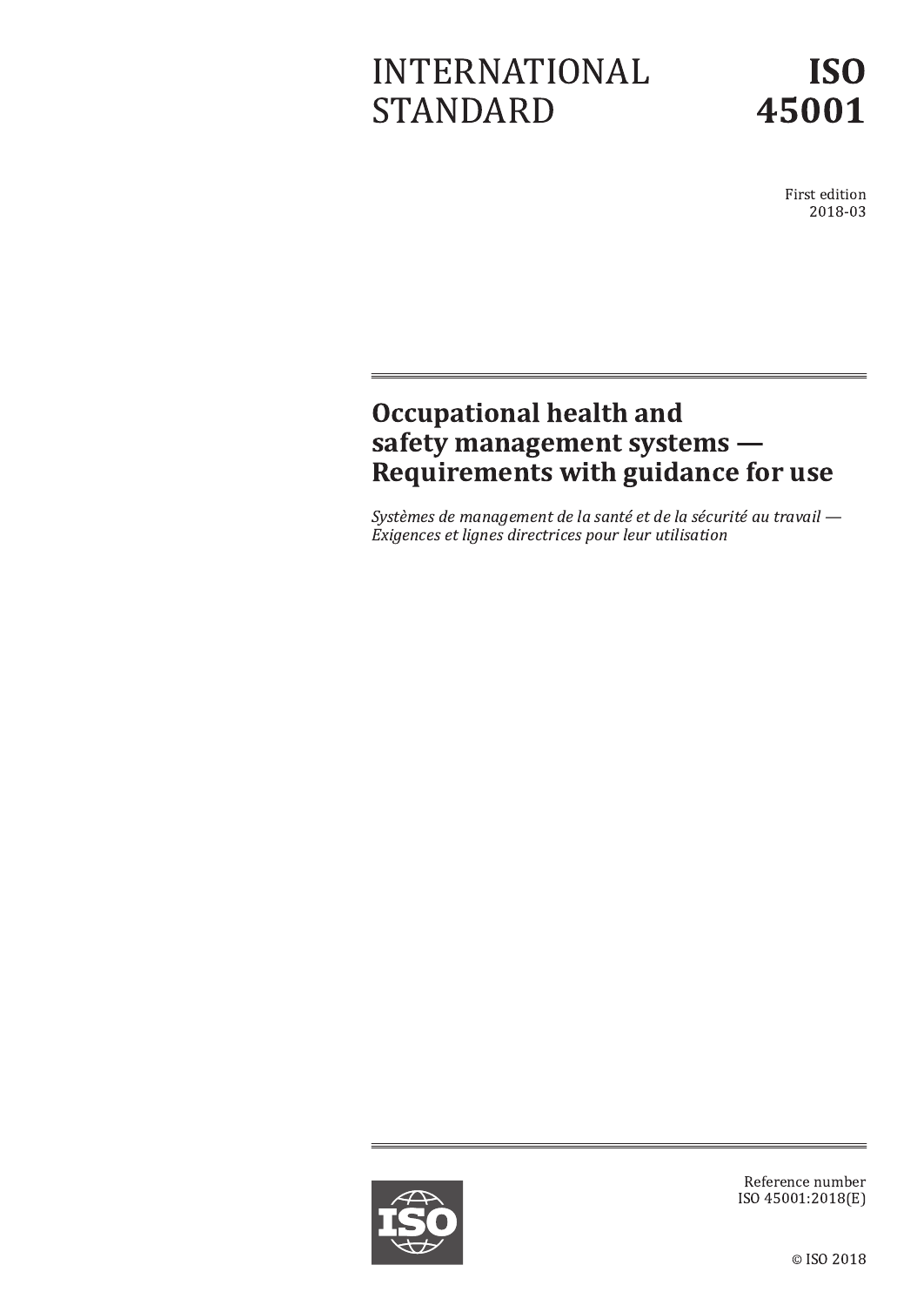

# COPYRIGHT PROTECTED DOCUMENT

## © ISO 2018

All rights reserved. Unless otherwise specified, or required in the context of its implementation, no part of this publication may be reproduced or utilize in any form or believe in any form or any form or means , including photocopying, or posting, or posting photocopying, or posting photocopying, or posting, or posting photocopying, or posting, or p on the internet or an intranct, without prior written permission can be requested from e ither ISO at the addr below or ISO's member body in the country of the requester.

ISO copyright office CH -1 2 14 Vernier, Geneva Phone: +41 22 749 01 11 Fax: +41 22 749 09 47 Email: copyright@iso.org Website: www.iso.org

Published in Switzerland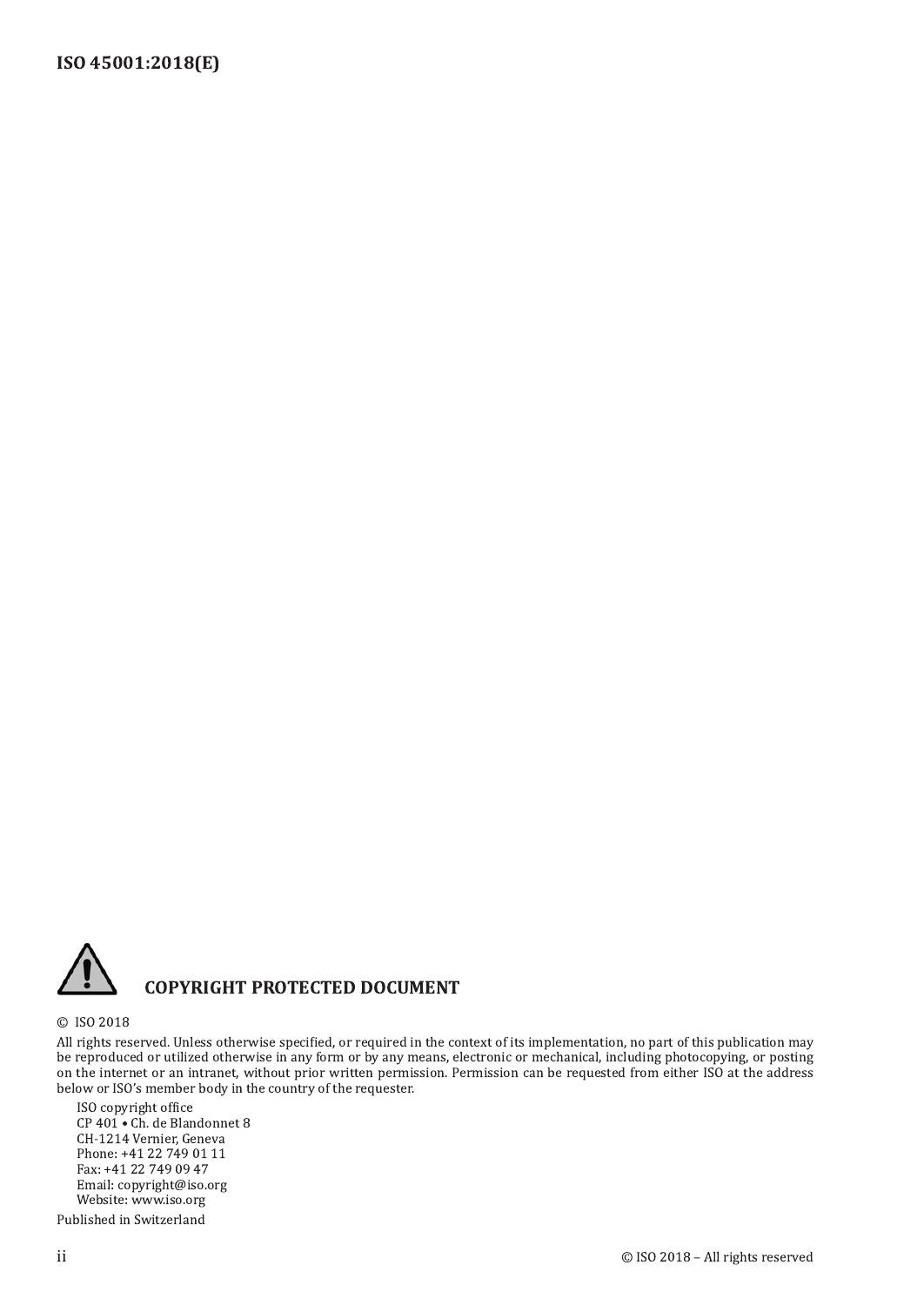# **Contents**

Page

| $\textbf{For} \textbf{word} \textit{} \textit{} \textit{} \textit{} \textit{} \textit{} \textit{} \textit{} \textit{} \textit{} \textit{} \textit{} \textit{} \textit{} \textit{} \textit{} \textit{} \textit{} \textit{} \textit{} \textit{} \textit{} \textit{} \textit{} \textit{} \textit{} \textit{} \textit{} \textit{} \textit{} \textit{} \textit{} \textit{} \textit{} \textit{$ |                          |                                                                                                                                                                                                                                                 |  |  |  |  |
|-------------------------------------------------------------------------------------------------------------------------------------------------------------------------------------------------------------------------------------------------------------------------------------------------------------------------------------------------------------------------------------------|--------------------------|-------------------------------------------------------------------------------------------------------------------------------------------------------------------------------------------------------------------------------------------------|--|--|--|--|
|                                                                                                                                                                                                                                                                                                                                                                                           |                          |                                                                                                                                                                                                                                                 |  |  |  |  |
| 1                                                                                                                                                                                                                                                                                                                                                                                         |                          |                                                                                                                                                                                                                                                 |  |  |  |  |
| 2                                                                                                                                                                                                                                                                                                                                                                                         |                          |                                                                                                                                                                                                                                                 |  |  |  |  |
| 3                                                                                                                                                                                                                                                                                                                                                                                         |                          |                                                                                                                                                                                                                                                 |  |  |  |  |
| 4                                                                                                                                                                                                                                                                                                                                                                                         | 4.1<br>4.2<br>4.3<br>4.4 | Context of the organization <b>Election</b> 28<br>Understanding the needs and expectations of workers and other interested parties 8                                                                                                            |  |  |  |  |
| 5                                                                                                                                                                                                                                                                                                                                                                                         | 5.1<br>5.2<br>5.3<br>5.4 |                                                                                                                                                                                                                                                 |  |  |  |  |
| 6                                                                                                                                                                                                                                                                                                                                                                                         | 6.1<br>6.2               | 6.1.1<br>6.1.2<br>6.1.3<br>6.1.4<br>6.2.1<br>6.2.2                                                                                                                                                                                              |  |  |  |  |
| 7                                                                                                                                                                                                                                                                                                                                                                                         | 7.1                      |                                                                                                                                                                                                                                                 |  |  |  |  |
|                                                                                                                                                                                                                                                                                                                                                                                           | 7.2<br>7.3<br>7.4        | 7.4.1<br>7.4.2<br>7.4.3                                                                                                                                                                                                                         |  |  |  |  |
|                                                                                                                                                                                                                                                                                                                                                                                           | 7.5                      | $7.5.1$ General 2000 Contraction communication continuum continuum continuum continuum continuum continuum continuum continuum continuum continuum continuum continuum continuum continuum continuum continuum continuum cont<br>7.5.2<br>7.5.3 |  |  |  |  |
| 8                                                                                                                                                                                                                                                                                                                                                                                         | 8.1                      | 8.1.1<br>8.1.2<br>8.1.3<br>8.1.4                                                                                                                                                                                                                |  |  |  |  |
|                                                                                                                                                                                                                                                                                                                                                                                           | 8.2                      |                                                                                                                                                                                                                                                 |  |  |  |  |
| 9                                                                                                                                                                                                                                                                                                                                                                                         | 9.1                      | 9.1.1<br>9.1.2                                                                                                                                                                                                                                  |  |  |  |  |
|                                                                                                                                                                                                                                                                                                                                                                                           | 9.2                      | 9.2.1<br>9.2.2                                                                                                                                                                                                                                  |  |  |  |  |
|                                                                                                                                                                                                                                                                                                                                                                                           | 9.3                      |                                                                                                                                                                                                                                                 |  |  |  |  |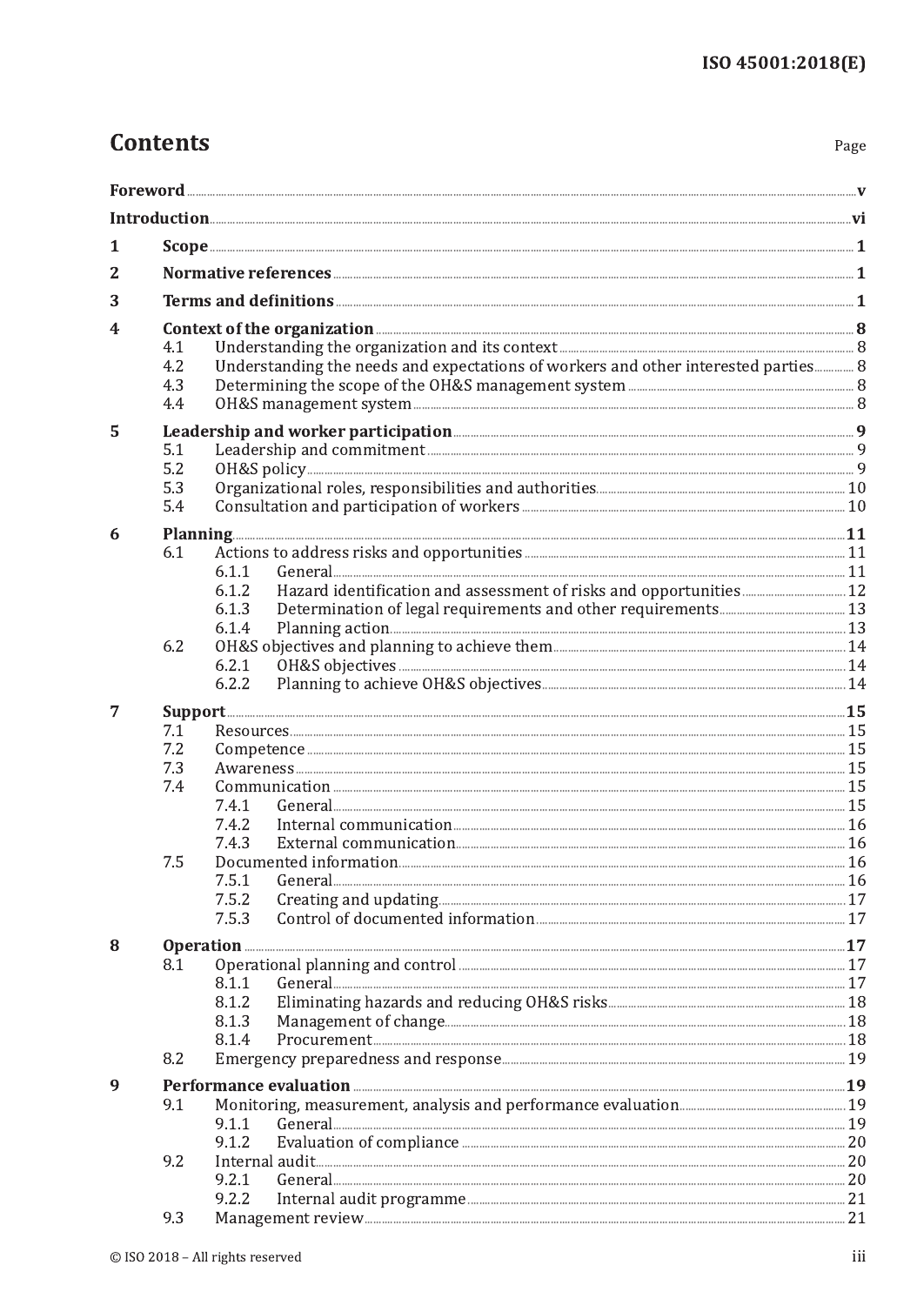# ISO 45001:2018(E)

| <b>10</b>                                                                                                              |     |         |  |  |
|------------------------------------------------------------------------------------------------------------------------|-----|---------|--|--|
|                                                                                                                        | 101 | General |  |  |
|                                                                                                                        |     |         |  |  |
|                                                                                                                        |     |         |  |  |
| Annex A (informative) Guidance on the use of this document <b>manufacture</b> in the setting of the setting of the set |     |         |  |  |
|                                                                                                                        |     |         |  |  |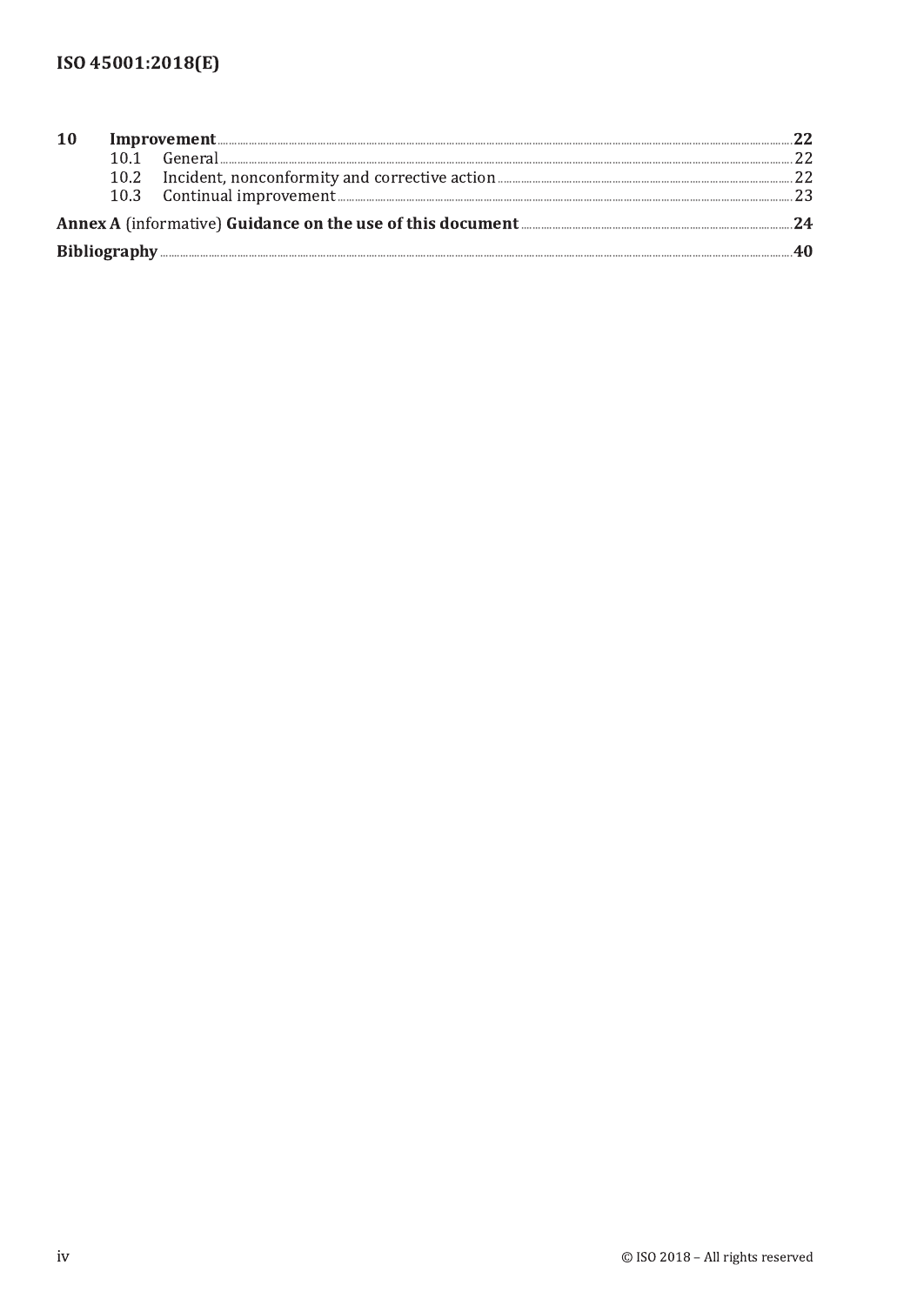## **Foreword**  $-$

ISO (the International Organization for Standardization) is a worldwide federation of national standards bodies (ISO member bodies). The work of preparing International Standards is normally carried out through ISO technical committees. Each member body interested in a subject for which a technical committee has been established has the right to be represented on that committee. International organizations, governmental and non-governmental, in liaison with ISO, also take part in the work. ISO collaborates closely with the International Electrotechnical Commission (IEC) on all matters of electrotechnical standardization.

The procedures used to develop this document and those intended for its further maintenance are described in the ISO/IEC Directives, Part 1. In particular the different approval criteria needed for the different types of ISO documents should be noted. This document was drafted in accordance with the editorial rules of the ISO/IEC Directives, Part 2 (see www.iso.org/directives).

Attention is drawn to the possibility that some of the elements of this document may be the subject of patent rights. ISO shall not be held responsible for identifying any or all such patent rights. Details of any patent rights identified during the development of the document will be in the Introduction and/or on the ISO list of patent declarations received (see www.iso.org/patents).

Any trade name used in this document is information given for the convenience of users and does not constitute an endorsement.

For an explanation on the voluntary nature of standards, the meaning of ISO specific terms and expressions related to conformity assessment, as well as information about ISO's adherence to the World Trade Organization (WTO) principles in the Technical Barriers to Trade (TBT) see the following URL: www.iso.org/iso/foreword.html.

This document was prepared by Project Committee ISO/PC 283, Occupational health and safety management systems.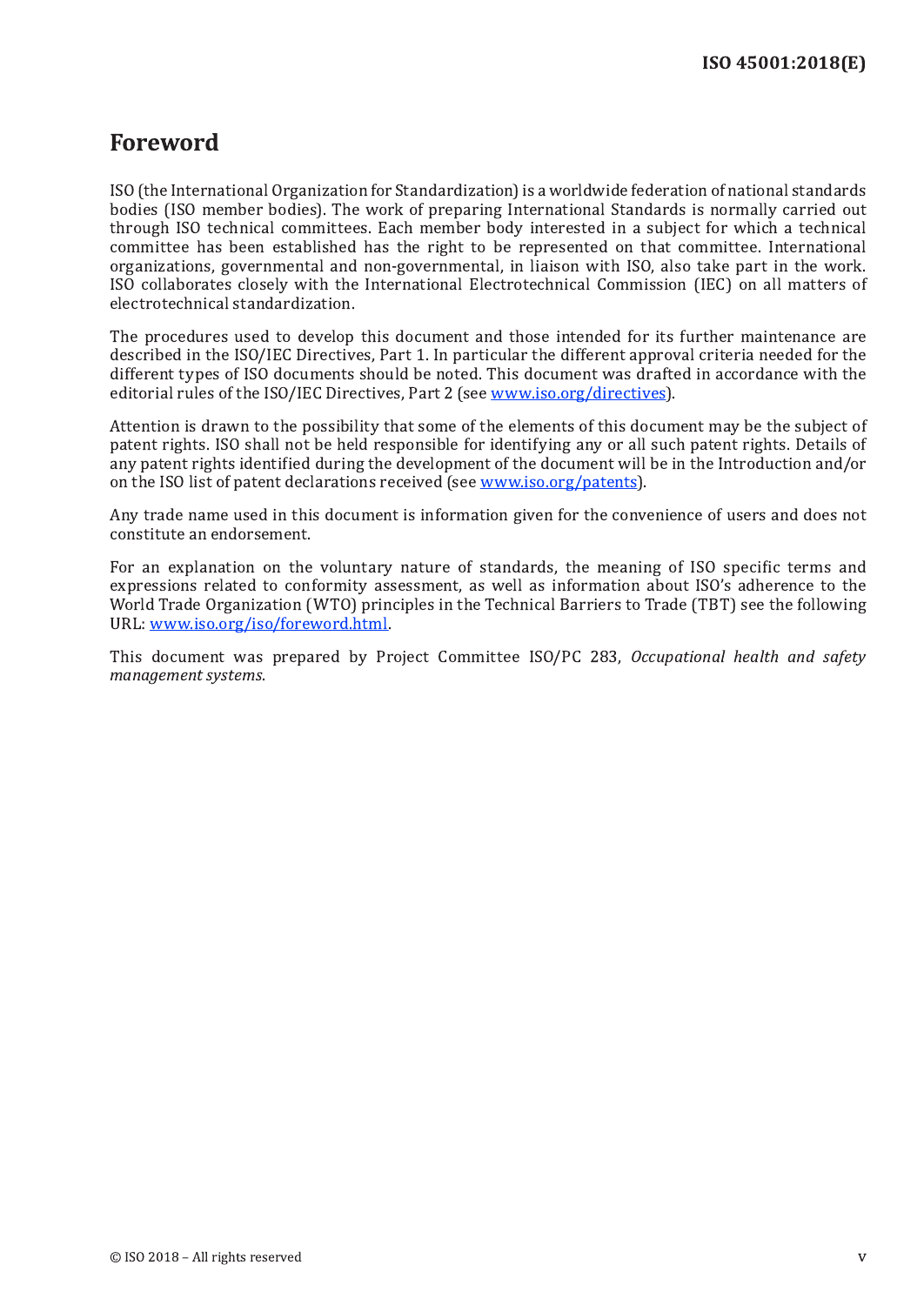# <span id="page-5-0"></span>Introduction

## 0.1 Background

An organization is responsible for the occupational health and safety of workers and others who can be affected by its activities. This responsibility includes promoting and protecting their physical and mental health.

The adoption of an OH&S management system is intended to enable an organization to provide safe and healthy workplaces, prevent work-related injury and ill health, and continually improve its OH&S performance .

## 0 .2 Aim of an OH&S management system

The purpose of an OH&S management system is to provide a framework for managing OH&S risks and opportunities. The aim and intended outcomes of the OH&S management system are to prevent workrelated injury and ill health to workers and to provide safe and healthy workplaces; consequently, it is critically important for the organization to eliminate hazards and minimize OH&S risks by taking effective preventive and protective measures.

When these measures are applied by the organization through its OH&S management system, they improve its OH&S performance. An OH&S management system can be more effective and efficient when taking early action to address opportunities for improvement of OH&S performance.

Implementing an OH&S management system conforming to this document enables an organization to manage its OH&S risks and improve its OH&S performance. An OH&S management system can assist an organization to fulfil its legal requirements and other requirements.

## 0.3 Success factors

The implementation of an OH&S management system is a strategic and operational decision for an organization. The success of the OH&S management system depends on leadership, commitment and participation from all levels and functions of the organization.

The implementation and maintenance of an OH&S management system, its effectiveness and its ability to achieve its intended outcomes are dependent on a number of key factors, which can include:

- a) top management leadership, commitment, responsibilities and accountability;
- b) top management developing, leading and promoting a culture in the organization that supports the intended outcomes of the OH&S management system;
- c) communication;
- d) consultation and participation of workers, and, where they exist, workers' representatives;
- e) allocation of the necessary resources to maintain it;
- f) OH&S policies, which are compatible with the overall strategic objectives and direction of the organization;
- g) effective process(es) for identifying hazards, controlling OH&S risks and taking advantage of OH&S opportunities:
- continual performance evaluation and monitoring of the OH&S management system to improve  $h$ OH&S performance;
- integration of the OH&S management system into the organization's business processes; <sup>i</sup>
- j) OH&S objectives that align with the OH&S policy and take into account the organization's hazards, OH&S risks and OH&S opportunities;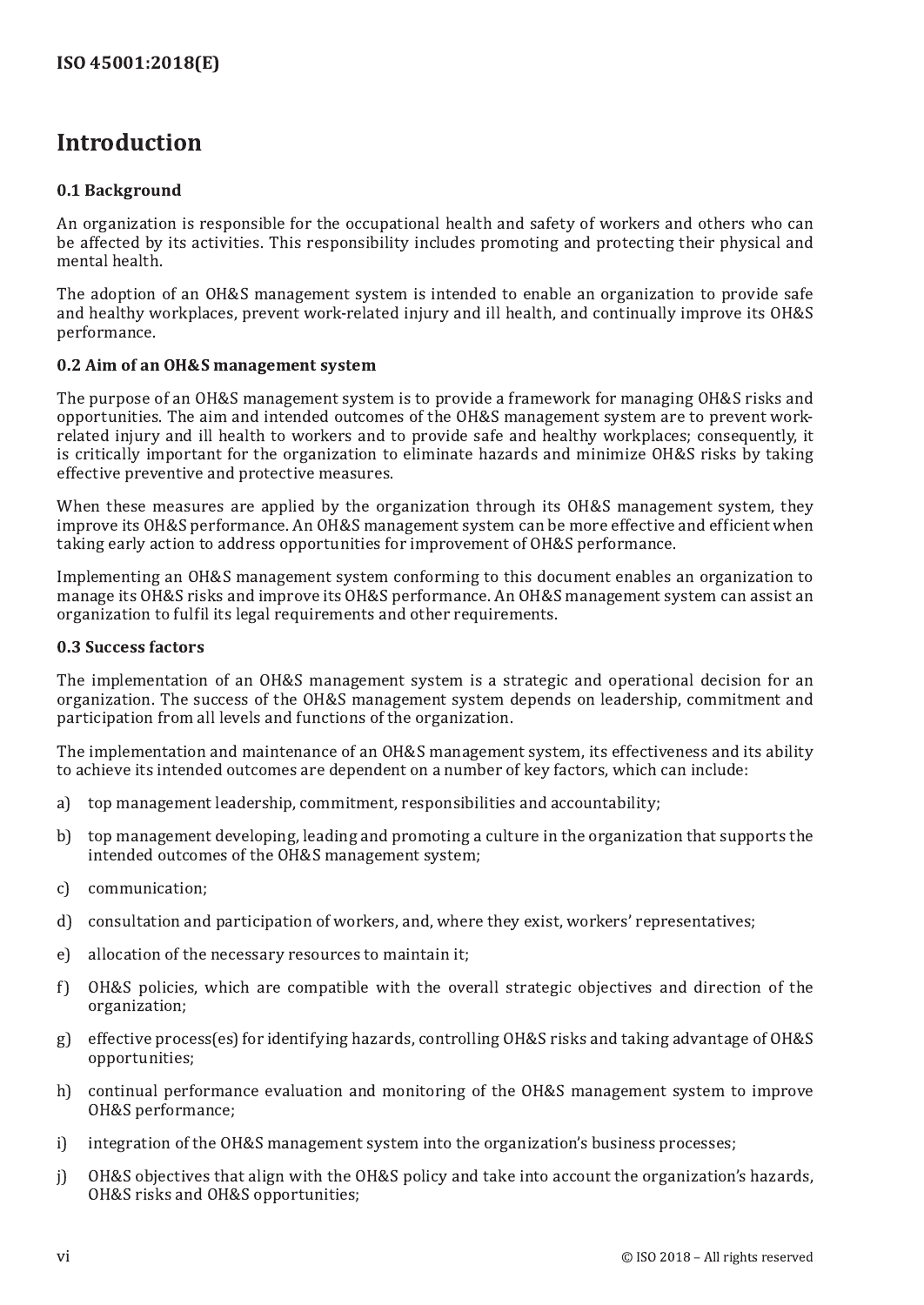$k$ ) compliance with its legal requirements and other requirements.

Demonstration of successful implementation of this document can be used by an organization to give assurance to workers and other interested parties that an effective OH&S management system is in place. Adoption of this document, however, will not in itself guarantee prevention of work-related injury and ill health to workers, provision of safe and healthy workplaces and improved OH&S performance.

The level of detail, the complexity, the extent of documented information and the resources needed to ensure the success of an organization's OH&S management system will depend on a number of factors, such as: such as :

- the organization's context (e.g. number of workers, size, geography, culture, legal requirements and other requirements);
- $-$  the scope of the organization's OH&S management system;
- $-$  the nature of the organization's activities and the related OH&S risks.

## 0 .4 Plan-Do -Check-Act cycle

The OH&S management system approach applied in this document is founded on the concept of Plan-Do-Check-Act (PDCA).

The PDCA concept is an iterative process used by organizations to achieve continual improvement. It can be applied to a management system and to each of its individual elements, as follows:

- a) Plan: determine and assess OH&S risks, OH&S opportunities and other risks and other opportunities, establish OH&S objectives and processes necessary to deliver results in accordance with the organization's OH&S policy;
- b) Do: implement the processes as planned;
- c) Check: monitor and measure activities and processes with regard to the OH&S policy and OH&S objectives, and report the results;
- d) Act: take actions to continually improve the OH&S performance to achieve the intended outcomes.

This document incorporates the PDCA concept into a new framework, as shown in Figure 1.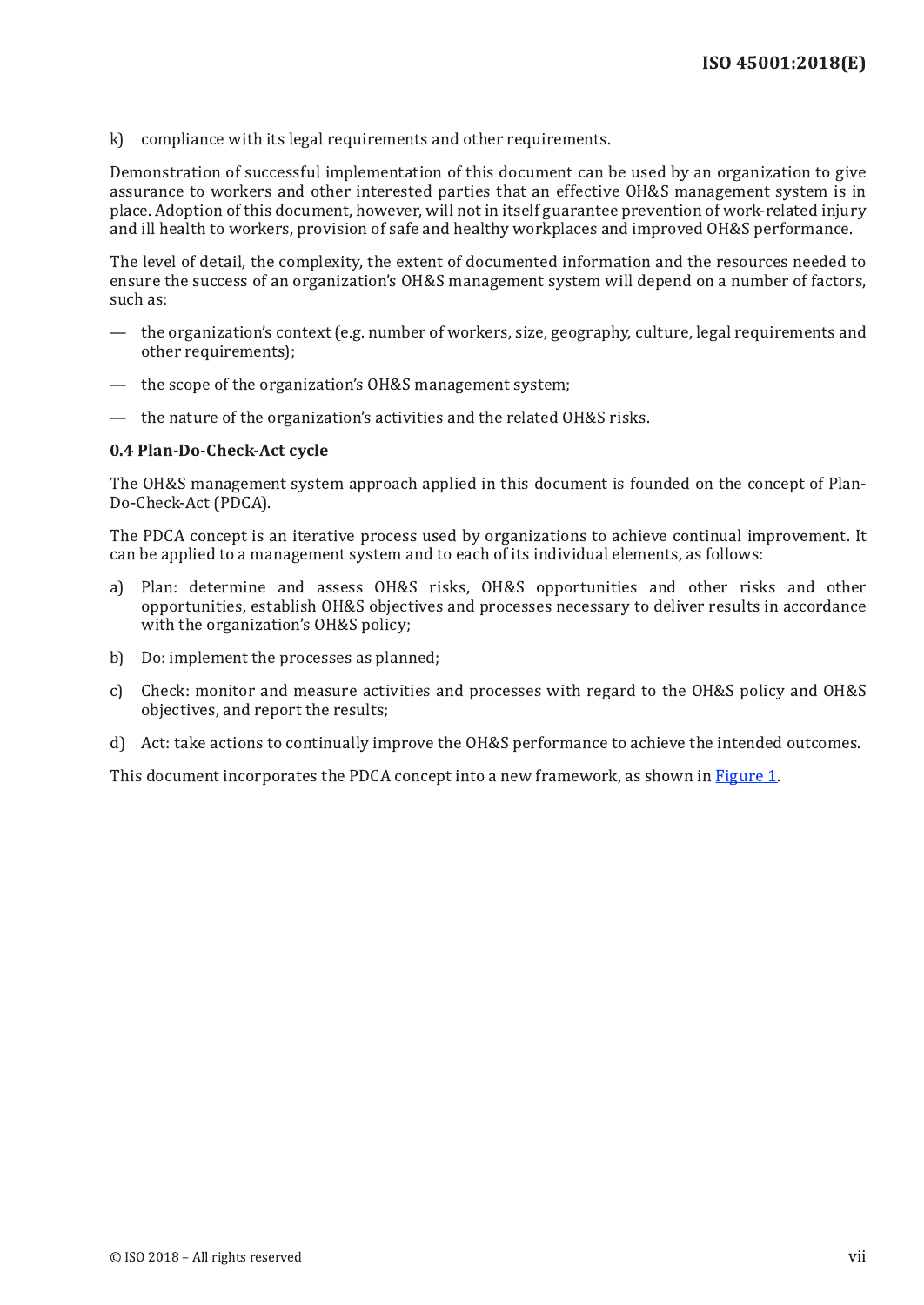

NOTE The numbers given in brackets refer to the clause numbers in this document.

## Figure 1 — Relationship between PDCA and the framework in this document

## 0 .5 Contents of this document

This document conforms to ISO's requirements for management system standards. These requirements include a high level structure, identical core text and common terms with core definitions, designed to benefit users implementing multiple ISO management system standards.

This document does not include requirements specific to other subjects, such as those for quality, social responsibility, environmental, security or financial management, though its elements can be aligned or integrated with those of other management systems.

This document contains requirements that can be used by an organization to implement an OH&S management system and to assess conformity. An organization that wishes to demonstrate conformity to this document can do so by:

- making a self-determination and self-declaration, or
- seeking confirmation of its conformity by parties having an interest in the organization, such as customers, or
- seeking confirmation of its self-declaration by a party external to the organization, or
- seeking certification/registration of its OH&S management system by an external organization.

C lauses 1 to [3](#page-10-0) in this document set out the scope, normative references and terms and definitions which apply to the use of this document, while  $Clauses 4$  to  $10$  contain the requirements to be used to assess conformityto this document. [Annex A](#page-33-0) provides informative explanations to these requirements. The terms and definitions in Clause 3 are arranged in conceptual order, with an alphabetical index provided at the end of this document.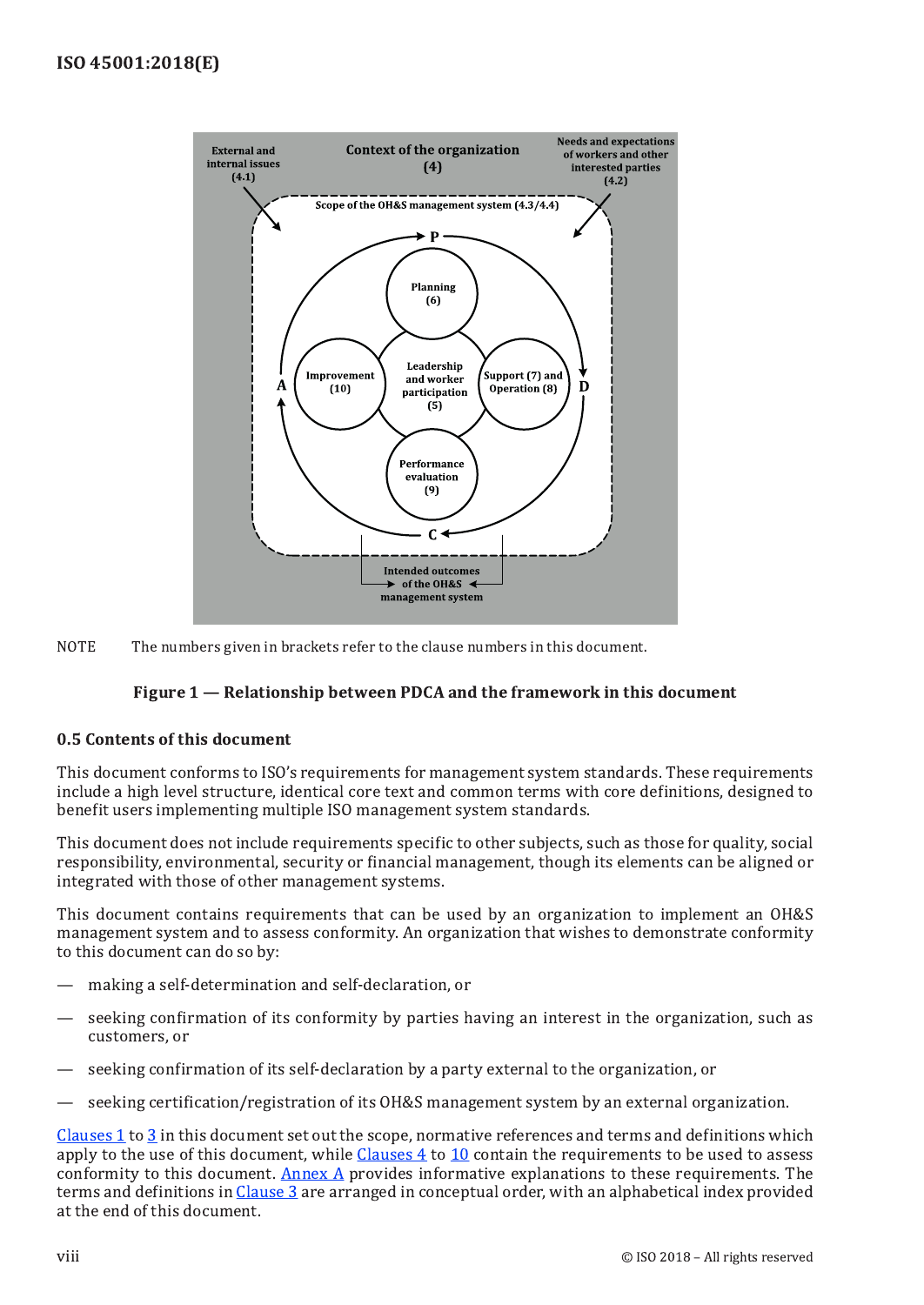In this document, the following verbal forms are used:

- a) "shall" indicates a requirement;
- b) "should" indicates a recommendation;
- $c)$  "may" indicates a permission;
- d) "can" indicates a possibility or a capability.

Information marked as "NOTE " is for gu idance in unders tand ing or clar ifying the assoc iated requ irement . "Notes to entry" used in C lause 3 provide add itiona l information that supp lements the terminological data and can contain provisions relating to the use of a term.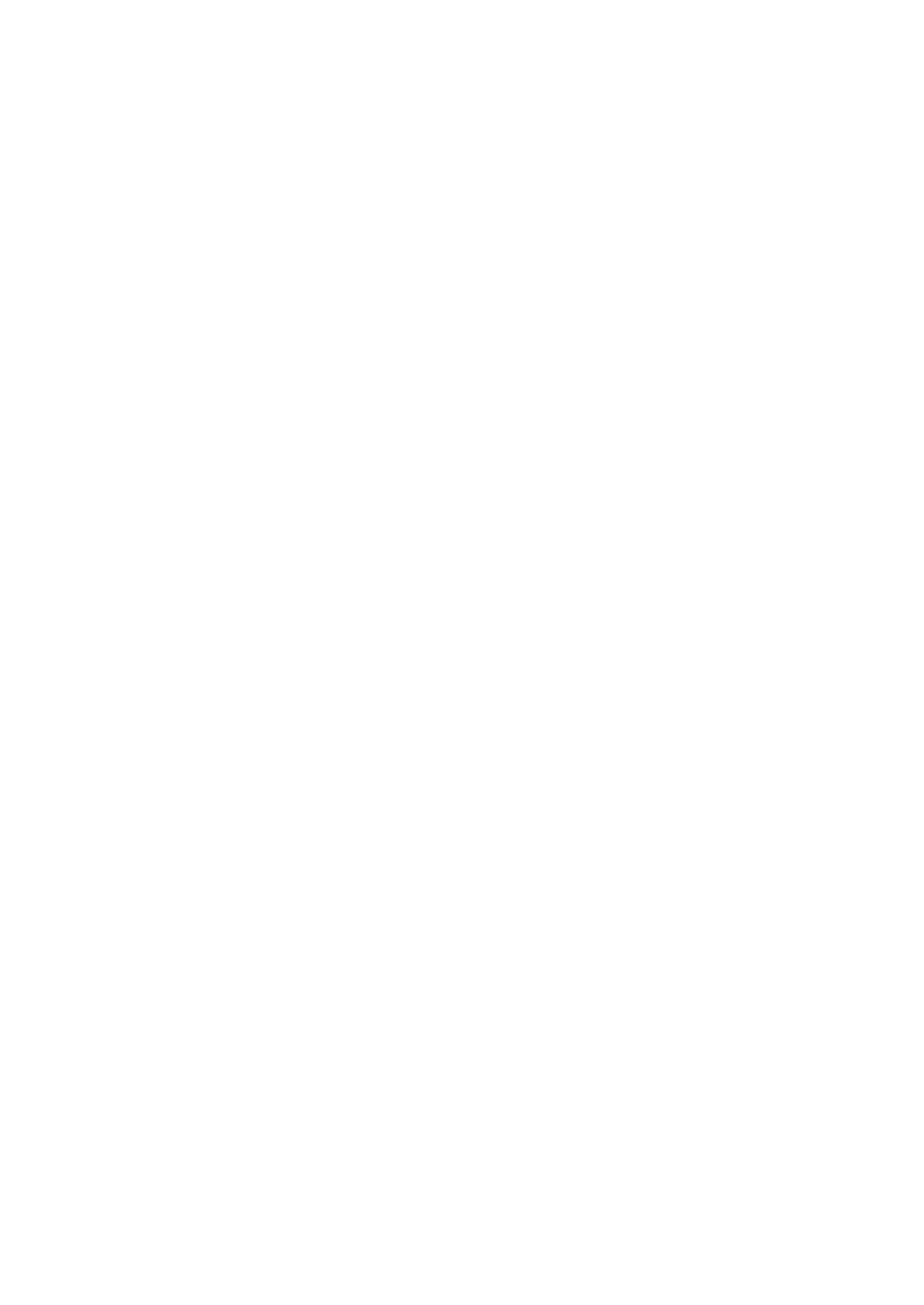# <span id="page-10-0"></span>Occupational health and safety management systems – **Requirements with guidance for use**

## **Scope**  $\mathbf{1}$

This document specifies requirements for an occupational health and safety (OH&S) management system, and gives guidance for its use, to enable organizations to provide safe and healthy workplaces by preventing work-related injury and ill health, as well as by proactively improving its OH&S performance.

This document is applicable to any organization that wishes to establish, implement and maintain an OH&S management system to improve occupational health and safety, eliminate hazards and minimize OH&S risks (including system deficiencies), take advantage of OH&S opportunities, and address OH&S management system nonconformities associated with its activities.

This document helps an organization to achieve the intended outcomes of its OH&S management system. Consistent with the organization's OH&S policy, the intended outcomes of an OH&S management system include:

- continual improvement of OH&S performance; a)
- b fulfilment of legal requirements and other requirements;
- achievement of OH&S objectives.  $\mathcal{C}$

This document is applicable to any organization regardless of its size, type and activities. It is applicable to the OH&S risks under the organization's control, taking into account factors such as the context in which the organization operates and the needs and expectations of its workers and other interested parties.

This document does not state specific criteria for OH&S performance, nor is it prescriptive about the design of an OH&S management system.

This document enables an organization, through its OH&S management system, to integrate other aspects of health and safety, such as worker wellness/wellbeing.

This document does not address issues such as product safety, property damage or environmental impacts, beyond the risks to workers and other relevant interested parties.

This document can be used in whole or in part to systematically improve occupational health and safety management. However, claims of conformity to this document are not acceptable unless all its requirements are incorporated into an organization's OH&S management system and fulfilled without exclusion.

## **Normative references**  $\mathbf{2}$

There are no normative references in this document.

## **Terms and definitions** 3

For the purposes of this document, the following terms and definitions apply.

ISO and IEC maintain terminological databases for use in standardization at the following addresses:

— ISO Online browsing platform: available at https://www.iso.org/obp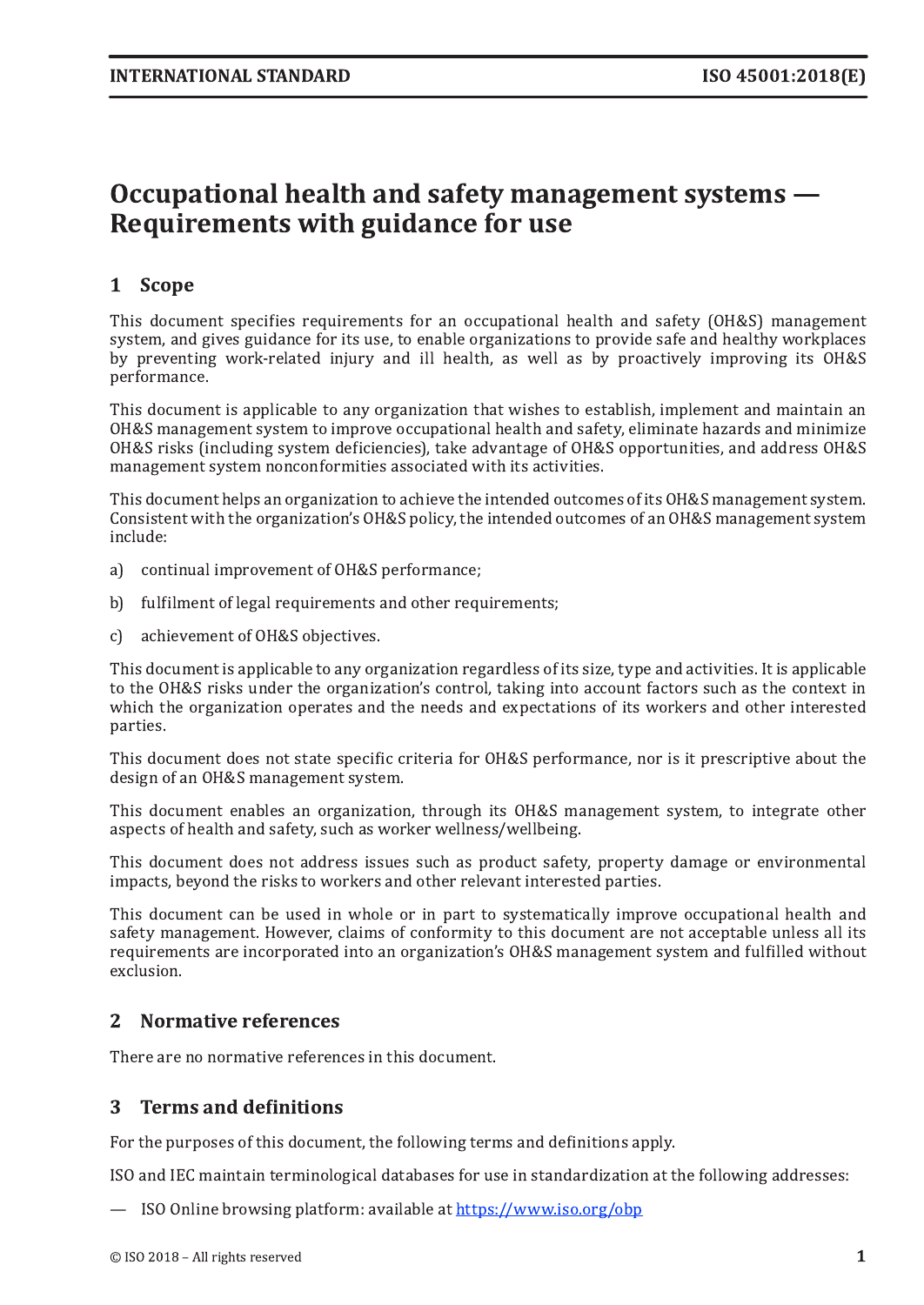<span id="page-11-0"></span>IEC Electropedia: available at http://www.electropedia.org/

## 3 .1

## organization

person or group of people that has its own functions with responsibilities, authorities and relationships to achieve its *objectives* (3.16)

Note 1 to entry: The concept of organization includes, but is not limited to sole-trader, company, corporation, firm, enterprise, authority, partnership, charity or institution, or part or combination thereof, whether incorporated or not, public or private.

Note 2 to entry: This constitutes one of the common terms and core definitions for ISO management system standards given in Annex SL of the Consolidated ISO Supplement to the ISO/IEC Directives, Part 1.

## $3.2$ 3 .2

## interested party (preferred term)

## stakeholder (admitted term)

person or *organization*  $(3.1)$  that can affect, be affected by, or perceive itself to be affected by a decision or activity

Note 1 to entry: This constitutes one of the common terms and core definitions for ISO management system standards given in Annex SL of the Consolidated ISO Supplement to the ISO/IEC Directives, Part 1.

## 3.3  $-$

## worker

person performing work or work-related activities that are under the control of the *organization*  $(3.1)$ 

Note 1 to entry: Persons perform work or work-related activities under various arrangements, paid or unpaid, such as regularly or temporarily, intermittently or seasonally, casually or on a part-time basis.

Note 2 to entry: Workers include top management  $(3.12)$ , managerial and non-managerial persons.

Note 3 to entry: The work or work-related activities performed under the control of the organization may be performed by workers employed by the organization, workers of external providers, contractors, individuals, agency workers, and by other persons to the extent the organization shares control over their work or workrelated activities, according to the context of the organization.

## 3 .4

## participation

involvement in decision-making

Note 1 to entry: Participation includes engaging health and safety committees and workers' representatives, where they exist.

### $3.5$  $-1$

## consultation

seeking views before making a decision

Note 1 to entry: Consultation includes engaging health and safety committees and workers' representatives, where they exist.

## 3 .6

## workplace

place under the control of the *organization*  $(3.1)$  where a person needs to be or to go for work purposes

Note 1 to entry: The organization's responsibilities under the  $OH&S$  management system  $(3.11)$  for the workplace depend on the degree of control over the workplace.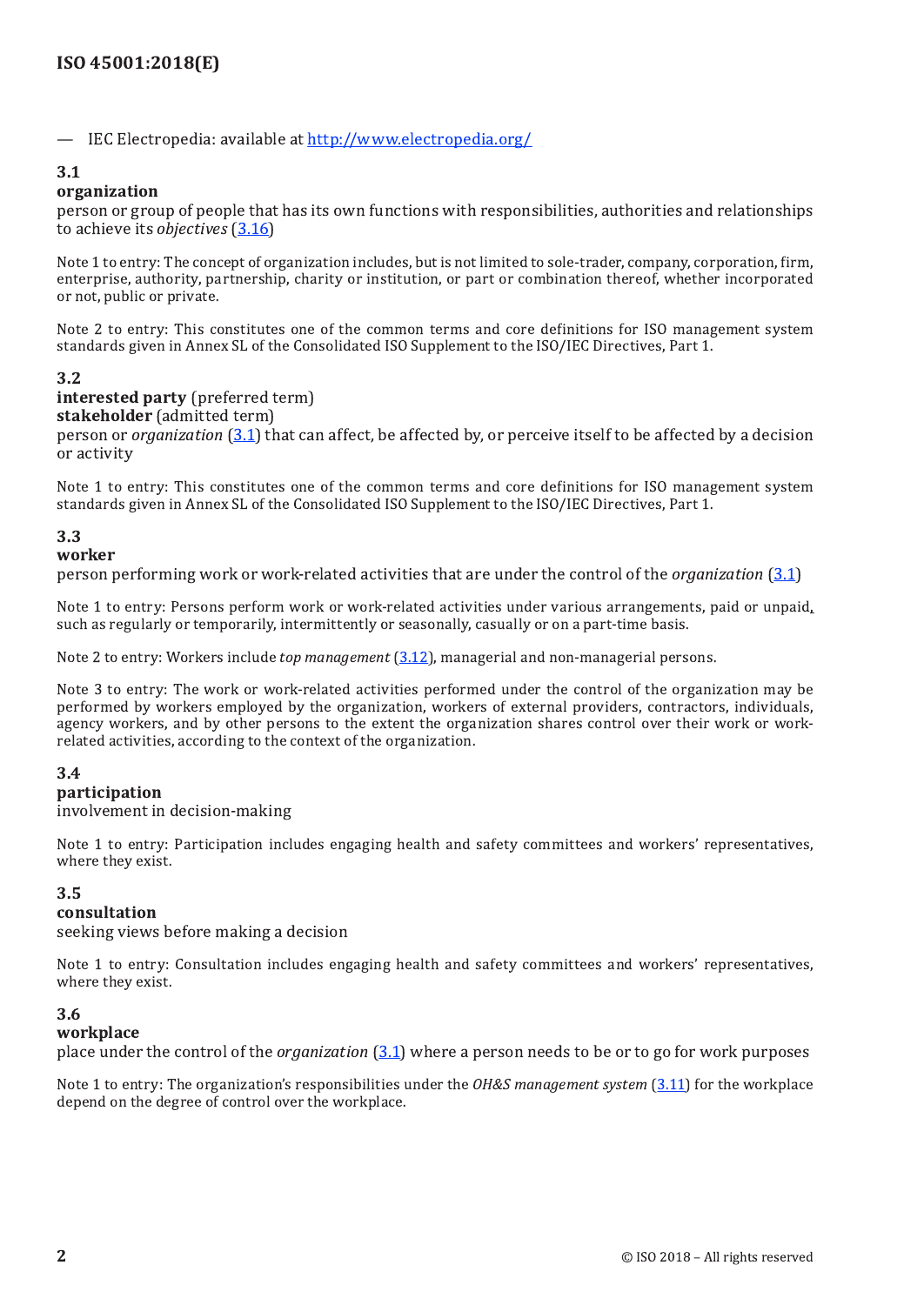## <span id="page-12-0"></span>3.7

## contractor

external *organization*  $(3.1)$  providing services to the organization in accordance with agreed specifications, terms and conditions

Note 1 to entry: Services may include construction activities, among others.

## 3.8

## requirement

need or expectation that is stated, generally implied or obligatory

Note 1 to entry: "Generally implied" means that it is custom or common practice for the *organization*  $(3.1)$  and interested parties  $(3.2)$  that the need or expectation under consideration is implied.

Note 2 to entry: A specified requirement is one that is stated, for example in *documented information* (3.24).

Note 3 to entry: This constitutes one of the common terms and core definitions for ISO management system standards given in Annex SL of the Consolidated ISO Supplement to the ISO/IEC Directives, Part 1.

## 3.9

## legal requirements and other requirements

legal requirements that an *organization*  $(3.1)$  has to comply with and other *requirements*  $(3.8)$  that an organization has to or chooses to comply with

Note 1 to entry: For the purposes of this document, legal requirements and other requirements are those relevant to the OH&S management system (3.11).

Note 2 to entry: "Legal requirements and other requirements" include the provisions in collective agreements.

Note 3 to entry: Legal requirements and other requirements include those that determine the persons who are *workers'*  $(3.3)$  representatives in accordance with laws, regulations, collective agreements and practices.

## 3.10

## management system

set of interrelated or interacting elements of an *organization*  $(3.1)$  to establish *policies*  $(3.14)$  and *objectives*  $(3.16)$  and *processes*  $(3.25)$  to achieve those objectives

Note 1 to entry: A management system can address a single discipline or several disciplines.

Note 2 to entry: The system elements include the organization's structure, roles and responsibilities, planning, operation, performance evaluation and improvement.

Note 3 to entry: The scope of a management system may include the whole of the organization, specific and identified functions of the organization, specific and identified sections of the organization, or one or more functions across a group of organizations.

Note 4 to entry: This constitutes one of the common terms and core definitions for ISO management system standards given in Annex SL of the Consolidated ISO Supplement to the ISO/IEC Directives, Part 1. Note 2 to entry has been modified to clarify some of the wider elements of a management system.

## 3.11

# occupational health and safety management system

## **OH&S** management system

management system (3.10) or part of a management system used to achieve the OH&S policy (3.15)

Note 1 to entry: The intended outcomes of the OH&S management system are to prevent injury and ill health  $(3.18)$  to workers  $(3.3)$  and to provide safe and healthy workplaces  $(3.6)$ .

Note 2 to entry: The terms "occupational health and safety" (OH&S) and "occupational safety and health" (OSH) have the same meaning.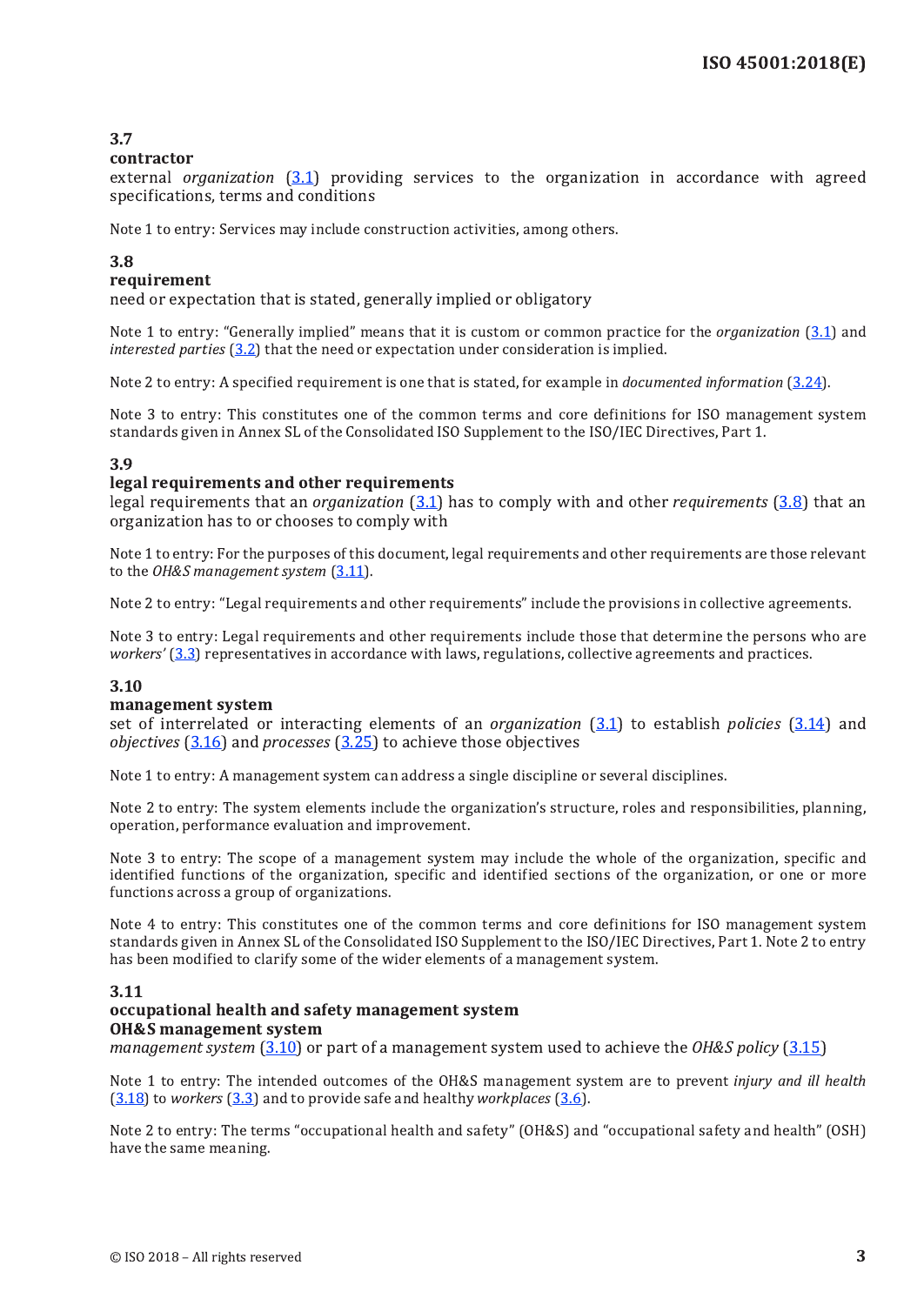## <span id="page-13-0"></span>3 .12

## top management

person or group of people who directs and controls an *organization*  $(3.1)$  at the highest level

Note 1 to entry: Top management has the power to delegate authority and provide resources within the organization, provided ultimate responsibility for the  $OH&S$  management system (3.11) is retained.

Note 2 to entry: If the scope of the management system  $(3.10)$  covers only part of an organization, then top management refers to those who direct and control that part of the organization.

Note 3 to entry: This constitutes one of the common terms and core definitions for ISO management system standards given in Annex SL of the Consolidated ISO Supplement to the ISO/IEC Directives, Part 1. Note 1 to entry has been modified to clarify the responsibility of top management in relation to an OH&S management system.

# 3 .13

## effectiveness

extent to which planned activities are realized and planned results achieved

Note 1 to entry: This constitutes one of the common terms and core definitions for ISO management system standards given in Annex SL of the Consolidated ISO Supplement to the ISO/IEC Directives, Part 1.

3.14  $-1$ policy

intentions and direction of an *organization* (3.1), as formally expressed by its *top management* (3.12)

Note 1 to entry: This constitutes one of the common terms and core definitions for ISO management system standards given in Annex SL of the Consolidated ISO Supplement to the ISO/IEC Directives, Part 1.

# 3 .15

# occupational health and safety policy

## OH&S policy

policy  $(3.14)$  to prevent work-related injury and ill health  $(3.18)$  to workers  $(3.3)$  and to provide safe and healthy workplaces  $(3.6)$ 

## 3 .16 obiective

result to be achieved

Note 1 to entry: An objective can be strategic, tactical, or operational.

Note 2 to entry: Objectives can relate to different disciplines (such as financial, health and safety, and environmental goals) and can apply at different levels (such as strategic, organization-wide, project, product and  $process (3.25)$ .

Note 3 to entry: An objective can be expressed in other ways, e.g. as an intended outcome, a purpose, an operational criterion, as an OH&S objective  $(3.17)$ , or by the use of other words with similar meaning (e.g. aim, goal, or target).

Note 4 to entry: This constitutes one of the common terms and core definitions for ISO management system standards given in Annex SL of the Consolidated ISO Supplement to the ISO/IEC Directives, Part 1. The original Note 4 to entry has been deleted as the term "OH&S objective" has been defined separately in 3.17.

## 3 .17

## occupational health and safety objective OH&S objective

*objective*  $(3.16)$  set by the *organization*  $(3.1)$  to achieve specific results consistent with the *OH&S* policy  $(3.15)$ 

## 3 .18

## injury and ill health

adverse effect on the physical, mental or cognitive condition of a person

Note 1 to entry: These adverse effects include occupational disease, illness and death.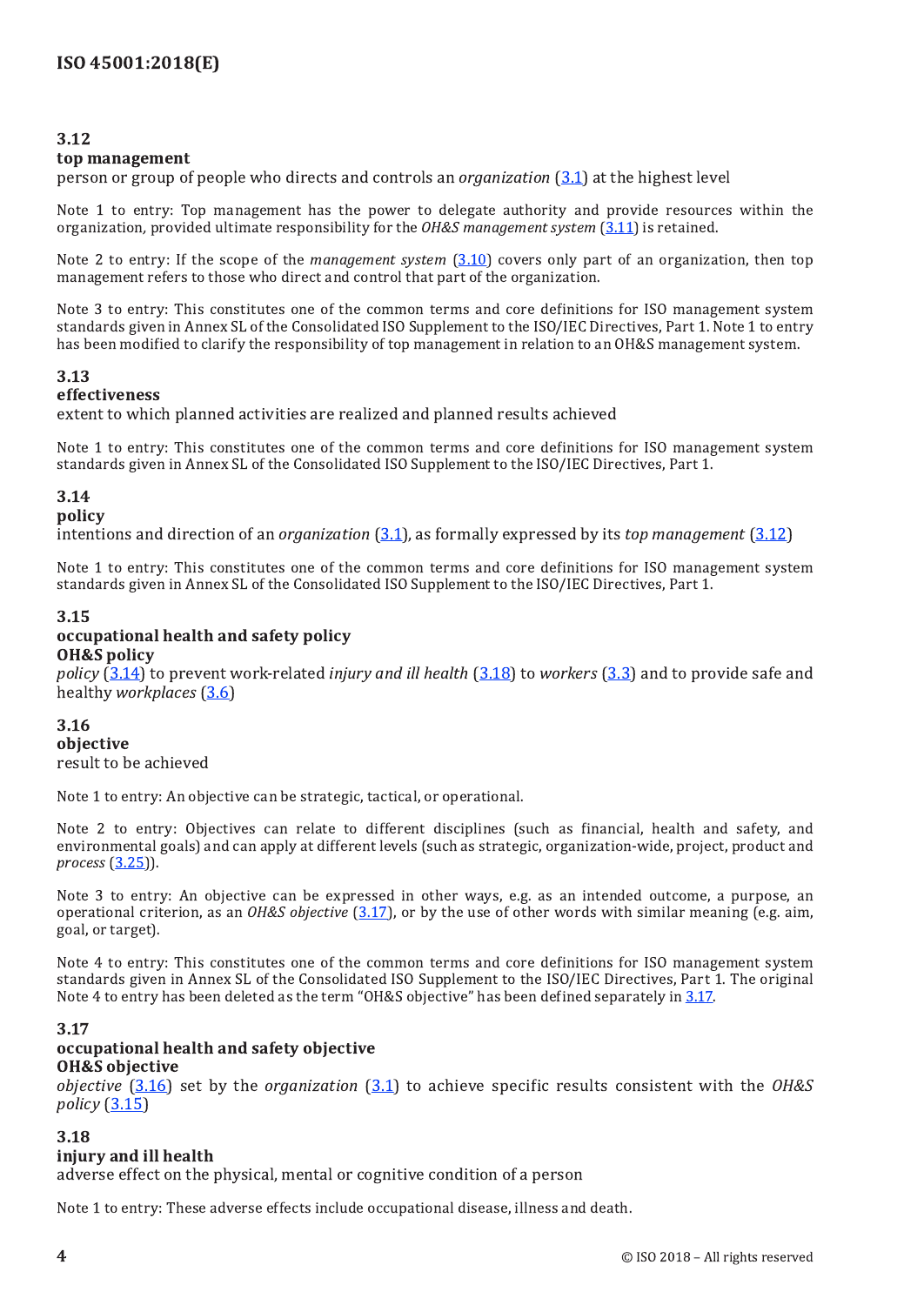<span id="page-14-0"></span>Note 2 to entry: The term "injury and ill health" implies the presence of injury or ill health, either on their own or in combination.

# 3.19 source with a potential to cause injury and ill health  $(3.18)$

Note 1 to entry: Hazards can include sources with the potential to cause harm or hazardous situations, or circumstances with the potential for exposure leading to injury and ill health.

## 3 .20 risk effect of uncertainty

Note 1 to entry: An effect is a deviation from the expected  $-$  positive or negative.

Note 2 to entry: Uncertainty is the state, even partial, of deficiency of information related to, understanding or knowledge of, an event, its consequence, or likelihood.

Note 3 to entry: Risk is often characterized by reference to potential "events" (as defined in ISO Guide 73:2009, 3.5.1.3) and "consequences" (as defined in ISO Guide 73:2009, 3.6.1.3), or a combination of these.

Note 4 to entry: Risk is often expressed in terms of a combination of the consequences of an event (including changes in circumstances) and the associated "likelihood" (as defined in ISO Guide  $73:2009, 3.6.1.1$ ) of occurrence.

Note 5 to entry: In this document, where the term "risks and opportunities" is used this means OH&S risks (3.21),  $OH&S$  opportunities (3.22) and other risks and other opportunities for the management system.

Note 6 to entry: This constitutes one of the common terms and core definitions for ISO management system standards given in Annex SL of the Consolidated ISO Supplement to the ISO/IEC Directives, Part 1. Note 5 to entry has been added to clarify the term "risks and opportunities" for its use within this document.

## 3 .21

## occupational health and safety risk OH&S risk

combination of the likelihood of occurrence of a work-related hazardous event(s) or exposure(s) and the severity of *injury and ill health*  $(3.18)$  that can be caused by the event(s) or exposure(s)

## 3 .22

## occupational health and safety opportunity OH&S opportunity

circums tance or set of circums tances that can lead to improvement of OH&S performance (3.28)

## 3.23

## competence

ability to apply knowledge and skills to achieve intended results

Note 1 to entry: This constitutes one of the common terms and core definitions for ISO management system standards given in Annex SL of the Consolidated ISO Supplement to the ISO/IEC Directives, Part 1.

## 3 .24

#### documented information documented in the second interesting the

information required to be controlled and maintained by an *organization*  $(3.1)$  and the medium on which it is contained

Note 1 to entry: Documented information can be in any format and media, and from any source.

Note 2 to entry: Documented information can refer to :

- a) the management system  $(3.10)$ , including related processes  $(3.25)$ ;
- b) information created in order for the organization to operate (documentation);
- c) evidence of results achieved (records).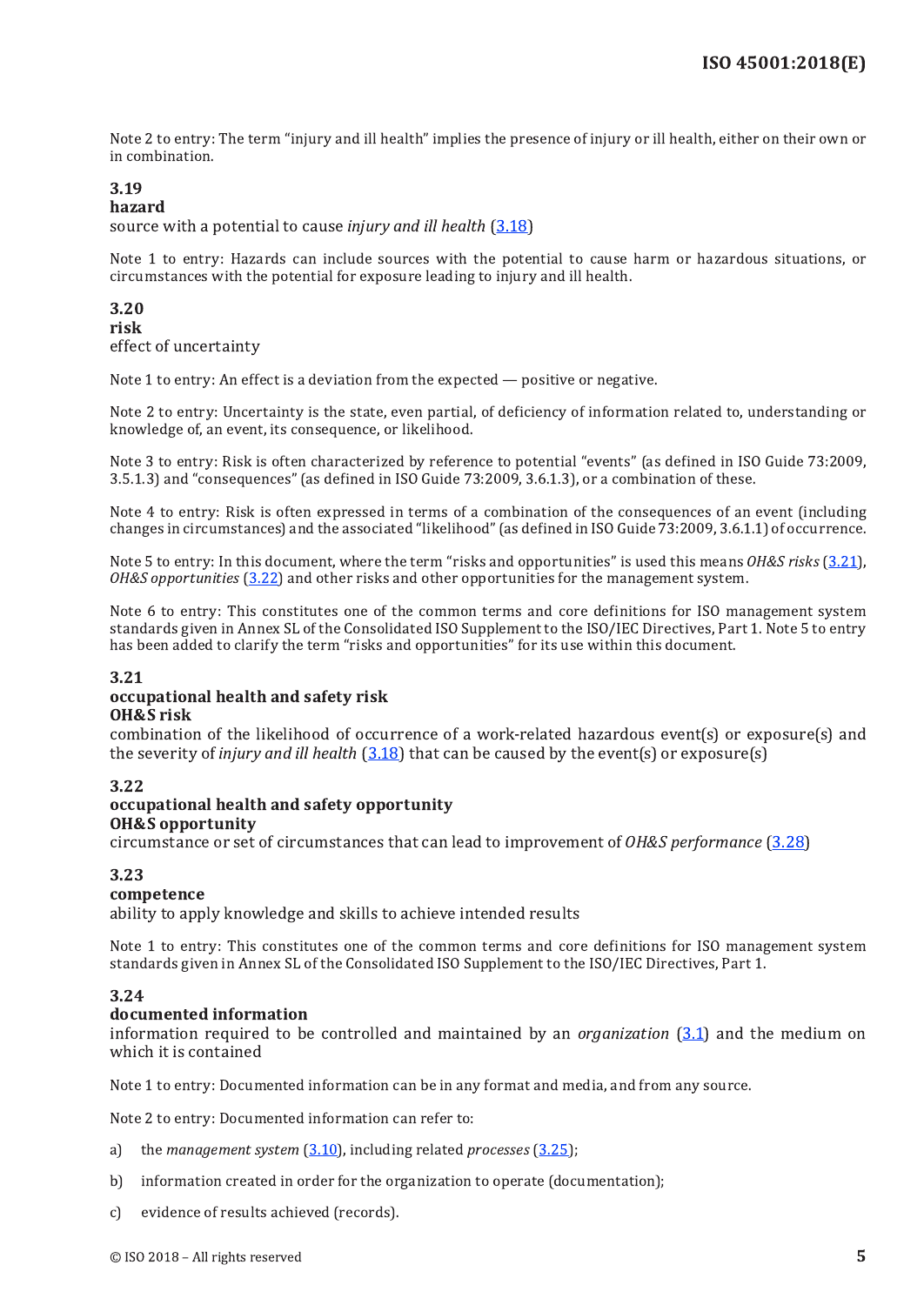<span id="page-15-0"></span>Note 3 to entry: This constitutes one of the common terms and core definitions for ISO management system standards given in Annex SL of the Consolidated ISO Supplement to the ISO/IEC Directives, Part 1.

## 3.25

## process

set of interrelated or interacting activities which transforms inputs into outputs

Note 1 to entry: This constitutes one of the common terms and core definitions for ISO management system standards given in Annex SL of the Consolidated ISO Supplement to the ISO/IEC Directives, Part 1.

## 3 .26

## procedure

specified way to carry out an activity or a *process*  $(3.25)$ 

Note 1 to entry: Procedures may be documented or not.

 $[SOURCE: ISO 9000:2015, 3.4.5, modified - Note 1 to entry has been modified.]$ 

# 3 .27

# performance

## measurable result

Note 1 to entry: Performance can relate either to quantitative or qualitative findings. Results can be determined and evaluated by qualitative or quantitative methods.

Note 2 to entry: Performance can relate to the management of activities, *processes*  $(3.25)$ , products (including services), systems or *organizations*  $(3.1)$ .

Note 3 to entry: This constitutes one of the common terms and core definitions for ISO management system standards given in Annex SL of the Consolidated ISO Supplement to the ISO/IEC Directives, Part 1. Note 1 to entry has been modified to clarify the types of methods that may be used for determining and evaluating results.

#### 3.28 ---

## occupational health and safety performance OH&S performance

performance  $(3.27)$  related to the effectiveness  $(3.13)$  of the prevention of injury and ill health  $(3.18)$  to *workers*  $(3.3)$  and the provision of safe and healthy *workplaces*  $(3.6)$ 

### 3.29 ---

## outsource, verb

make an arrangement where an external *organization*  $(3.1)$  performs part of an organization's function or *process*  $(3.25)$ 

Note 1 to entry: An external organization is outside the scope of the management system  $(3.10)$ , although the outsourced function or process is within the scope.

Note 2 to entry: This constitutes one of the common terms and core definitions for ISO management system standards given in Annex SL of the Consolidated ISO Supplement to the ISO/IEC Directives, Part 1.

## 3 .30

## monitoring

determining the status of a system, a *process*  $(3.25)$  or an activity

Note 1 to entry: To determine the status, there may be a need to check, supervise or critically observe.

Note 2 to entry: This constitutes one of the common terms and core definitions for ISO management system standards given in Annex SL of the Consolidated ISO Supplement to the ISO/IEC Directives, Part 1.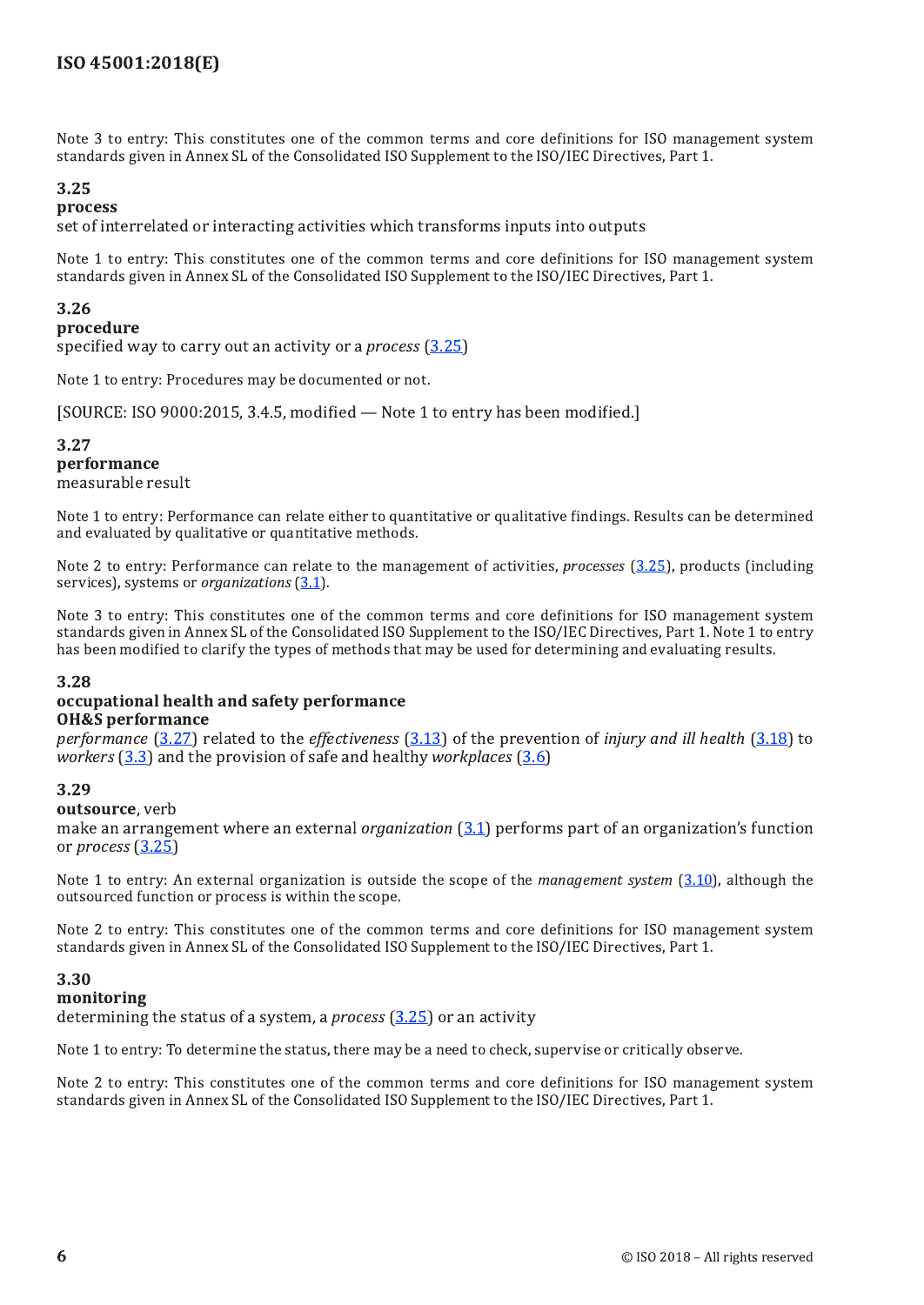## <span id="page-16-0"></span>3.31

## measurement

process  $(3.25)$  to determine a value

Note 1 to entry: This constitutes one of the common terms and core definitions for ISO management system standards given in Annex SL of the Consolidated ISO Supplement to the ISO/IEC Directives, Part 1.

# 3 .32

## audit -------

systematic, independent and documented *process*  $(3.25)$  for obtaining audit evidence and evaluating it objectively to determine the extent to which the audit criteria are fulfilled

Note 1 to entry: An audit can be an internal audit (first party) or an external audit (second party or third party), and it can be a combined audit (combining two or more disciplines).

Note 2 to entry: An internal audit is conducted by the *organization*  $(3.1)$  itself, or by an external party on its behalf.

Note 3 to entry: "Audit evidence" and "audit criteria" are defined in ISO 19011.

Note 4 to entry: This constitutes one of the common terms and core definitions for ISO management system standards given in Annex SL of the Consolidated ISO Supplement to the ISO/IEC Directives, Part 1.

## 3.33 conformity ful filment of a *requirement* (3.8)

Note 1 to entry: This constitutes one of the common terms and core definitions for ISO management system standards given in Annex SL of the Consolidated ISO Supplement to the ISO/IEC Directives, Part 1.

## 3.34 3 .34 nonconformity

non-ful filment of a requirement  $(3.8)$ 

Note 1 to entry: Nonconformity relates to requirements in this document and additional OH&S management system  $(3.11)$  requirements that an *organization*  $(3.1)$  establishes for itself.

Note 2 to entry: This constitutes one of the common terms and core definitions for ISO management system standards given in Annex SL of the Consolidated ISO Supplement to the ISO/IEC Directives, Part 1. Note 1 to entry has been added to clarify the relationship of nonconformities to the requirements of this document and to the organization's own requirements for its OH&S management system.

# 3 .35

## incident incident

occurrence arising out of, or in the course of, work that could or does result in *injury and ill health* (3.18)

Note 1 to entry: An incident where injury and ill health occurs is sometimes referred to as an "accident".

Note 2 to entry: An incident where no injury and ill health occurs, but has the potential to do so, may be referred to as a "near-miss", "near-hit" or "close call".

Note 3 to entry: Although there can be one or more *nonconformities*  $(3.34)$  related to an incident, an incident can also occur where there is no nonconformity.

### 3.36 ---

## corrective action

action to eliminate the cause(s) of a nonconformity  $(3.34)$  or an incident  $(3.35)$  and to prevent recurrence

Note 1 to entry: This constitutes one of the common terms and core definitions for ISO management system standards given in Annex SL of the Consolidated ISO Supplement to the ISO/IEC Directives, Part 1. The definition has been modified to include reference to "incident", as incidents are a key factor in occupational health and safety, yet the activities needed for resolving them are the same as for nonconformities, through corrective action.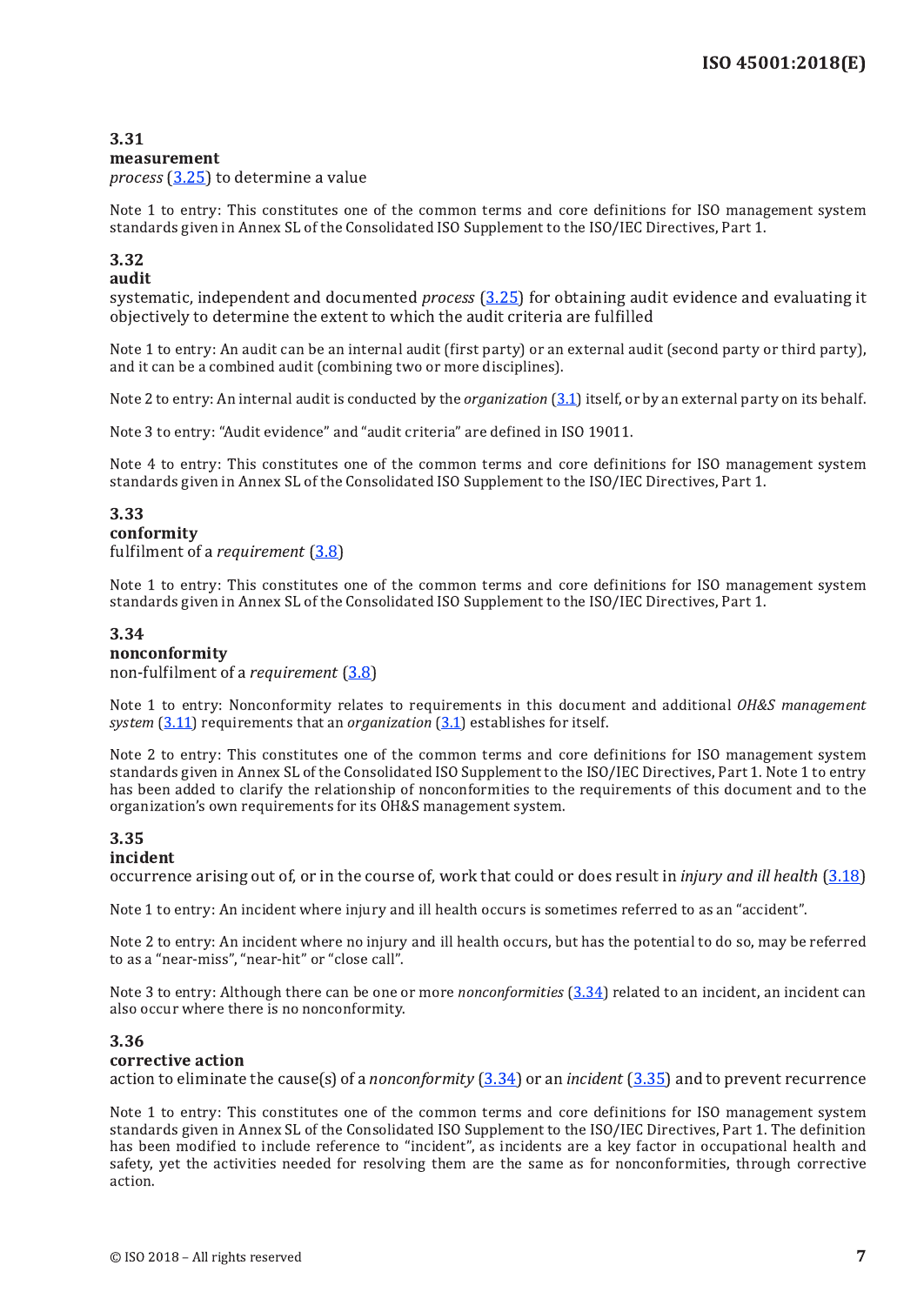## <span id="page-17-0"></span>3 .37 continual improvement

recurring activity to enhance *performance* (3.27)

Note 1 to entry: Enhancing performance relates to the use of the OH&S management system (3.11) in order to achieve improvement in overall OH&S performance  $(3.28)$  consistent with the OH&S policy  $(3.15)$  and OH&S  $objectives (3.17)$ .

Note 2 to entry: Continual does not mean continuous, so the activity does not need to take place in all areas simultaneously.

Note 3 to entry: This constitutes one of the common terms and core definitions for ISO management system standards given in Annex SL of the Consolidated ISO Supplement to the ISO/IEC Directives, Part 1. Note 1 to entry has been added to clarify the meaning of "performance" in the context of an OH&S management system; Note 2 to entry has been added to clarify the meaning of "continual".

# 4 Context of the organization

## 4.1 Understanding the organization and its context

The organization shall determine external and internal issues that are relevant to its purpose and that affect its ability to achieve the intended outcome(s) of its OH&S management system.

## 4.2 Understanding the needs and expectations of workers and other interested parties

The organization shall determine:

- a) the other interested parties, in addition to workers, that are relevant to the OH&S management system;
- b) the relevant needs and expectations (i.e. requirements) of workers and other interested parties;
- which of these needs and expectations are, or could become, legal requirements and other C) requirements.

## 4.3 Determining the scope of the OH&S management system  $4.3$

The organization shall determine the boundaries and applicability of the OH&S management system to establish its scope.

When determining this scope, the organization shall:

- a) consider the external and internal issues referred to in  $4.1$ ;
- b) take into account the requirements referred to in  $4.2$ ;
- c) take into account the planned or performed work-related activities.

The OH&S management system shall include the activities, products and services within the organization's control or influence that can impact the organization's OH&S performance.

The scope shall be available as documented information.

## 4.4 OH&S management system

The organization shall establish, implement, maintain and continually improve an OH&S management system, including the processes needed and their interactions, in accordance with the requirements of this document. <u>th is done that it is done</u>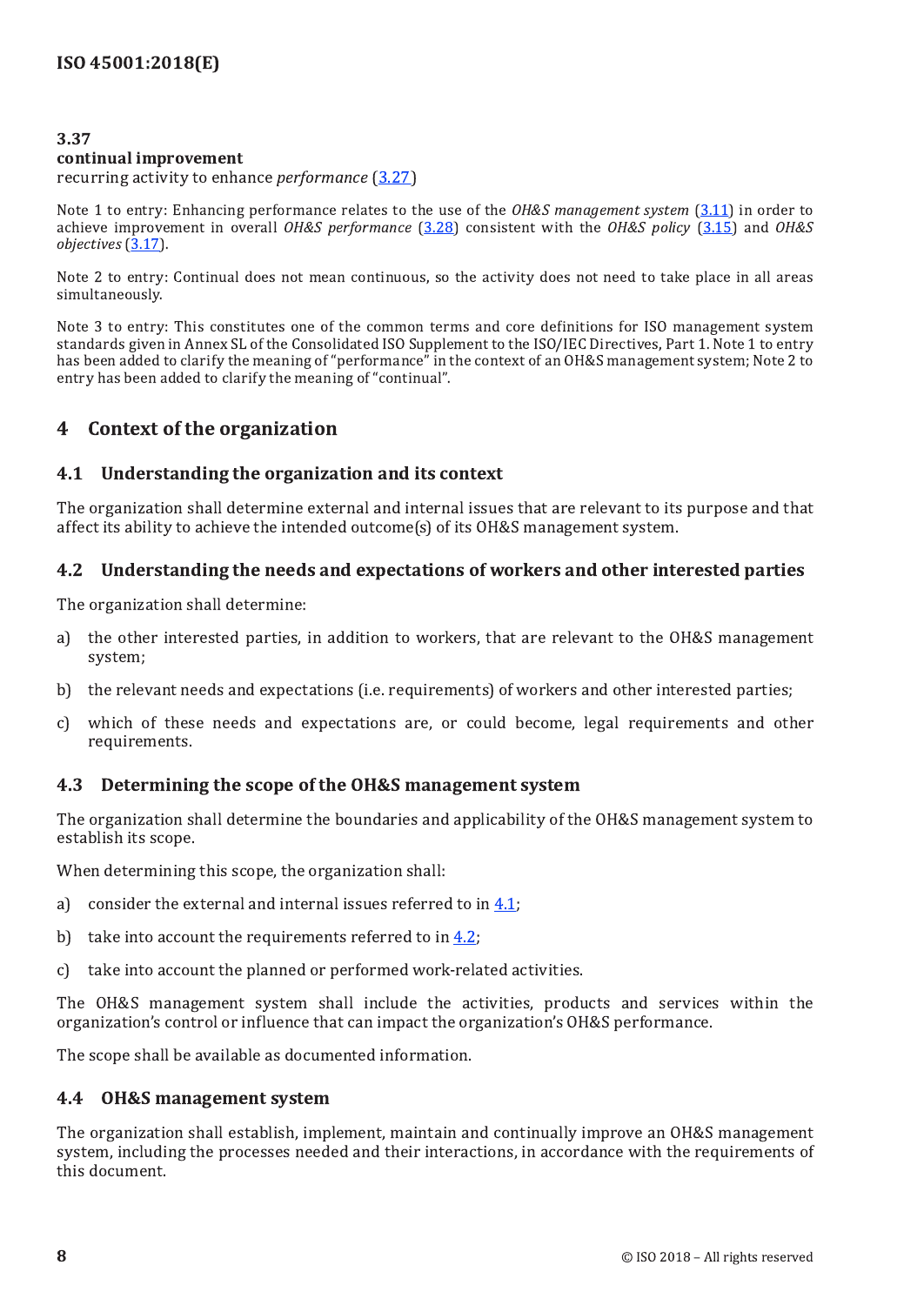# <span id="page-18-0"></span>5 Leadership and worker participation

## 5 .1 Leadership and commitment

Top management shall demonstrate leadership and commitment with respect to the OH&S management system by:

- a) taking overall responsibility and accountability for the prevention of work-related injury and ill health, as well as the provision of safe and healthy workplaces and activities;
- b) ensuring that the OH&S policy and related OH&S objectives are established and are compatible with the strategic direction of the organization;
- c) ensuring the integration of the OH&S management system requirements into the organization's business processes:
- d) ensuring that the resources needed to establish, implement, maintain and improve the OH&S management system are available;
- e) communicating the importance of effective OH&S management and of conforming to the OH&S management system requirements;
- f) ensuring that the OH&S management system achieves its intended outcome(s);
- g) directing and supporting persons to contribute to the effectiveness of the OH&S management system;
- h) ensuring and promoting continual improvement;
- i) supporting other relevant management roles to demonstrate their leadership as it applies to their areas of responsibility;
- j) developing, leading and promoting a culture in the organization that supports the intended outcomes of the OH&S management system;
- $k$ ) protecting workers from reprisals when reporting incidents, hazards, risks and opportunities;
- l) ensuring the organization establishes and implements a process(es) for consultation and participation of workers (see 5.4);
- m) supporting the establishment and functioning of health and safety committees, [see  $5.4$  e) 1].

NOTE Reference to "business" in this document can be interpreted broadly to mean those activities that are core to the purposes of the organization's existence.

# 5 .2 OH&S policy

Top management shall establish, implement and maintain an OH&S policy that:

- a) includes a commitment to provide safe and healthy working conditions for the prevention of workrelated injury and ill health and is appropriate to the purpose, size and context of the organization and to the specific nature of its OH&S risks and OH&S opportunities;
- b) provides a framework for setting the OH&S objectives;
- c) includes a commitment to fulfil legal requirements and other requirements;
- d) includes a commitment to eliminate hazards and reduce OH&S risks (see  $8.1.2$ );
- e) includes a commitment to continual improvement of the OH&S management system;
- $f$ includes a commitment to consultation and participation of workers, and, where they exist, workers' representatives.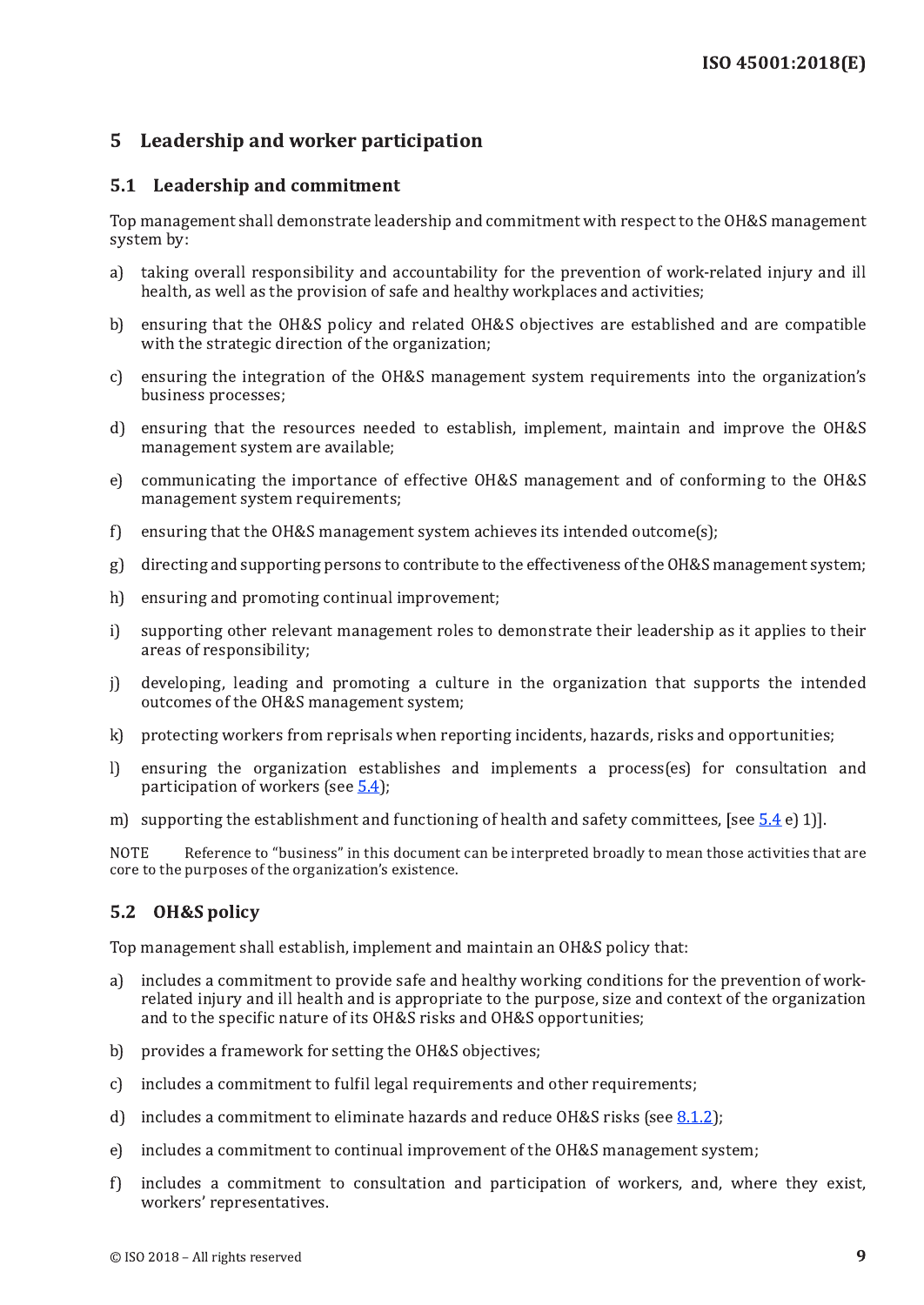<span id="page-19-0"></span>The OH&S policy shall:

- be available as documented information;
- be communicated within the organization;
- be available to interested parties, as appropriate;
- $-$  be relevant and appropriate.

## 5.3 Organizational roles, responsibilities and authorities

Top management shall ensure that the responsibilities and authorities for relevant roles within the OH&S management system are assigned and communicated at all levels within the organization and maintained as documented information. Workers at each level of the organization shall assume responsibility for those aspects of the OH&S management system over which they have control.

NOTE While responsibility and authority can be assigned, ultimately top management is still accountable for the functioning of the OH&S management system.

Top management shall assign the responsibility and authority for:

- a) ensuring that the OH&S management system conforms to the requirements of this document;
- b) reporting on the performance of the OH&S management system to top management.

## 5 .4 Consultation and participation of workers

The organization shall establish, implement and maintain a process(es) for consultation and participation of workers at all applicable levels and functions, and, where they exist, workers' representatives, in the development, planning, implementation, performance evaluation and actions for improvement of the OH&S management system.

The organization shall:

a) provide mechanisms, time, training and resources necessary for consultation and participation;

NOTE<sub>1</sub> Worker representation can be a mechanism for consultation and participation.

- b) provide timely access to clear, understandable and relevant information about the OH&S management system;
- c) determine and remove obstacles or barriers to participation and minimize those that cannot be removed;

NOTE 2 Obstacles and barriers can include failure to respond to worker inputs or suggestions, language or literacy barriers, reprisals or threats of reprisals and policies or practices that discourage or penalize worker participation.

- d) emphasize the consultation of non-managerial workers on the following:
	- 1) determining the needs and expectations of interested parties (see  $4.2$ );
	- 2) establishing the OH&S policy (see  $\overline{5.2}$ );
	- 3) assigning organizational roles, responsibilities and authorities, as applicable (see  $[5.3]$ ;
	- 4) determining how to fulfil legal requirements and other requirements (see  $6.1.3$ );
	- 5) establishing OH&S objectives and planning to achieve them (see  $6.2$ );
	- 6) determining applicable controls for outsourcing, procurement and contractors (see  $8.1.4$ );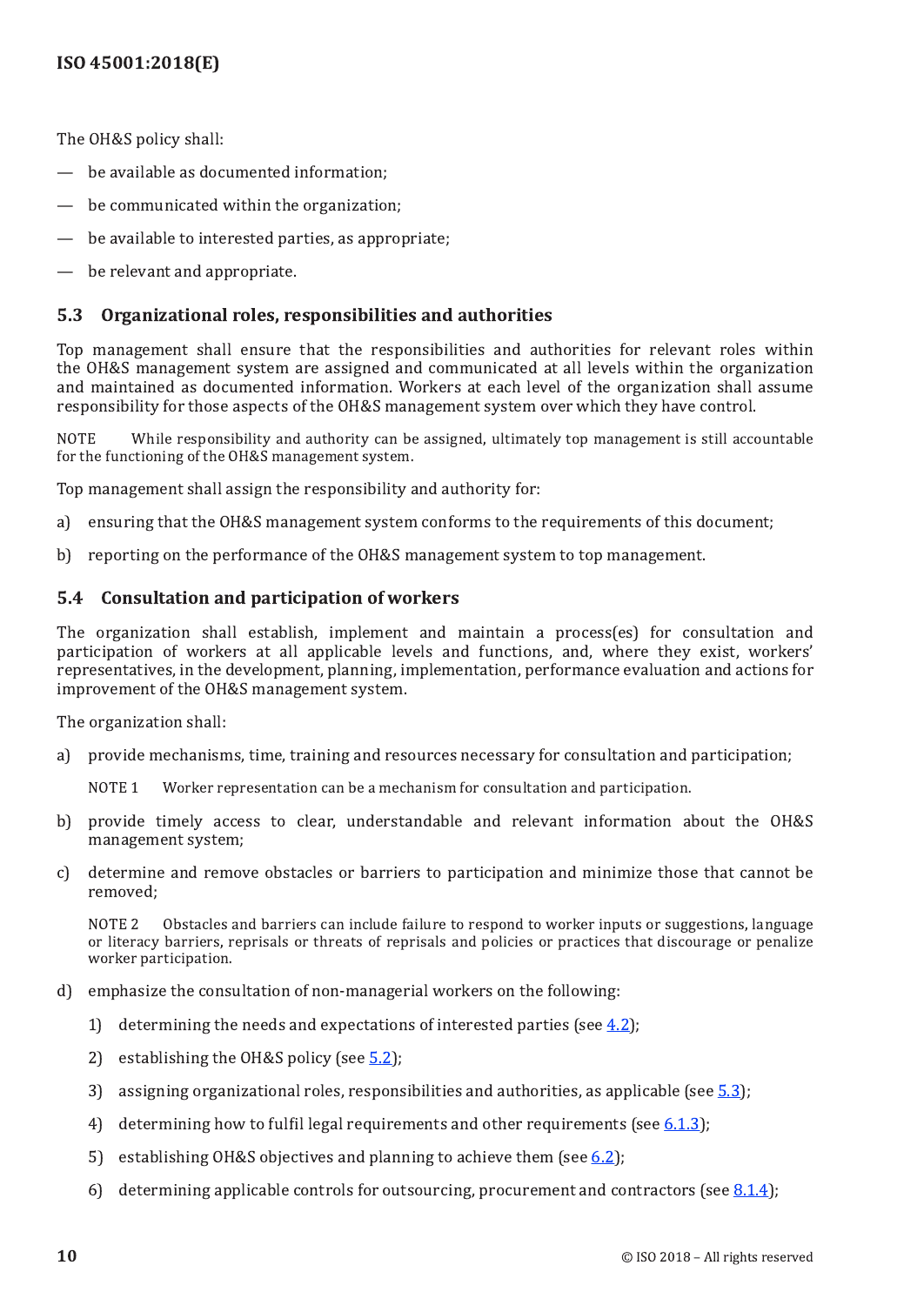- <span id="page-20-0"></span>7) determining what needs to be monitored, measured and evaluated (see 9.1):
- planning, establishing, implementing and maintaining an audit programme(s) (see  $9.2.2$ ); 8)
- 9) ensuring continual improvement (see  $10.3$ );
- $\epsilon$ emphasize the participation of non-managerial workers in the following:
	- 1) determining the mechanisms for their consultation and participation;
	- $2)$ identifying hazards and assessing risks and opportunities (see  $6.1.1$  and  $6.1.2$ );
	- determining actions to eliminate hazards and reduce OH&S risks (see 6.1.4);  $3)$
	- 4) determining competence requirements, training needs, training and evaluating training  $(see 7.2);$
	- 5) determining what needs to be communicated and how this will be done (see  $7.4$ );
	- 6) determining control measures and their effective implementation and use (see 8.1, 8.1.3 and 8.2):
	- 7) investigating incidents and nonconformities and determining corrective actions (see 10.2).

NOTE<sub>3</sub> Emphasizing the consultation and participation of non-managerial workers is intended to apply to persons carrying out the work activities, but is not intended to exclude, for example, managers who are impacted by work activities or other factors in the organization.

It is recognized that the provision of training at no cost to workers and the provision of training NOTE<sub>4</sub> during working hours, where possible, can remove significant barriers to worker participation.

# 6 Planning

## 6.1 Actions to address risks and opportunities

### $6.1.1$ General

When planning for the OH&S management system, the organization shall consider the issues referred to in 4.1 (context), the requirements referred to in 4.2 (interested parties) and 4.3 (the scope of its OH&S management system) and determine the risks and opportunities that need to be addressed to:

- a) give assurance that the OH&S management system can achieve its intended outcome(s);
- b) prevent, or reduce, undesired effects;
- achieve continual improvement.  $\overline{c}$

When determining the risks and opportunities for the OH&S management system and its intended outcomes that need to be addressed, the organization shall take into account:

- hazards (see  $6.1.2.1$ );
- OH&S risks and other risks (see 6.1.2.2);
- OH&S opportunities and other opportunities (see 6.1.2.3);
- $-$  legal requirements and other requirements (see  $6.1.3$ ).

The organization, in its planning process(es), shall determine and assess the risks and opportunities that are relevant to the intended outcomes of the OH&S management system associated with changes in the organization, its processes or the OH&S management system. In the case of planned changes, permanent or temporary, this assessment shall be undertaken before the change is implemented (see  $8.1.3$ ).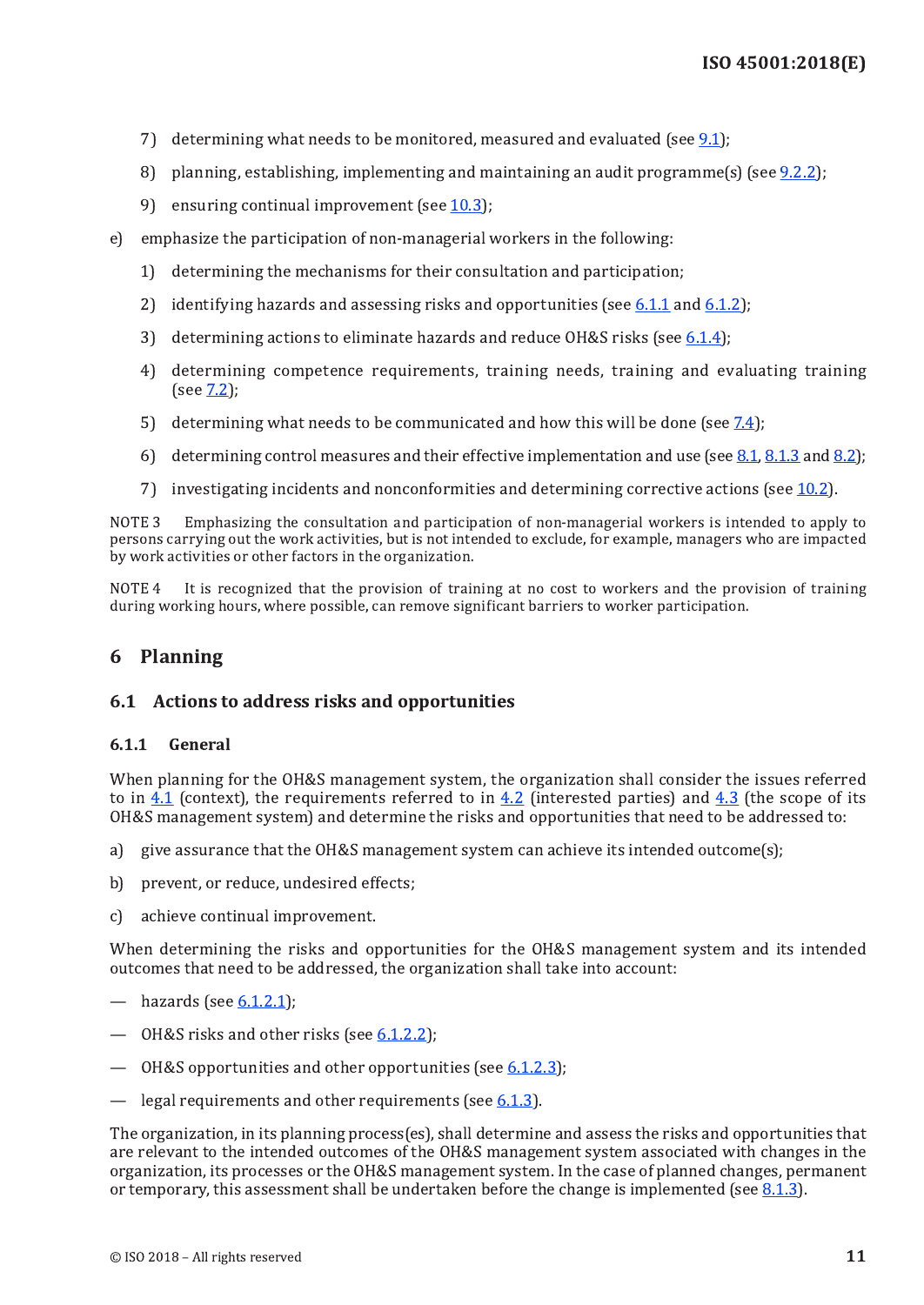<span id="page-21-0"></span>The organization shall maintain documented information on:

- $-$  risks and opportunities;
- the process(es) and actions needed to determine and address its risks and opportunities (see  $6.1.2$ ) to  $6.1.4$ ) to the extent necessary to have confidence that they are carried out as planned.

## 6.1.2 Hazard identification and assessment of risks and opportunities

## 6.1.2.1 Hazard identification

The organization shall establish, implement and maintain a process(es) for hazard identification that is ongoing and proactive. The process(es) shall take into account, but not be limited to:

- how work is organized, social factors (including workload, work hours, victimization, harassment a) and bullying), leadership and the culture in the organization;
- routine and non-routine activities and situations, including hazards arising from:  $h$ 
	- 1) infrastructure, equipment, materials, substances and the physical conditions of the workplace;
	- 2) product and service design, research, development, testing, production, assembly, construction, service delivery, maintenance and disposal;
	- 3) human factors:
	- 4) how the work is performed;
- c) past relevant incidents, internal or external to the organization, including emergencies, and their causes:
- d) potential emergency situations;
- e) people, including consideration of:
	- 1) those with access to the workplace and their activities, including workers, contractors, visitors and other persons;
	- 2) those in the vicinity of the workplace who can be affected by the activities of the organization;
	- 3) workers at a location not under the direct control of the organization;
- f) other issues, including consideration of:
	- 1) the design of work areas, processes, installations, machinery/equipment, operating procedures and work organization, including their adaptation to the needs and capabilities of the workers involved;
	- 2) situations occurring in the vicinity of the workplace caused by work-related activities under the control of the organization;
	- 3) situations not controlled by the organization and occurring in the vicinity of the workplace that can cause injury and ill health to persons in the workplace;
- g) actual or proposed changes in organization, operations, processes, activities and the OH&S management system (see  $8.1.3$ );
- h) changes in knowledge of, and information about, hazards.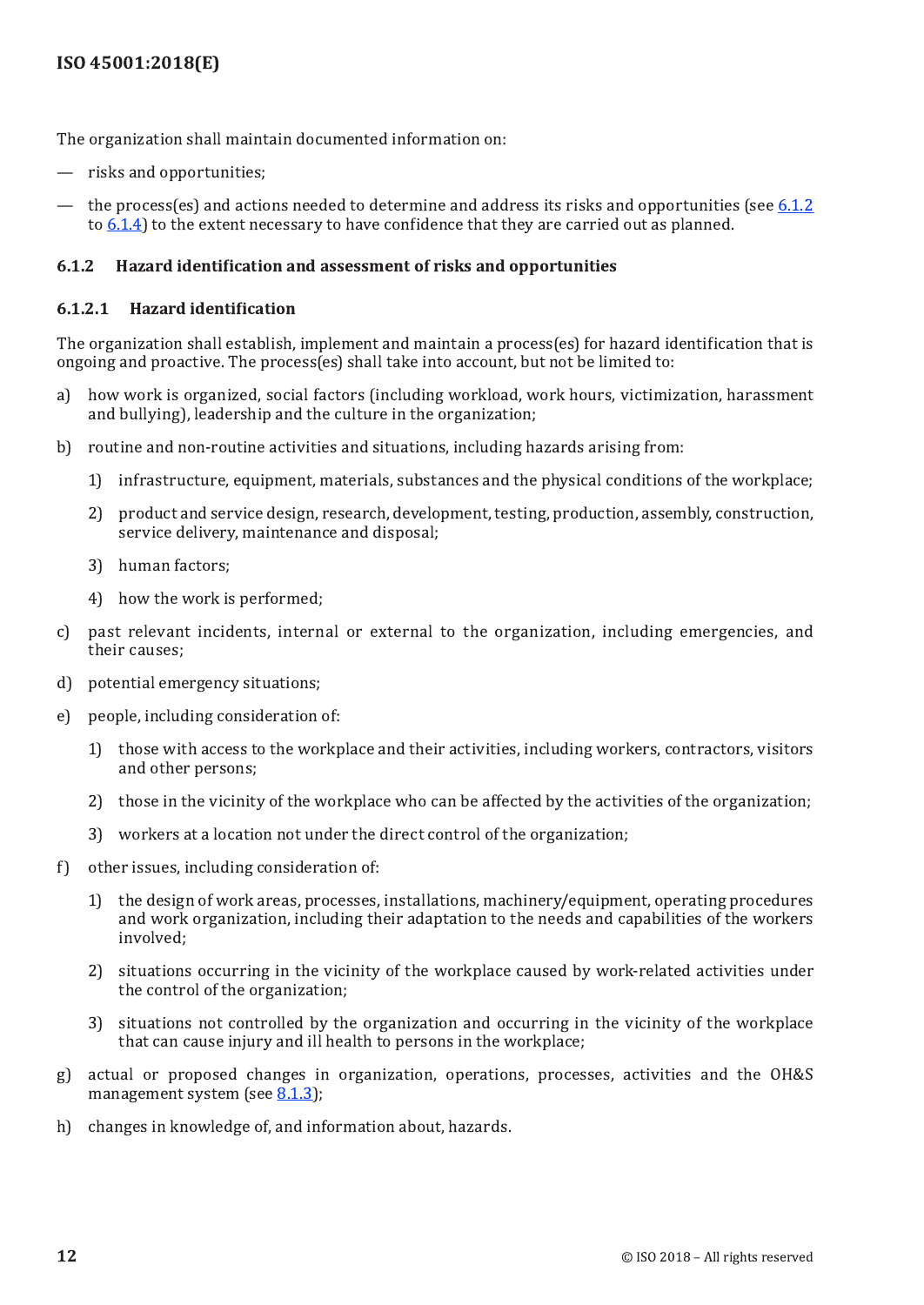## <span id="page-22-0"></span>6 .1 .2 .2 Assessment of OH&S risks and other risks to the OH&S management system

The organization shall establish, implement and maintain a process(es) to:

- a) assess OH&S risks from the identified hazards, while taking into account the effectiveness of existing controls;
- b) determine and assess the other risks related to the establishment, implementation, operation and maintenance of the OH&S management system.

The organization's methodology(ies) and criteria for the assessment of OH&S risks shall be defined with respect to their scope, nature and timing to ensure they are proactive rather than reactive and are used in a systematic way. Documented information shall be maintained and retained on the methodology(ies) and criteria.

## 6 .1 .2 .3 Assessment of OH&S opportunities and other opportunities for the OH&S management system

The organization shall establish, implement and maintain a process(es) to assess:

- a) OH&S opportunities to enhance OH&S performance, while taking into account planned changes to the organization, its policies, its processes or its activities and:
	- 1) opportunities to adapt work, work organization and work environment to workers;
	- 2) opportunities to eliminate hazards and reduce OH&S risks;
- b) other opportunities for improving the OH&S management system.

NOTE OH&S risks and OH&S opportunities can result in other risks and other opportunities for the organization.

#### 6.1.3 Determination of legal requirements and other requirements

The organization shall establish, implement and maintain a process(es) to:

- determine and have access to up-to-date legal requirements and other requirements that are al applicable to its hazards, OH&S risks and OH&S management system;
- b) determine how these legal requirements and other requirements apply to the organization and what needs to be communicated;
- c) take these legal requirements and other requirements into account when establishing, implementing, maintaining and continually improving its OH&S management system.

The organization shall maintain and retain documented information on its legal requirements and other requirements and shall ensure that it is updated to reflect any changes.

NOTE Legal requirements and other requirements can result in risks and opportunities for the organization.

### Planning action  $6.1.4$

The organization shall plan:

- a) actions to:
	- 1) address these risks and opportunities (see  $6.1.2.2$  and  $6.1.2.3$ );
	- 2) address legal requirements and other requirements (see  $6.1.3$ );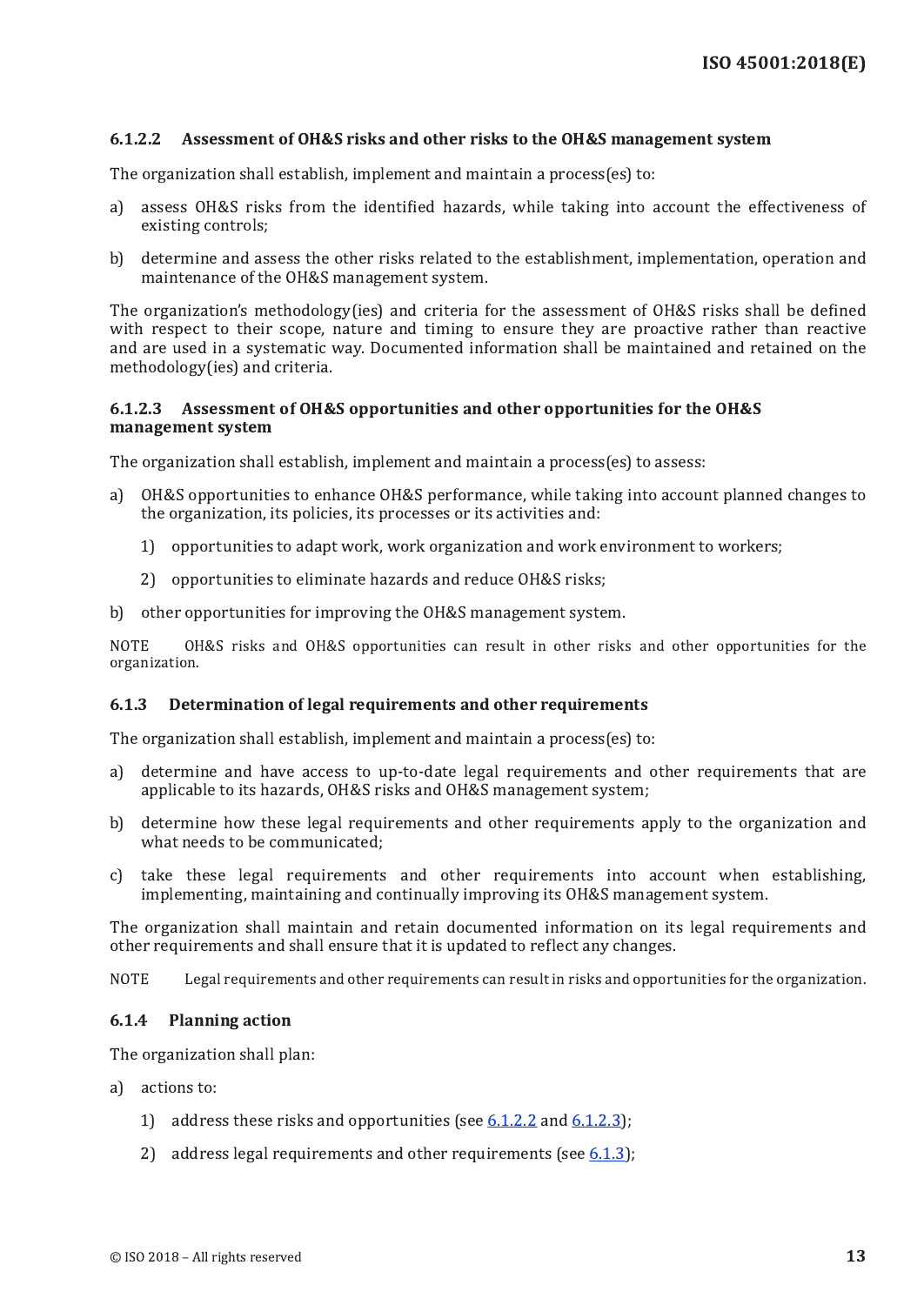- <span id="page-23-0"></span>3) prepare for and respond to emergency situations (see  $\underline{8.2}$ );
- b) how to:
	- 1) integrate and implement the actions into its OH&S management system processes or other business processes;
	- 2) evaluate the effectiveness of these actions.

The organization shall take into account the hierarchy of controls (see  $8.1.2$ ) and outputs from the OH&S management system when planning to take action.

When planning its actions, the organization shall consider best practices, technological options and financial, operational and business requirements.

## 6.2 OH&S objectives and planning to achieve them

## 6 .2 .1 OH&S ob jectives

The organization shall establish OH&S objectives at relevant functions and levels in order to maintain and continually improve the OH&S management system and OH&S performance (see  $\angle 10.3$ ).

The OH&S objectives shall:

- a) be consistent with the OH&S policy;
- b) be measurable (if practicable) or capable of performance evaluation;
- c) take into account:
	- 1) applicable requirements;
	- 2) the results of the assessment of risks and opportunities (see  $6.1.2.2$  and  $6.1.2.3$ );
	- 3) the results of consultation with workers (see  $5.4$ ) and, where they exist, workers' representatives;
- d) be monitored;
- e) be communicated;
- $f$ ) be updated as appropriate.

## 6.2.2 Planning to achieve OH&S objectives

When planning how to achieve its OH&S objectives, the organization shall determine:

- a) what will be done;
- b) what resources will be required;
- c) who will be responsible;
- d) when it will be completed;
- e) how the results will be evaluated, including indicators for monitoring;
- f) how the actions to achieve  $OHRS$  objectives will be integrated into the organization's business processes.

The organization shall maintain and retain documented information on the OH&S objectives and plans to achieve them.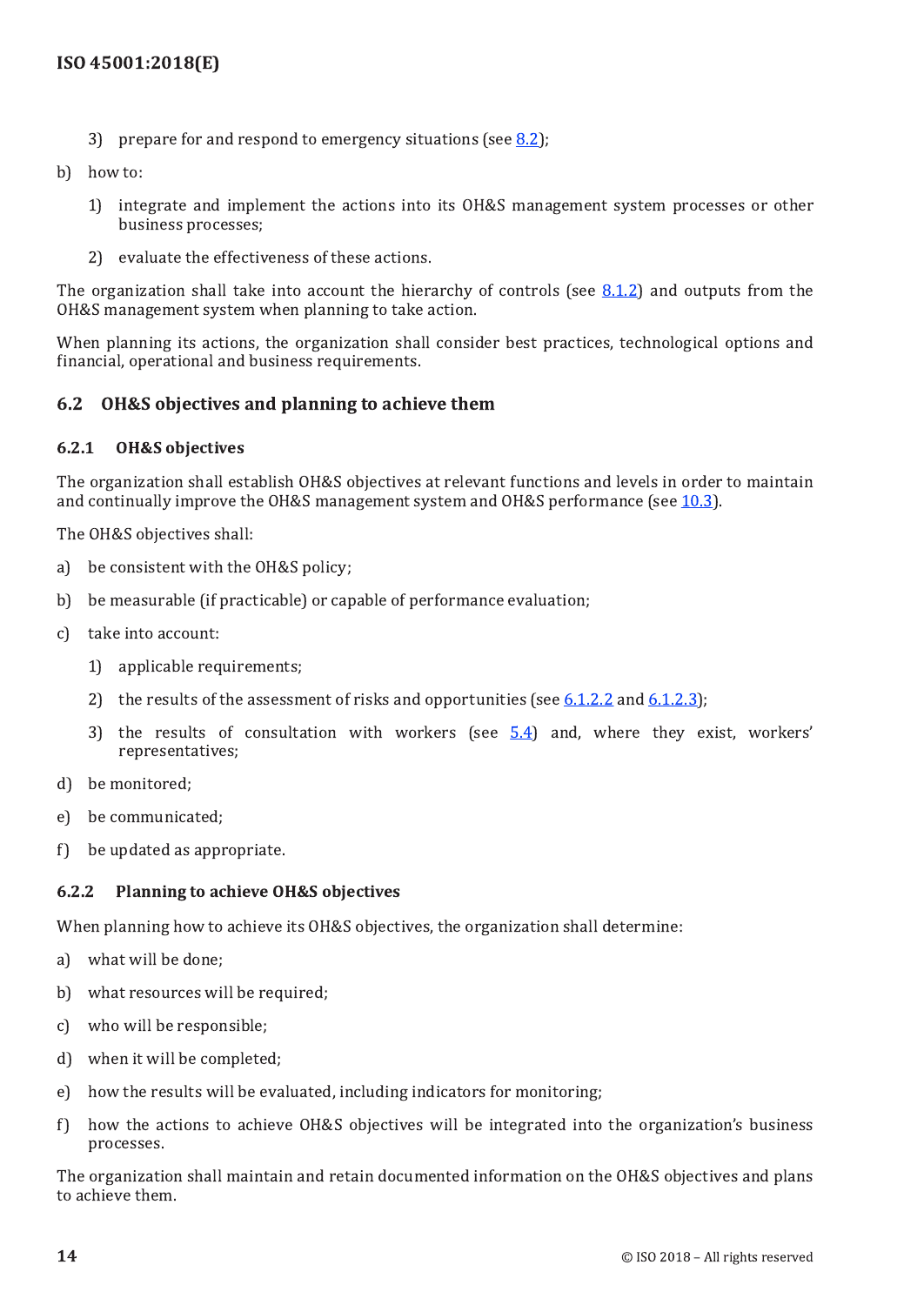# <span id="page-24-0"></span>7 Support

## 7 .1 Resources

The organization shall determine and provide the resources needed for the establishment, imp lementation, maintenance and continual improvement of the OH&S management system.

## 7 .2 Competence

The organization shall:

- a) determine the necessary competence of workers that affects or can affect its OH&S performance;
- b) ensure that workers are competent (including the ability to identify hazards) on the basis of appropriate education, training or experience;
- c) where applicable, take actions to acquire and maintain the necessary competence, and evaluate the effectiveness of the actions taken;
- d) retain appropriate documented information as evidence of competence.

NOTE Applicable actions can include, for example, the provision of training to, the mentoring of, or the reassignment of currently employed persons, or the hiring or contracting of competent persons.

## 7 .3 Awareness

Workers shall be made aware of:

- a) the OH&S policy and OH&S objectives;
- b) their contribution to the effectiveness of the OH&S management system, including the benefits of improved OH&S performance;
- c) the implications and potential consequences of not conforming to the OH&S management system requirements;
- d) incidents and the outcomes of investigations that are relevant to them;
- e) hazards, OH&S risks and actions determined that are relevant to them;
- f) the ability to remove themselves from work situations that they consider present an imminent and serious danger to their life or health, as well as the arrangements for protecting them from undue consequences for doing so.

## 7.4 Communication

The organization shall establish, implement and maintain the process(es) needed for the internal and external communications relevant to the OH&S management system, including determining:

- a) on what it will communicate;
- b) when to communicate;
- c) with whom to communicate:
	- 1) internally among the various levels and functions of the organization;
	- 2) among contractors and visitors to the workplace;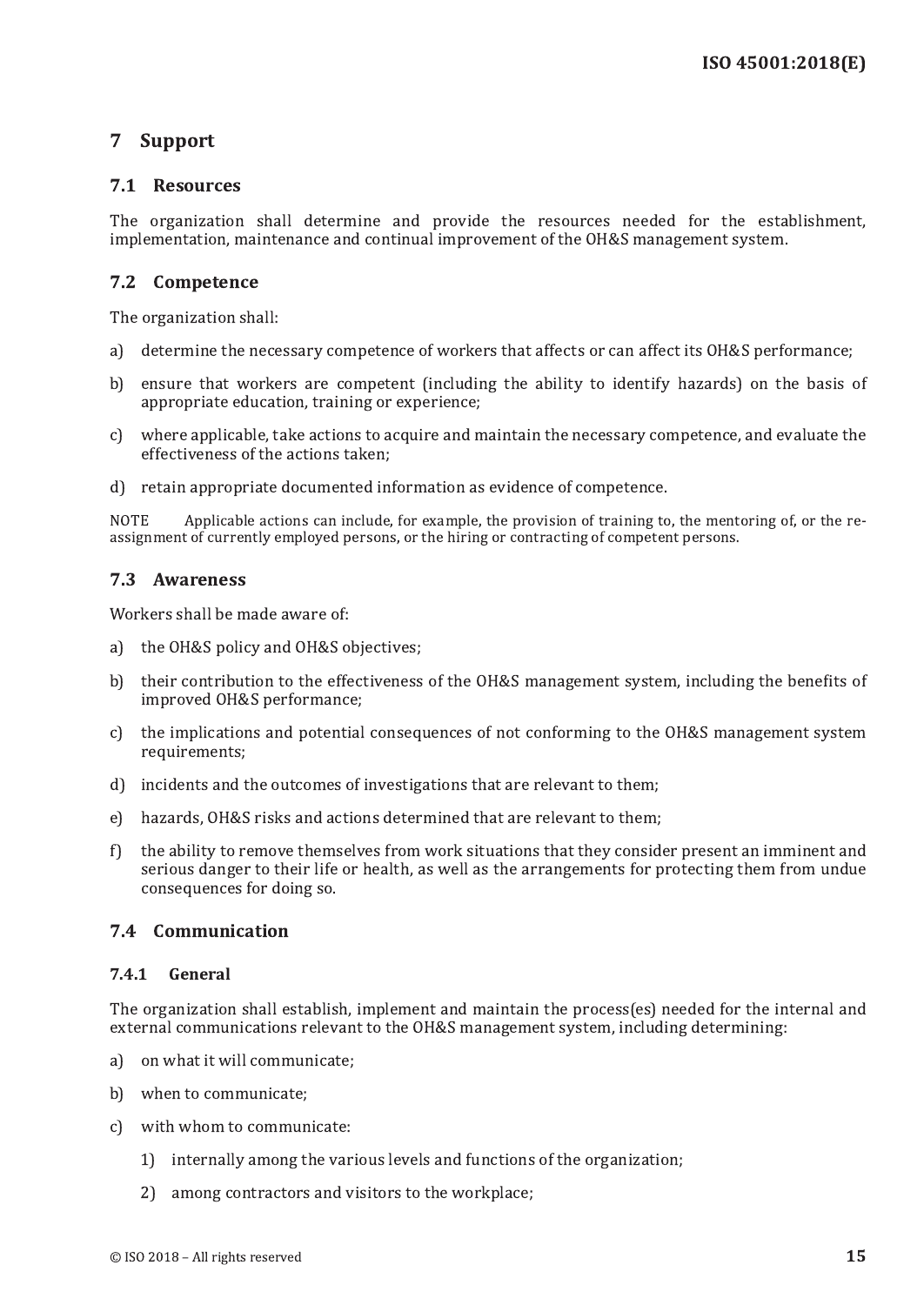- <span id="page-25-0"></span>3) among other interested parties;
- d) how to communicate.

The organization shall take into account diversity aspects (e.g. gender, language, culture, literacy, disability) when considering its communication needs.

The organization shall ensure that the views of external interested parties are considered in establishing its communication process(es).

When establishing its communication process(es), the organization shall:

- take into account its legal requirements and other requirements;
- ensure that OH&S information to be communicated is consistent with information generated within the OH&S management system, and is reliable.

The organization shall respond to relevant communications on its OH&S management system.

The organization shall retain documented information as evidence of its communications, as appropriate.

## 7 .4.2 Internal communication

The organization shall:

- a) internally communicate information relevant to the OH&S management system among the various levels and functions of the organization, including changes to the OH&S management system, as appropriate;
- b) ensure its communication process(es) enables workers to contribute to continual improvement.

#### 7.4.3 **External communication** 7 .4.3 External communication

The organization shall externally communicate information relevant to the OH&S management system, as established by the organization's communication process(es) and taking into account its legal requirements and other requirements.

## 7 .5 Documented information

### $7.5.1$ General

The organization's OH&S management system shall include:

- a) documented information required by this document;
- b) documented information determined by the organization as being necessary for the effectiveness of the OH&S management system.

**NOTE** The extent of documented information for an OH&S management system can differ from one organization to another due to:

- the size of organization and its type of activities, processes, products and services;
- $-$  the need to demonstrate fulfilment of legal requirements and other requirements;
- $-$  the complexity of processes and their interactions;
- the competence of workers .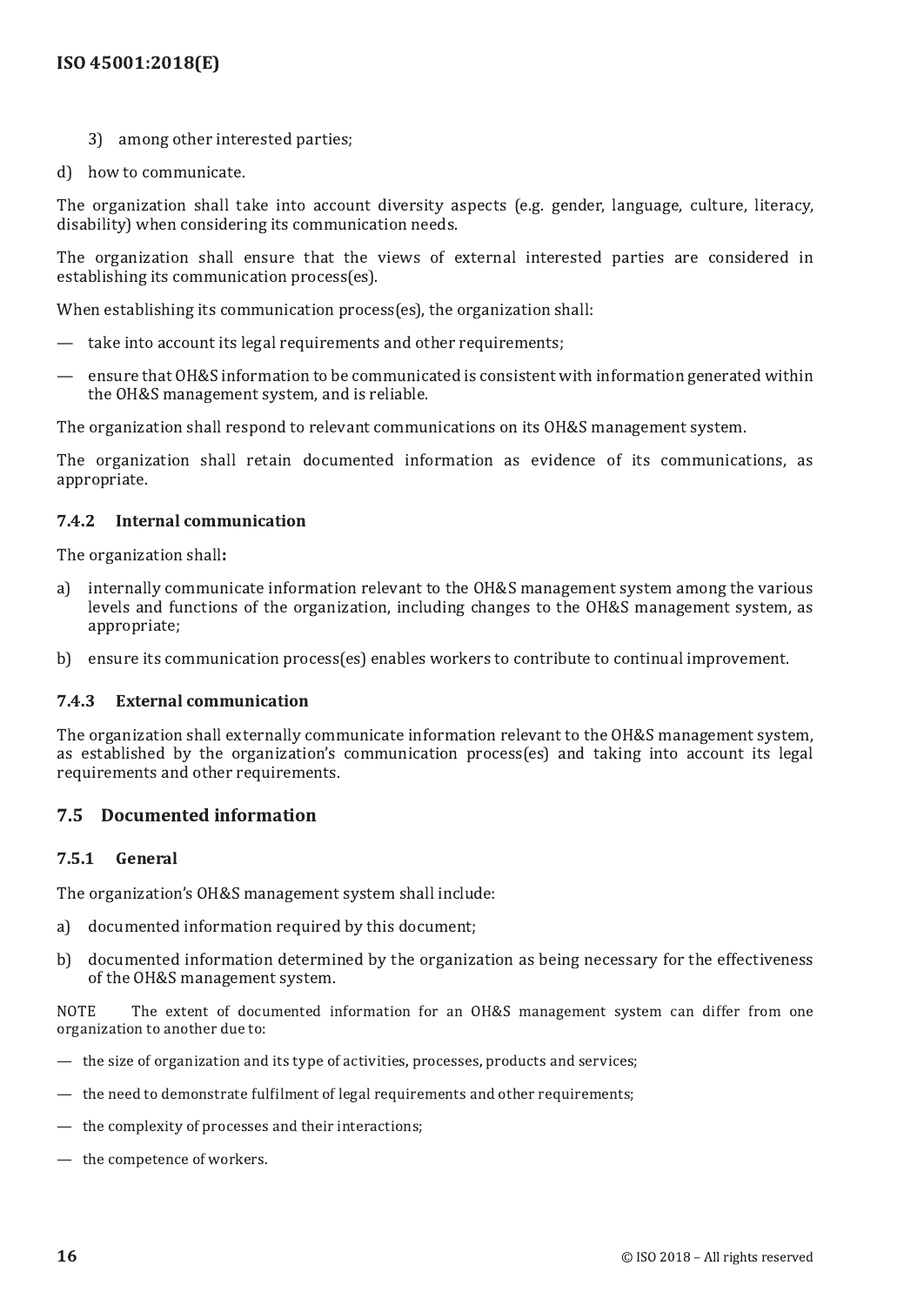## <span id="page-26-0"></span>7 .5 .2 Creating and updating

When creating and updating documented information, the organization shall ensure appropriate:

- a) identification and description (e.g. a title, date, author or reference number);
- b) format (e.g. language, software version, graphics) and media (e.g. paper, electronic);
- c) review and approval for suitability and adequacy.

#### **Control of documented information**  $7.5.3$ 7 .5 .3 Contro l of documented information

Documented information required by the OH&S management system and by this document shall be contro contro to ensure the to

- it is available and suitable for use, where and when it is needed;  $a)$
- b) it is adequately protected (e.g. from loss of confidentiality, improper use or loss of integrity).

For the control of documented information, the organization shall address the following activities, as applicable:

- $-$  distribution, access, retrieval and use;
- $-$  storage and preservation, including preservation of legibility;
- $\sim$  control of changes (e.g. version control);
- $-$  retention and disposition.

Documented information of external origin determined by the organization to be necessary for the planning and operation of the OH&S management system shall be identified, as appropriate, and controlled.

NOTE 1 Access can imply a decision regarding the permission to view the documented information only, or the permission and authority to view and change the documented information.

NOTE 2 Access to relevant documented information includes access by workers, and, where they exist, workers' representatives.

## 8 Operation

## 8.1 Operational planning and control

#### 8.1.1 General 8 .1 .1 General

The organization shall plan, implement, control and maintain the processes needed to meet requirements of the OH&S management system, and to implement the actions determined in Clause  $6$ , by:

- a) establishing criteria for the processes;
- b) implementing control of the processes in accordance with the criteria;
- c) maintaining and retaining documented information to the extent necessary to have confidence that the processes have been carried out as planned;
- d) adapting work to workers.

At multi-employer workplaces, the organization shall coordinate the relevant parts of the OH&S management system with the other organizations.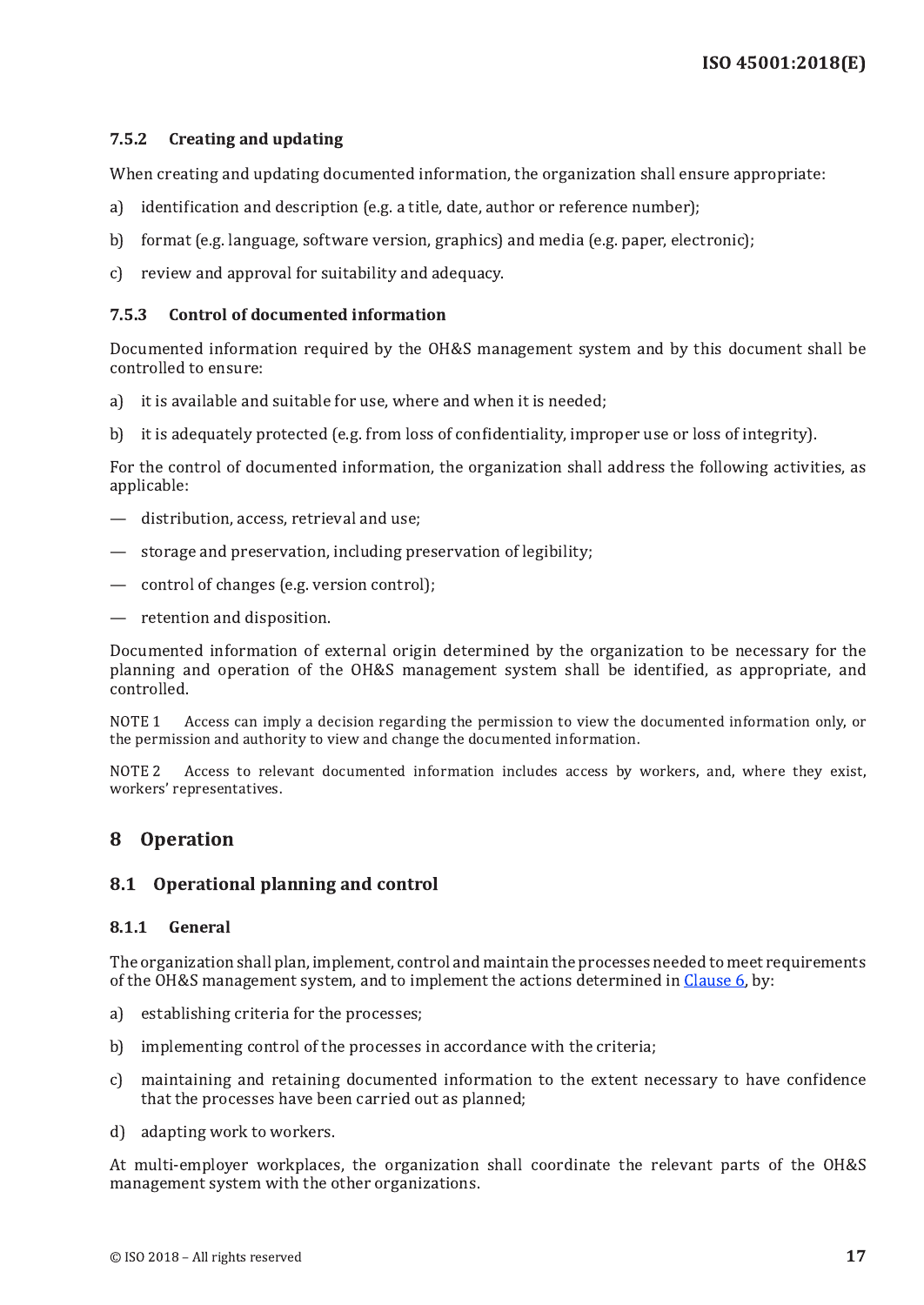## <span id="page-27-0"></span>8.1.2 Eliminating hazards and reducing OH&S risks

The organization shall establish, implement and maintain a process(es) for the elimination of hazards and reduction of OH&S risks using the following hierarchy of controls:

- a) eliminate the hazard;
- b) substitute with less hazardous processes, operations, materials or equipment;
- c) use engineering controls and reorganization of work;
- d) use administrative controls, including training;
- e) use adequate personal protective equipment.

NOTE In many countries, legal requirements and other requirements include the requirement that personal protective equipment (PPE) is provided at no cost to workers.

## 8.1.3 Management of change

The organization shall establish a process(es) for the implementation and control of planned temporary and permanent changes that impact OH&S performance, including:

- a) new products, services and processes, or changes to existing products, services and processes, including:
	- $-$  workplace locations and surroundings;
	- $-$  work organization;
	- $-$  working conditions;
	- equ ipment;
	- work force ;
- b) changes to legal requirements and other requirements;
- c) changes in knowledge or information about hazards and OH&S risks;
- d) developments in knowledge and technology.

The organization shall review the consequences of unintended changes, taking action to mitigate any adverse effects, as necessary.

NOTE Changes can result in risks and opportunities.

## 8.1.4 Procurement

### $8.1.4.1$ General

The organization shall establish, implement and maintain a process(es) to control the procurement of products and services in order to ensure their conformity to its OH&S management system.

## .....................

The organization shall coordinate its procurement process(es) with its contractors, in order to identify hazards and to assess and control the OH&S risks arising from:

- a) the contractors' activities and operations that impact the organization;
- b) the organization's activities and operations that impact the contractors' workers;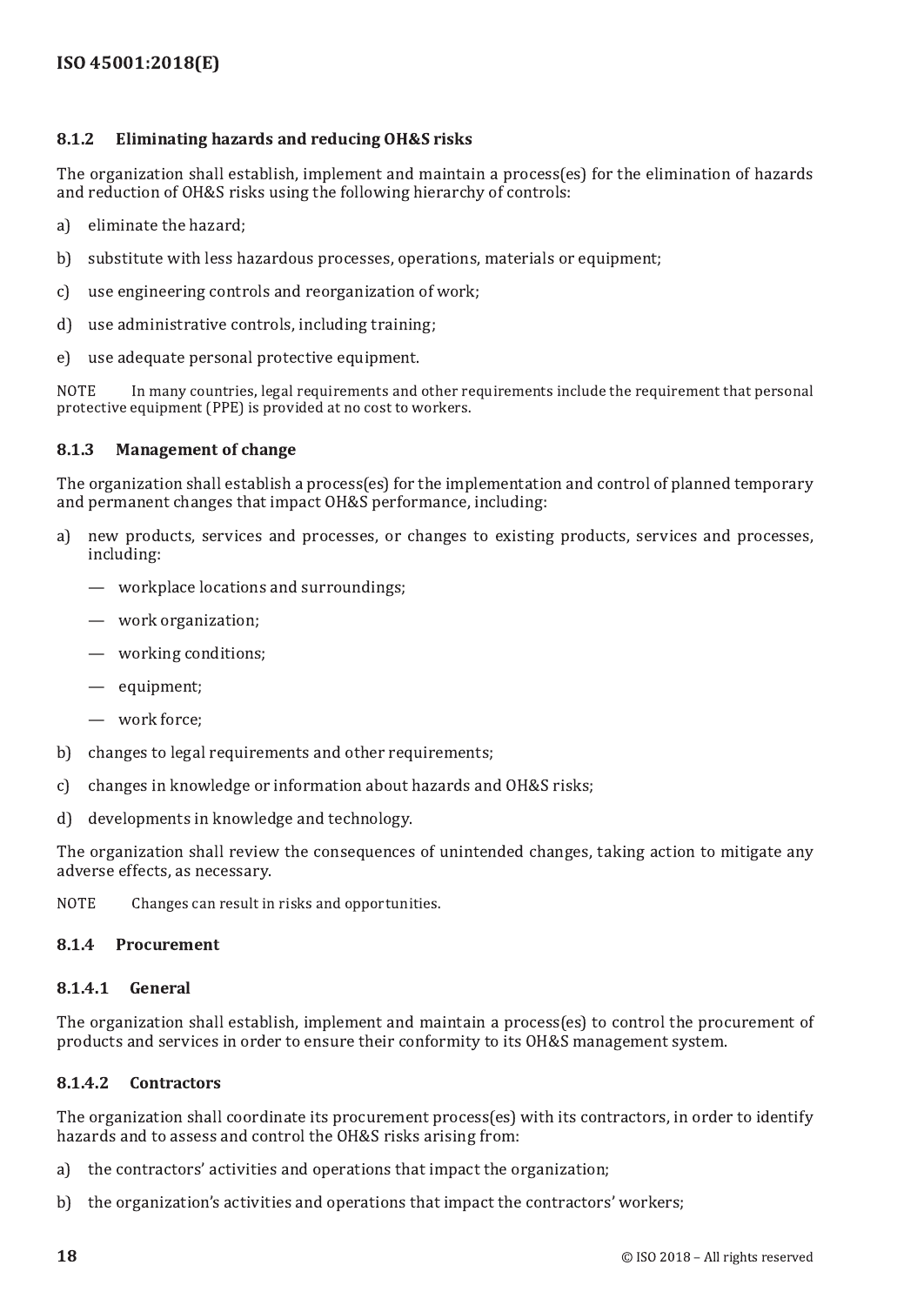<span id="page-28-0"></span>c) the contractors' activities and operations that impact other interested parties in the workplace.

The organization shall ensure that the requirements of its OH&S management system are met by contractors and their workers. The organization's procurement process(es) shall define and apply occupational health and safety criteria for the selection of contractors.

NOTE It can be helpful to include the occupational health and safety criteria for the selection of contractors in the contractual documents.

### 8.1.4.3 **Outsourcing**

The organization shall ensure that outsourced functions and processes are controlled. The organization shall ensure that its outsourcing arrangements are consistent with legal requirements and other requirements and with achieving the intended outcomes of the OH&S management system. The type and degree of control to be applied to these functions and processes shall be defined within the OH&S management system.

**NOTE** Coordination with external providers can assist an organization to address any impact that outsourcing has on its OH&S performance.

## Emergency preparedness and response 8.2

The organization shall establish, implement and maintain a process(es) needed to prepare for and respond to potential emergency situations, as identified in  $6.1.2.1$ , including:

- a) establishing a planned response to emergency situations, including the provision of first aid;
- b) providing training for the planned response;
- c) periodically testing and exercising the planned response capability;
- d) evaluating performance and, as necessary, revising the planned response, including after testing and, in particular, after the occurrence of emergency situations;
- e) communicating and providing relevant information to all workers on their duties and responsibilities;
- f) communicating relevant information to contractors, visitors, emergency response services, government authorities and, as appropriate, the local community;
- g) taking into account the needs and capabilities of all relevant interested parties and ensuring their involvement, as appropriate, in the development of the planned response.

The organization shall maintain and retain documented information on the process(es) and on the plans for responding to potential emergency situations.

## **Performance evaluation** 9

## 9.1 Monitoring, measurement, analysis and performance evaluation

#### $9.1.1$ General . .\_.\_\_ *...* ... . ...

The organization shall establish, implement and maintain a process(es) for monitoring, measurement, analysis and performance evaluation.

The organization shall determine:

- a) what needs to be monitored and measured, including:
	- 1) the extent to which legal requirements and other requirements are fulfilled;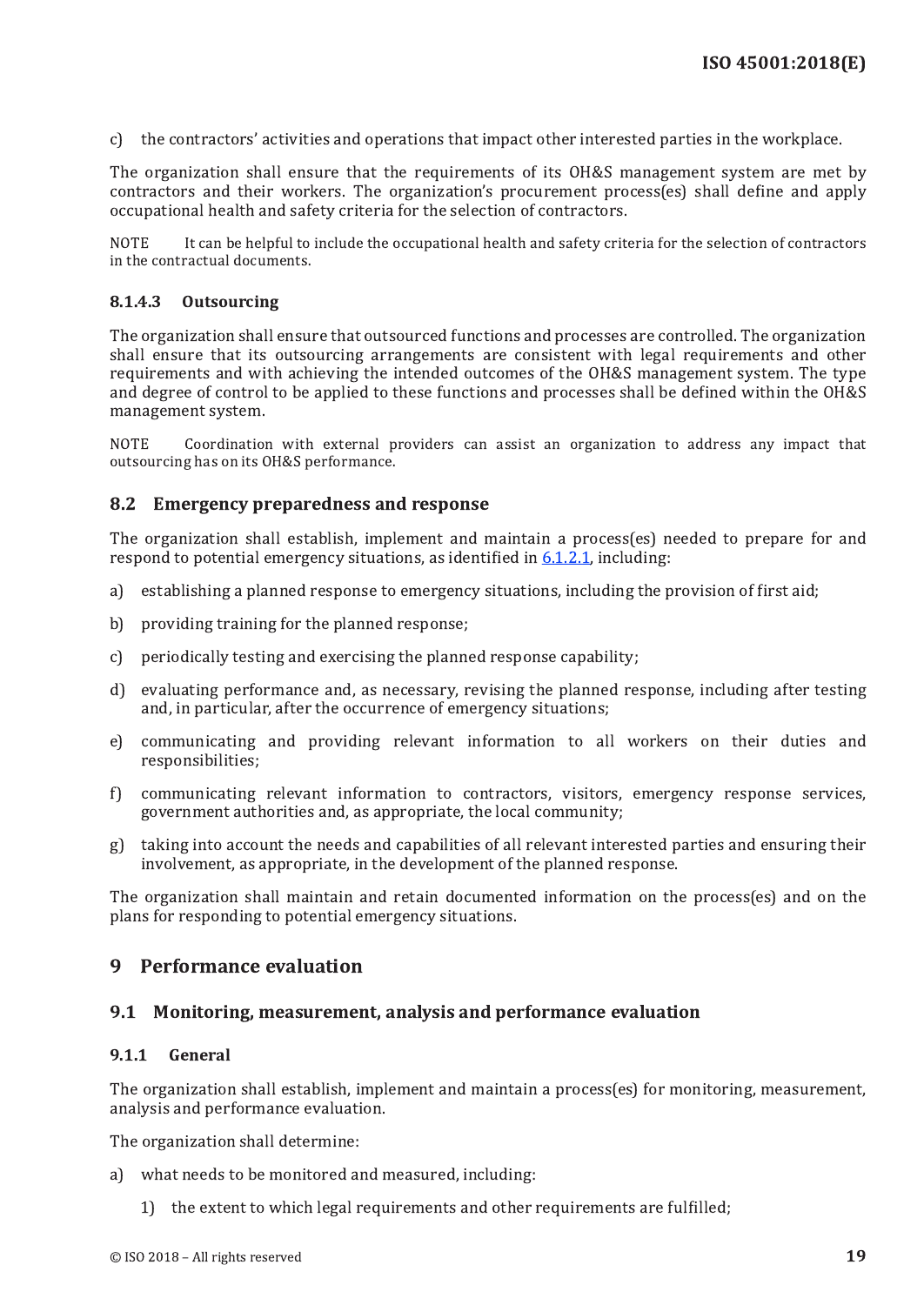## <span id="page-29-0"></span>ISO 45001 :2018(E)

- 2) its activities and operations related to identified hazards, risks and opportunities;
- 3) progress towards achievement of the organization's OH&S objectives;
- 4) effectiveness of operational and other controls;
- b) the methods for monitoring, measurement, analysis and performance evaluation, as applicable, to ensure valid results:
- c) the criteria against which the organization will evaluate its  $OH&S$  performance;
- d) when the monitoring and measuring shall be performed;
- $\epsilon$ when the results from monitoring and measurement shall be analysed, evaluated and communicated.

The organization shall evaluate the OH&S performance and determine the effectiveness of the OH&S management system.

The organization shall ensure that monitoring and measuring equipment is calibrated or verified as applicable, and is used and maintained as appropriate.

**NOTE** There can be legal requirements or other requirements (e.g. national or international standards) concerning the calibration or verification of monitoring and measuring equipment.

The organization shall retain appropriate documented information:

- $-$  as evidence of the results of monitoring, measurement, analysis and performance evaluation:
- $-$  on the maintenance, calibration or verification of measuring equipment.

## 9.1.2 Evaluation of compliance

The organization shall establish, implement and maintain a process(es) for evaluating compliance with legal requirements and other requirements (see  $6.1.3$ ).

The organization shall:

- a) determine the frequency and method(s) for the evaluation of compliance;
- b) evaluate compliance and take action if needed (see  $\frac{10.2}{10.2}$ );
- c) maintain knowledge and understanding of its compliance status with legal requirements and other requirements;
- d) retain documented information of the compliance evaluation result(s).

## 9.2 Internal audit 9 .2 Internal audit

#### $9.2.1$ General . .—.— **. . . . . . .**

The organization shall conduct internal audits at planned intervals to provide information on whether the OH&S management system:

a) conforms to:

- 1) the organization's own requirements for its OH&S management system, including the OH&S policy and OH&S objectives;
- 2) the requirements of this document;
- b) is effectively implemented and maintained.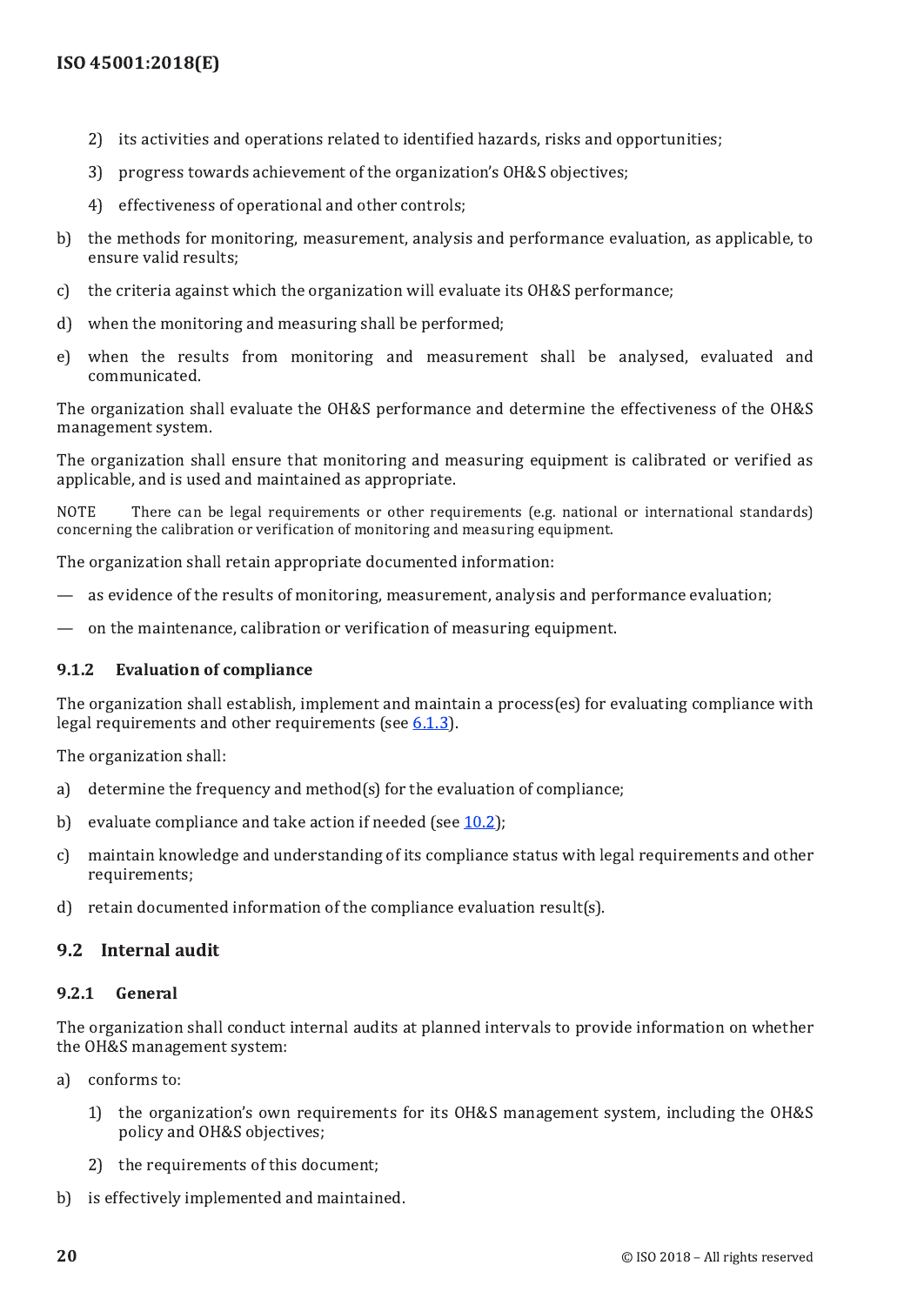## <span id="page-30-0"></span>9.2.2 Internal audit programme

The organization shall:

- a) plan, establish, implement and maintain an audit programme(s) including the frequency, methods, responsibilities, consultation, planning requirements and reporting, which shall take into consideration the importance of the processes concerned and the results of previous audits;
- b) define the audit criteria and scope for each audit;
- c) select auditors and conduct audits to ensure objectivity and the impartiality of the audit process;
- d) ensure that the results of the audits are reported to relevant managers; ensure that relevant audit results are reported to workers, and, where they exist, workers' representatives, and other relevant interested parties;
- e) take action to address nonconformities and continually improve its OH&S performance (see Clause 10);
- f) retain documented information as evidence of the implementation of the audit programme and the audit results.
- NOTE For more information on auditing and the competence of auditors, see ISO 19011.

## 9.3 Management review

Top management shall review the organization's OH&S management system, at planned intervals, to ensure its continuing suitability, adequacy and effectiveness.

The management review shall include consideration of:

- a) the status of actions from previous management reviews;
- b) changes in external and internal issues that are relevant to the OH&S management system, including:
	- 1) the needs and expectations of interested parties:
	- 2) legal requirements and other requirements;
	- 3) risks and opportunities;
- c) the extent to which the OH&S policy and the OH&S objectives have been met;
- information on the OH&S performance, including trends in:  $d$ 
	- 1) incidents, nonconformities, corrective actions and continual improvement;
	- 2) monitoring and measurement results;
	- 3) results of evaluation of compliance with legal requirements and other requirements;
	- 4) audit results;
	- 5) consultation and participation of workers;
	- 6) risks and opportunities;
- e) adequacy of resources for maintaining an effective OH&S management system;
- f) relevant communication(s) with interested parties;
- g) opportunities for continual improvement.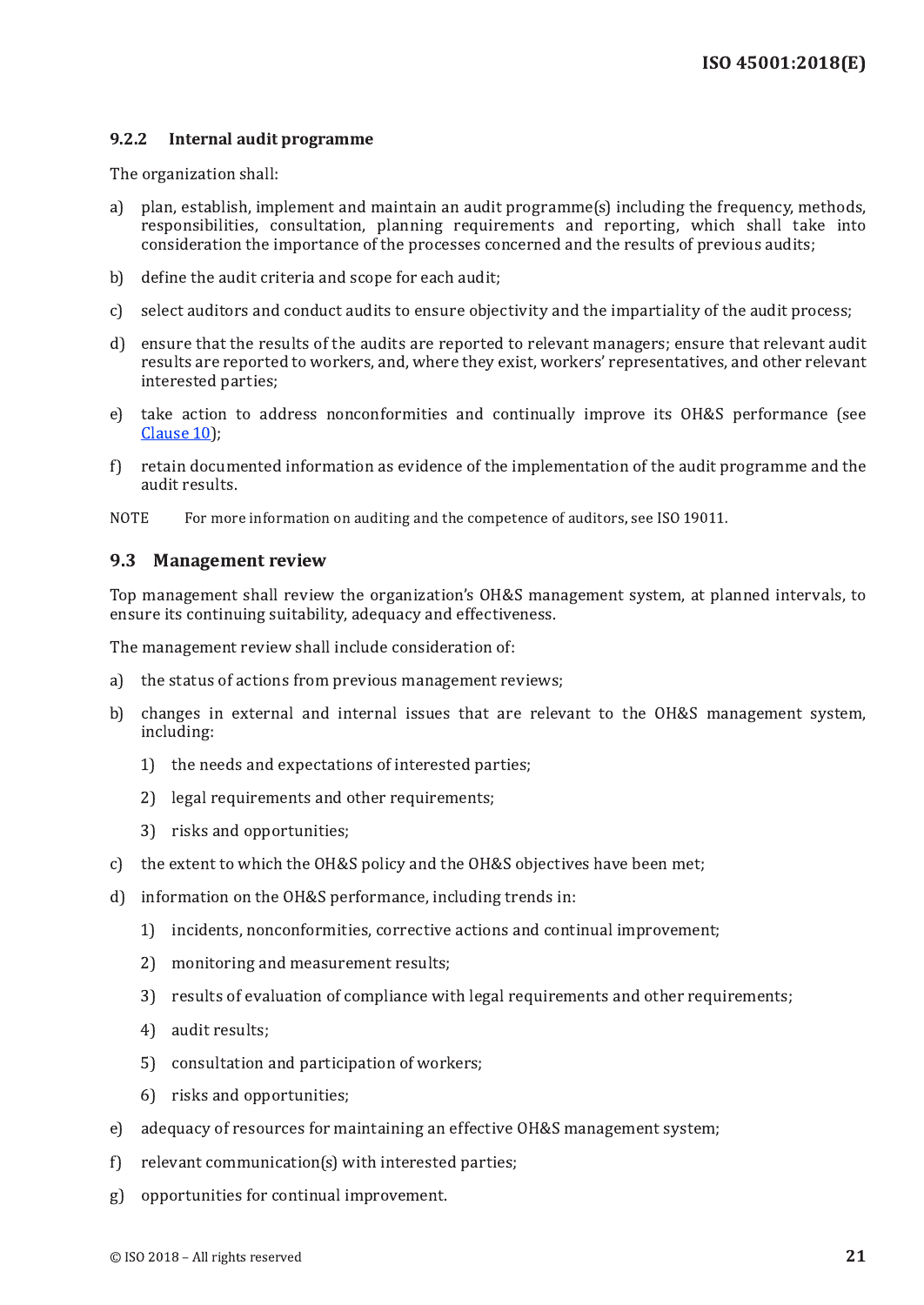<span id="page-31-0"></span>The outputs of the management review shall include decisions related to:

- the continuing suitability, adequacy and effectiveness of the OH&S management system in achieving its intended outcomes:
- continual improvement opportunities;
- any need for changes to the OH&S management system;
- resources needed;
- actions, if needed;
- opportunities to improve integration of the OH&S management system with other business processes;
- any implications for the strategic direction of the organization.

Top management shall communicate the relevant outputs of management reviews to workers, and, where they exist, workers' representatives (see  $7.4$ ).

The organization shall retain documented information as evidence of the results of management reviews. reviews .

# 10 Improvement

## 10.1 General 10 .1 General

The organization shall determine opportunities for improvement (see Clause 9) and implement necessary actions to achieve the intended outcomes of its OH&S management system.

## 10.2 Incident, nonconformity and corrective action

The organization shall establish, implement and maintain a process(es), including reporting, investigating and taking action, to determine and manage incidents and nonconformities.

When an incident or a nonconformity occurs, the organization shall:

- react in a timely manner to the incident or nonconformity and, as applicable:
	- 1) take action to control and correct it;
	- 2) deal with the consequences;
- evaluate, with the participation of workers (see  $5.4$ ) and the involvement of other relevant b) interested parties, the need for corrective action to eliminate the root cause(s) of the incident or nonconformity, in order that it does not recur or occur elsewhere, by:
	- 1) investigating the incident or reviewing the nonconformity;
	- 2) determining the cause(s) of the incident or nonconformity;
	- 3) determining if similar incidents have occurred, if nonconformities exist, or if they could potentially occur;
- c) review existing assessments of OH&S risks and other risks, as appropriate (see  $6.1$ );
- d) determine and implement any action needed, including corrective action, in accordance with the hierarchy of controls (see  $8.1.2$ ) and the management of change (see  $8.1.3$ );
- e) assess OH&S risks that relate to new or changed hazards, prior to taking action;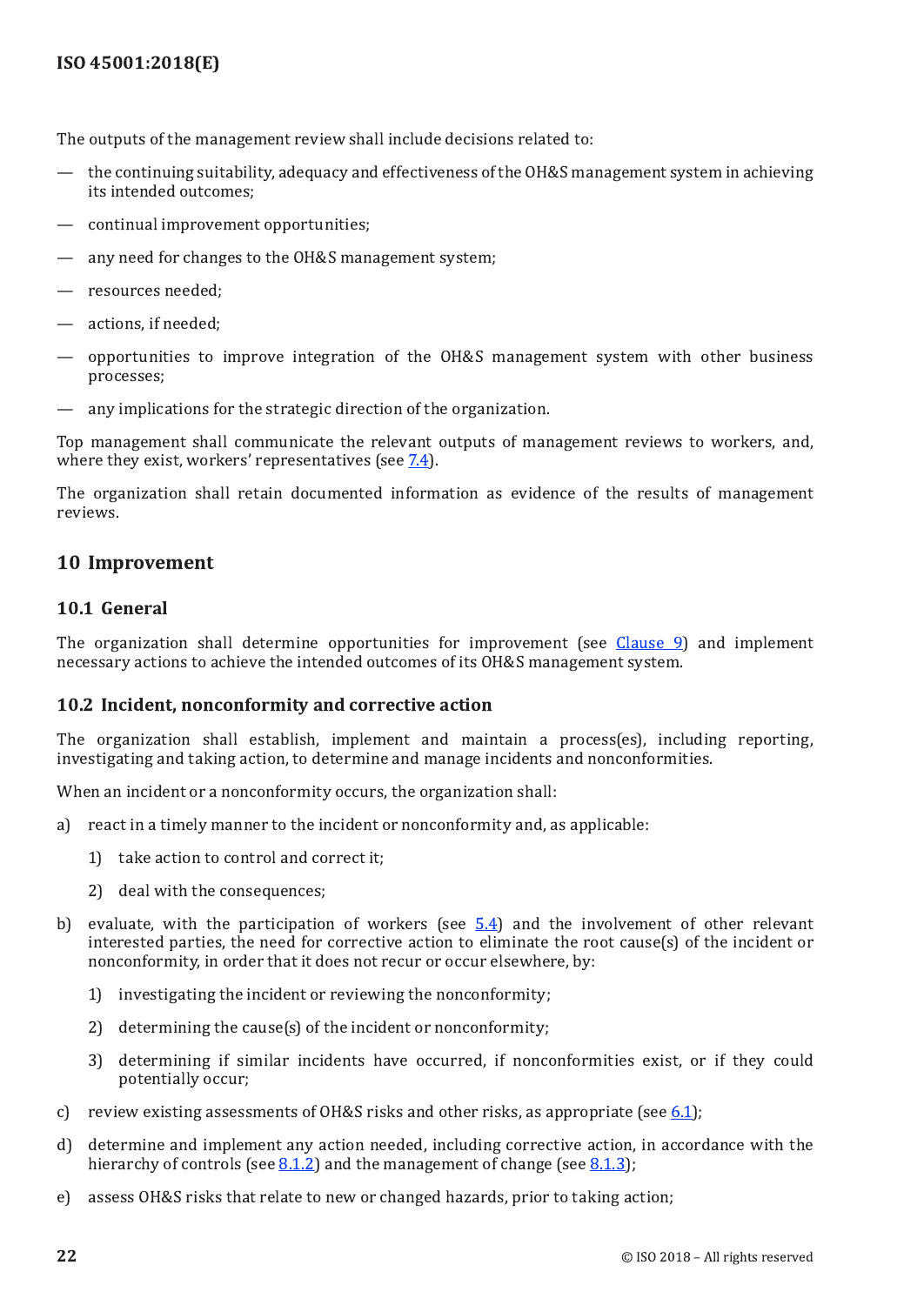- <span id="page-32-0"></span>f) review the effectiveness of any action taken, including corrective action;
- g) make changes to the OH&S management system, if necessary.

Corrective actions shall be appropriate to the effects or potential effects of the incidents or nonconformities encountered.

The organization shall retain documented information as evidence of:

- $-$  the nature of the incidents or nonconformities and any subsequent actions taken;
- the results of any action and corrective action, including their effectiveness.

The organization shall communicate this documented information to relevant workers, and, where they exist, workers' representatives, and other relevant interested parties.

NOTE The reporting and investigation of incidents without undue delay can enable hazards to be eliminated and associated OH&S risks to be minimized as soon as possible.

## 10 .3 Continual improvement

The organization shall continually improve the suitability, adequacy and effectiveness of the OH&S management system, by:

- a) enhancing OH&S performance;
- b) promoting a culture that supports an OH&S management system;
- c) promoting the participation of workers in implementing actions for the continual improvement of the OH&S management system;
- d) communicating the relevant results of continual improvement to workers, and, where they exist, workers' representatives;
- e) maintaining and retaining documented information as evidence of continual improvement.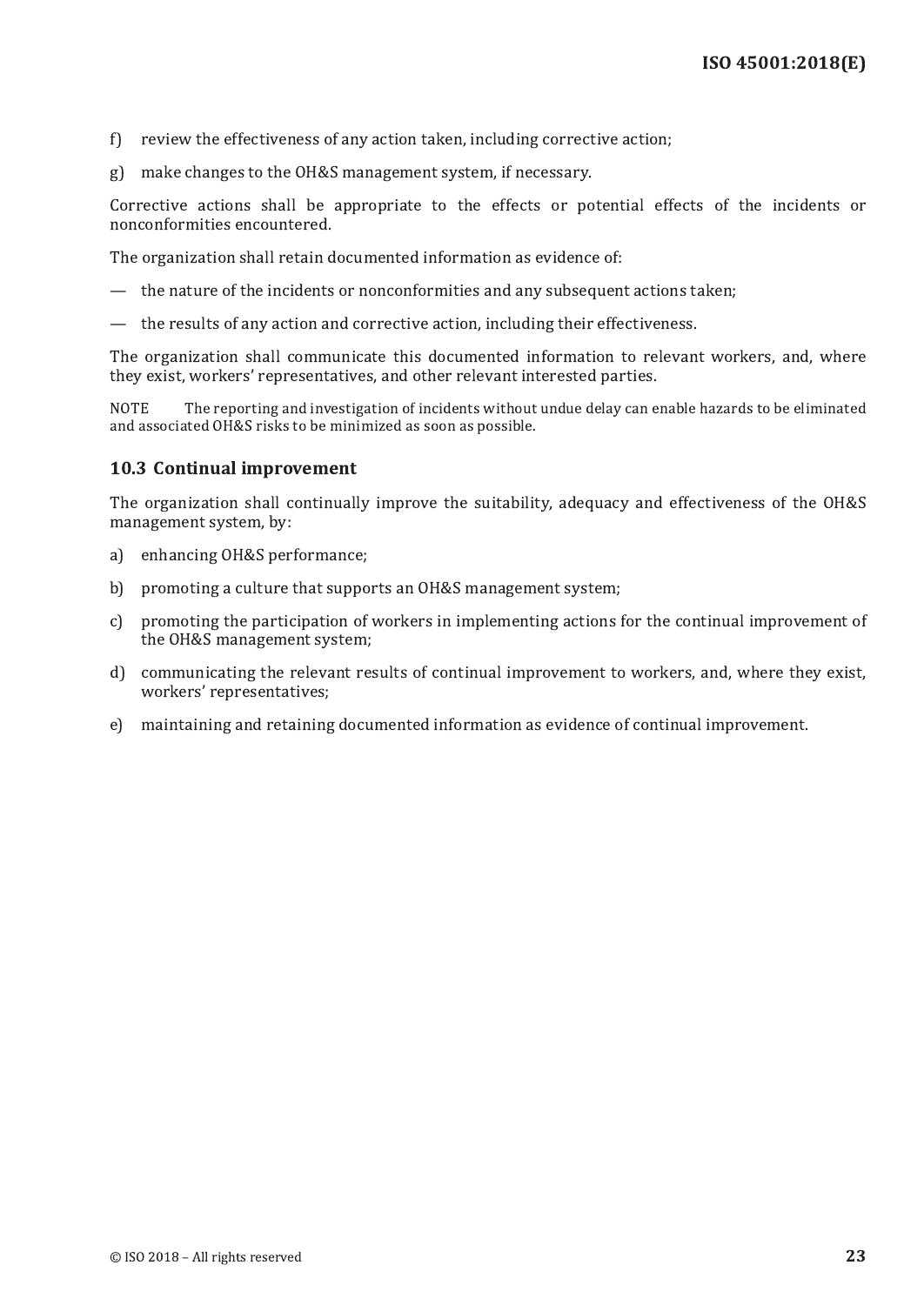## **Annex A** Annex A

# (informative)

## <span id="page-33-0"></span>Guidance on the use of this document Guidance on the use of this document

## A.1 General

The explanatory information given in this annex is intended to prevent misinterpretation of the requirements contained in this document. While this information addresses and is consistent with these requirements, it is not intended to add to, subtract from, or in any way modify them.

The requirements in this document need to be viewed from a systems perspective and should not be taken in isolation, i.e. there can be an interrelationship between the requirements in one clause with the requirements in other clauses.

## A.2 Normative references

There are no normative references in this document. Users can refer to the documents listed in the Bibliography for further information on OH&S guidelines and other ISO management system standards.

# A.3 Terms and definitions

In addition to the terms and definitions given in Clause 3, and in order to avoid misunderstanding, clarifications of selected concepts are provided below.

- a) "Continual" indicates duration that occurs over a period of time, but with intervals of interruption (unlike "continuous", which indicates duration without interruption). "Continual" is therefore the appropriate word to use in the context of improvement.
- b) The word "consider" means it is necessary to think about but can be excluded, whereas "take into account" means it is necessary to think about but cannot be excluded.
- c) The words "appropriate" and "applicable" are not interchangeable. "Appropriate" means suitable (for, to) and implies some degree of freedom, while "applicable" means relevant or possible to apply and implies that if it can be done, it shall be done.
- d) This document uses the term "interested party"; the term "stakeholder" is a synonym as it represents the same concept.
- e) The word "ensure" means the responsibility can be delegated, but not the accountability to make sure that an action is performed.
- f) "Documented information" is used to include both documents and records. This document uses the phrase "retain documented information as evidence of..." to mean records, and "shall be maintained as documented information" to mean documents, including procedures. The phrase "to retain documented information as evidence of..." is not intended to require that the information retained will meet legal evidentiary requirements. Instead, it is intended to define the type of records that need to be retained.
- g) Activities that are "under the shared control of the organization" are activities for which the organization shares control over the means or methods, or shares direction of the work performed with respect to its OH&S performance, consistent with its legal requirements and other requirements.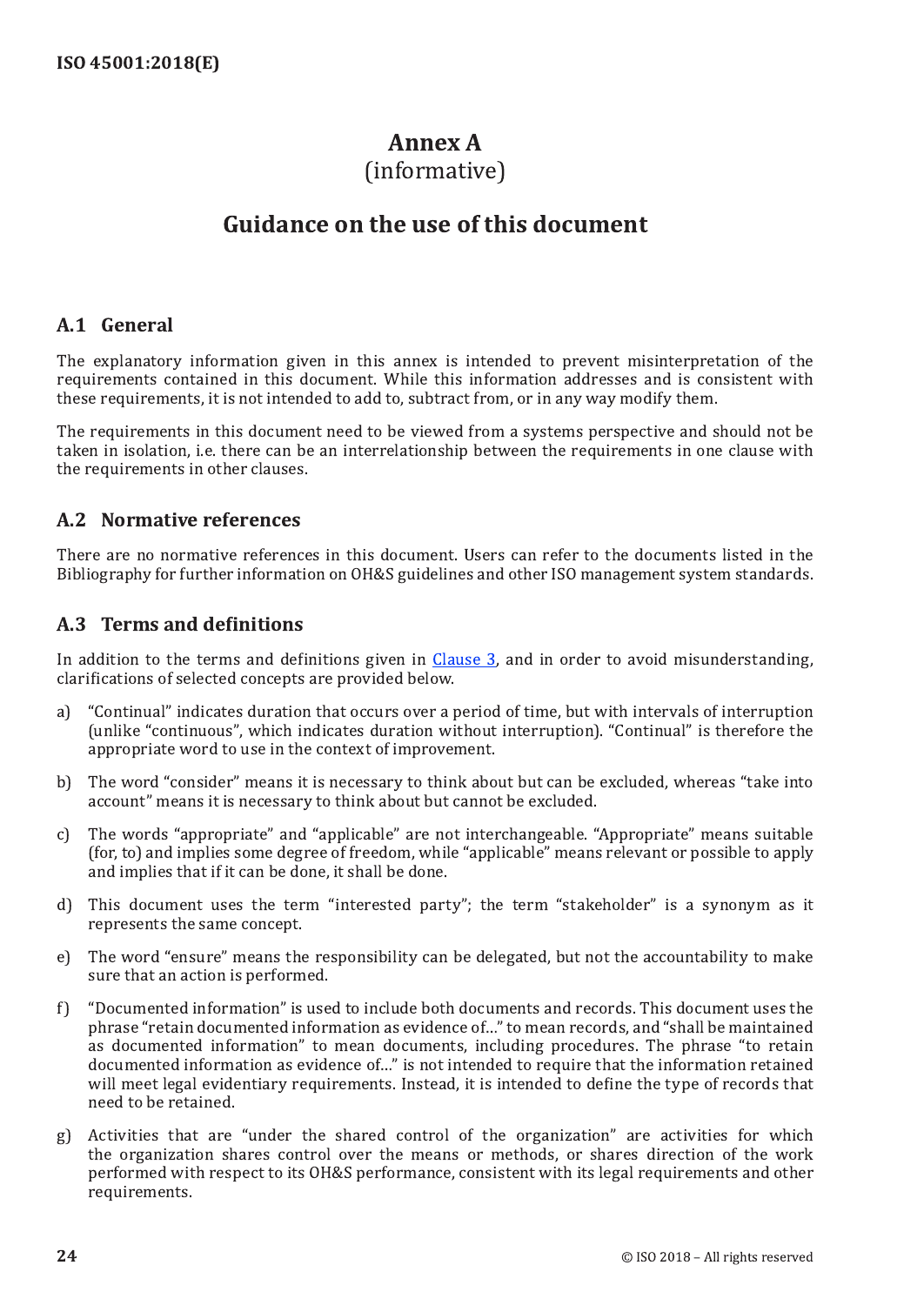Organizations can be subject to requirements related to the OH&S management system that mandate the use of specific terms and their meaning. If these other terms are used, conformity to this document is still required.

# A.4 Context of the organization

## A.4.1 Understanding the organization and its context

An understanding of the context of an organization is used to establish, implement, maintain and continually improve its OH&S management system. Internal and external issues can be positive or negative and include conditions, characteristics or changing circumstances that can affect the OH&S management system, for example:

- a) external issues, such as:
	- 1) the cultural, social, political, legal, financial, technological, economic and natural surroundings and market competition, whether international, national, regional or local;
	- 2) introduction of new competitors, contractors, subcontractors, suppliers, partners and providers, new technologies, new laws and the emergence of new occupations;
	- 3) new knowledge on products and their effect on health and safety;
	- 4) key drivers and trends relevant to the industry or sector having impact on the organization;
	- $5$  relationships with, as well as perceptions and values of, its external interested parties;
	- 6) changes in relation to any of the above;
- b) internal issues, such as:
	- 1) governance, organizational structure, roles and accountabilities;
	- 2) policies, objectives and the strategies that are in place to achieve them;
	- 3) the capabilities, understood in terms of resources, knowledge and competence (e.g. capital, time, human resources, processes, systems and technologies);
	- 4) information systems, information flows and decision-making processes (both formal and informal):
	- 5) introduction of new products, materials, services, tools, software, premises and equipment;
	- 6) relationships with, as well as perceptions and values of, workers;
	- $7$  the culture in the organization;
	- 8) standards, guidelines and models adopted by the organization;
	- 9) the form and extent of contractual relationships, including, for example, outsourced activities;
	- 10) working time arrangements:
	- 11) working conditions;
	- 12) changes in relation to any of the above.

## A.4.2 Understanding the needs and expectations of workers and other interested parties

Interested parties, in addition to workers, can include:

a) legal and regulatory authorities (local, regional, state/provincial, national or international);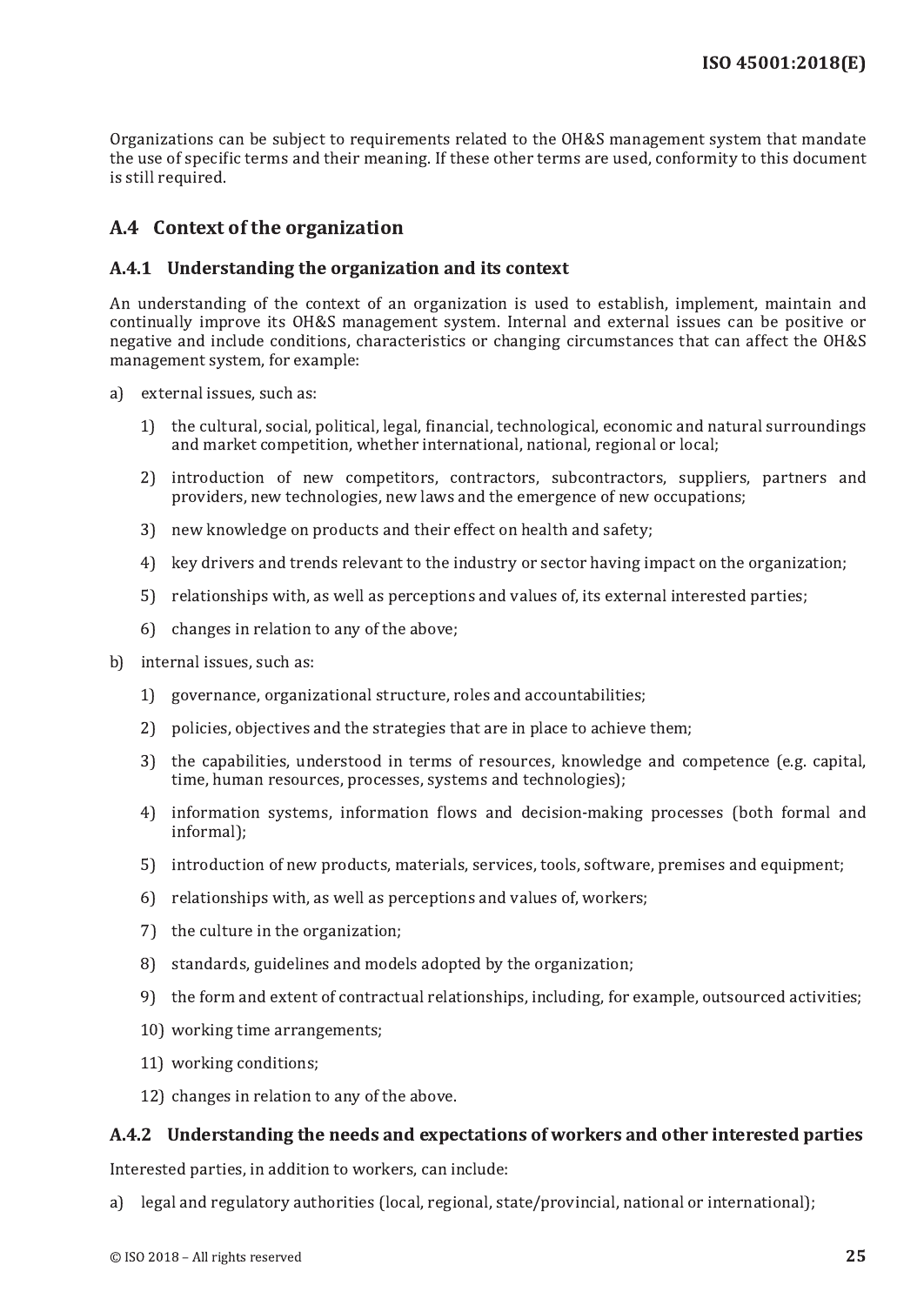- b) parent organizations;
- $c)$  suppliers, contractors and subcontractors;
- d) workers' representatives;
- e) workers' organizations (trade unions) and employers' organizations;
- owners, shareholders, clients, visitors, local community and neighbours of the organization and the f) general public;
- g) customers, medical and other community services, media, academia, business associations and non-governmental organizations (NGOs);
- h) occupational health and safety organizations, occupational safety and health-care professionals.

Some needs and expectations are mandatory; for example, because they have been incorporated into laws and regulations. The organization may also decide to voluntarily agree to, or adopt, other needs and expectations (e.g. subscribing to a voluntary initiative). Once the organization adopts them, they are addressed when planning and establishing the OH&S management system.

## A.4.3 Determining the scope of the OH&S management system

An organization has the freedom and flexibility to define the boundaries and applicability of the OH&S management system. The boundaries and applicability may include the whole organization, or a specific part(s) of the organization, provided that the top management of that part of the organization has its own functions, responsibilities and authorities for establishing an OH&S management system.

The credibility of the organization's OH&S management system will depend upon the choice of the boundaries. The scope should not be used to exclude activities, products and services that have or can impact the organization's OH&S performance, or to evade its legal requirements and other requirements. The scope is a factual and representative statement of the organization's operations included within its OH&S management system boundaries that should not mislead interested parties.

## A.4.4 OH&S management system

The organization retains the authority, accountability and autonomy to decide how it will fulfil the requirements of this document, including the level of detail and extent to which it:

- establishes one or more processes to have confidence that they are controlled, carried out as a) planned and achieve the intended outcomes of the OH&S management system;
- integrates requirements of the OH&S management system into its various business processes (e.g.  $h$ design and development, procurement, human resources, sales and marketing).

If this document is implemented for a specific part(s) of an organization, the policies and processes developed by other parts of the organization can be used to meet the requirements of this document, provided that they are applicable to the specific part(s) that will be subject to them and that they conform to the requirements of this document. Examples include corporate OH&S policies, education, training and competency programmes, and procurement controls.

# A.5 Leadership and worker participation

## A.5 .1 Leadership and commitment

Leadership and commitment from the organization's top management, including awareness, responsiveness, active support and feedback, are critical for the success of the OH&S management system and achievement of its intended outcomes; therefore, top management has specific responsibilities for which they need to be personally involved or which they need to direct.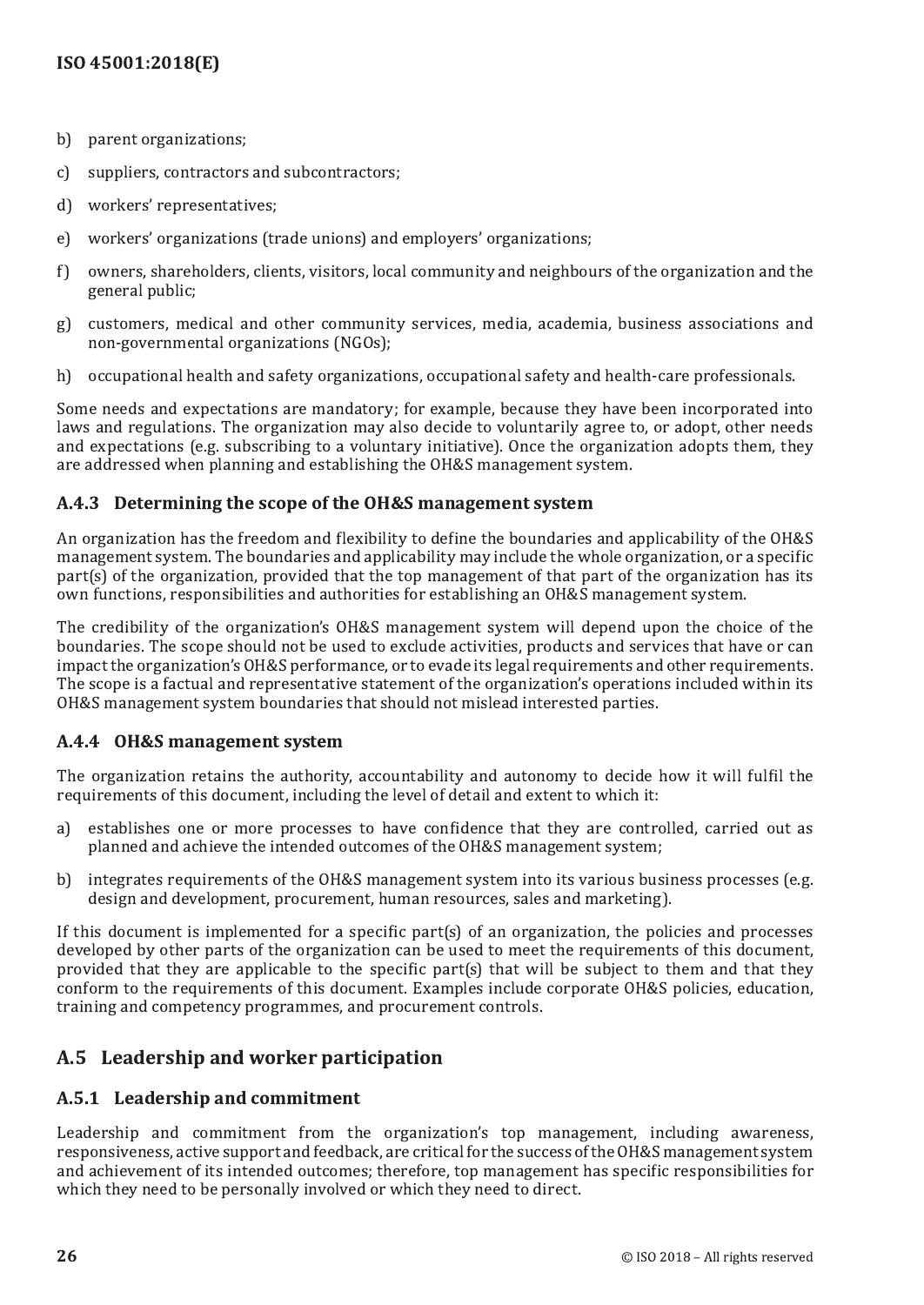A culture that supports an organization's OH&S management system is largely determined by top management and is the product of individual and group values, attitudes, managerial practices, perceptions, competencies and patterns of activities that determine the commitment to, and the style and proficiency of, its OH&S management system. It is characterized by, but not limited to, active participation of workers, cooperation and communications founded on mutual trust, shared perceptions of the importance of the OH&S management system by active involvement in detection of OH&S opportunities and confidence in the effectiveness of preventive and protective measures. An important way top management demonstrates leadership is by encouraging workers to report incidents, hazards, risks and opportunities and by protecting workers against reprisals, such as the threat of dismissal or disciplinary action, when they do so.

## A.5.2 OH&S policy

The OH&S policy is a set of principles stated as commitments in which top management outlines the long-term direction of the organization to support and continually improve its OH&S performance. The OH&S policy provides an overall sense of direction, as well as a framework for the organization to set its objectives and take actions to achieve the intended outcomes of the OH&S management system.

These commitments are then reflected in the processes an organization establishes to ensure a robust, credible and reliable OH&S management system (including addressing the specific requirements in this document).

The term "minimize" is used in relation to OH&S risks to set out the organization's aspirations for its OH&S management system. The term "reduce" is used to describe the process to achieve this.

In developing its OH&S policy, an organization should consider its consistency and coordination with other policies.

## A.5.3 Organizational roles, responsibilities and authorities

Those involved in the organization's OH&S management system should have a clear understanding of their role, responsibility (ies) and authority (ies) for achieving the intended outcomes of the  $O_H \& S$ management system.

While top management has overall responsibility and authority for the OH&S management system, every person in the workplace needs to take account not only of their own health and safety, but also the health and safety of others.

Top management being accountable means being answerable for decisions and activities to the organization's governing bodies, legal authorities and, more broadly, its interested parties. It means having ultimate responsibility and relates to the person who is held to account if something is not done, is not done properly, does not work or fails to achieve its objective.

Workers should be enabled to report about hazardous situations so that action can be taken. They should be able to report concerns to responsible authorities as required, without the threat of dismissal, disciplinary action or other such reprisals.

The specific roles and responsibilities identified in  $5.3$  may be assigned to an individual, shared by several individuals, or assigned to a member of top management.

## A.5.4 Consultation and participation of workers

The consultation and participation of workers, and, where they exist, workers' representatives, can be key factors of success for an OH&S management system and should be encouraged through the processes established by the organization.

Consultation implies a two-way communication involving dialogue and exchanges. Consultation involves the timely provision of the information necessary for workers, and, where they exist, workers' representatives, to give informed feedback to be considered by the organization before making a decision.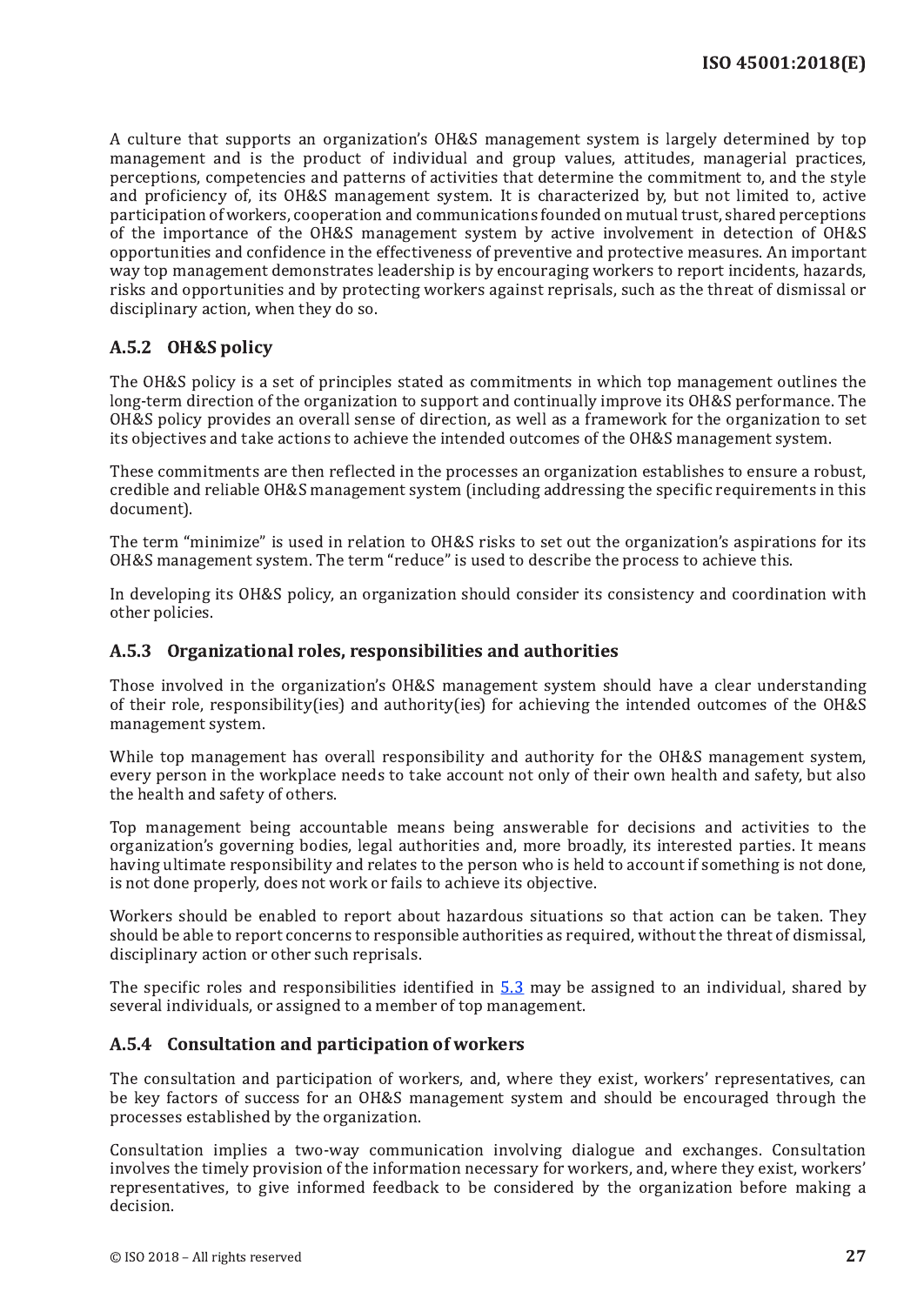Participation enables workers to contribute to decision-making processes on OH&S performance measures and proposed changes .

Feedback on the OH&S management system is dependent upon worker participation. The organization should ensure workers at all levels are encouraged to report hazardous situations, so that preventive measures can be put in place and corrective action taken.

The reception of suggestions will be more effective if workers do not fear the threat of dismissal, disciplinary action or other such reprisals when making them.

# A.6 Planning

## A.6 .1 Actions to address risks and opportunities

## A.6.1.1 General

Planning is not a single event, but an ongoing process, anticipating changing circumstances and continually determining risks and opportunities, both for the workers and for the OH&S management system.

Undes ired effects can include work-related injury and ill health, noncompliance with legal requirements and other requirements, or damage to reputation.

Planning considers the relationships and interactions between the activities and requirements for the management system as a whole.

OH&S opportunities address the identification of hazards, how they are communicated, and the analysis and mitigation of known hazards. Other opportunities address system improvement strategies.

Examples of opportunities to improve OH&S performance:

- a) inspection and auditing functions;
- b) job hazard analysis (job safety analysis) and task-related assessments;
- c) improving OH&S performance by alleviating monotonous work or work at a potentially hazardous pre-determined work rate;
- d) permit to work and other recognition and control methods;
- e) incident or nonconformity investigations and corrective actions;
- f) ergonomic and other injury prevention-related assessments.

Examples of other opportunities to improve OH&S performance:

- integrating occupational health and safety requirements at the earliest stage in the life cycle of facilities, equipment or process planning for facilities relocation, process re-design or replacement of machinery and plant;
- integrating occupational health and safety requirements at the earliest stage of planning for facilities relocation, process re-design or replacement of machinery and plant;
- using new technologies to improve OH&S performance;
- improving the occupational health and safety culture, such as by extending competence related to occupational health and safety beyond requirements or encouraging workers to report incidents in a timely manner;
- improving the visibility of top management's support for the OH&S management system;
- enhancing the incident investigation process(es);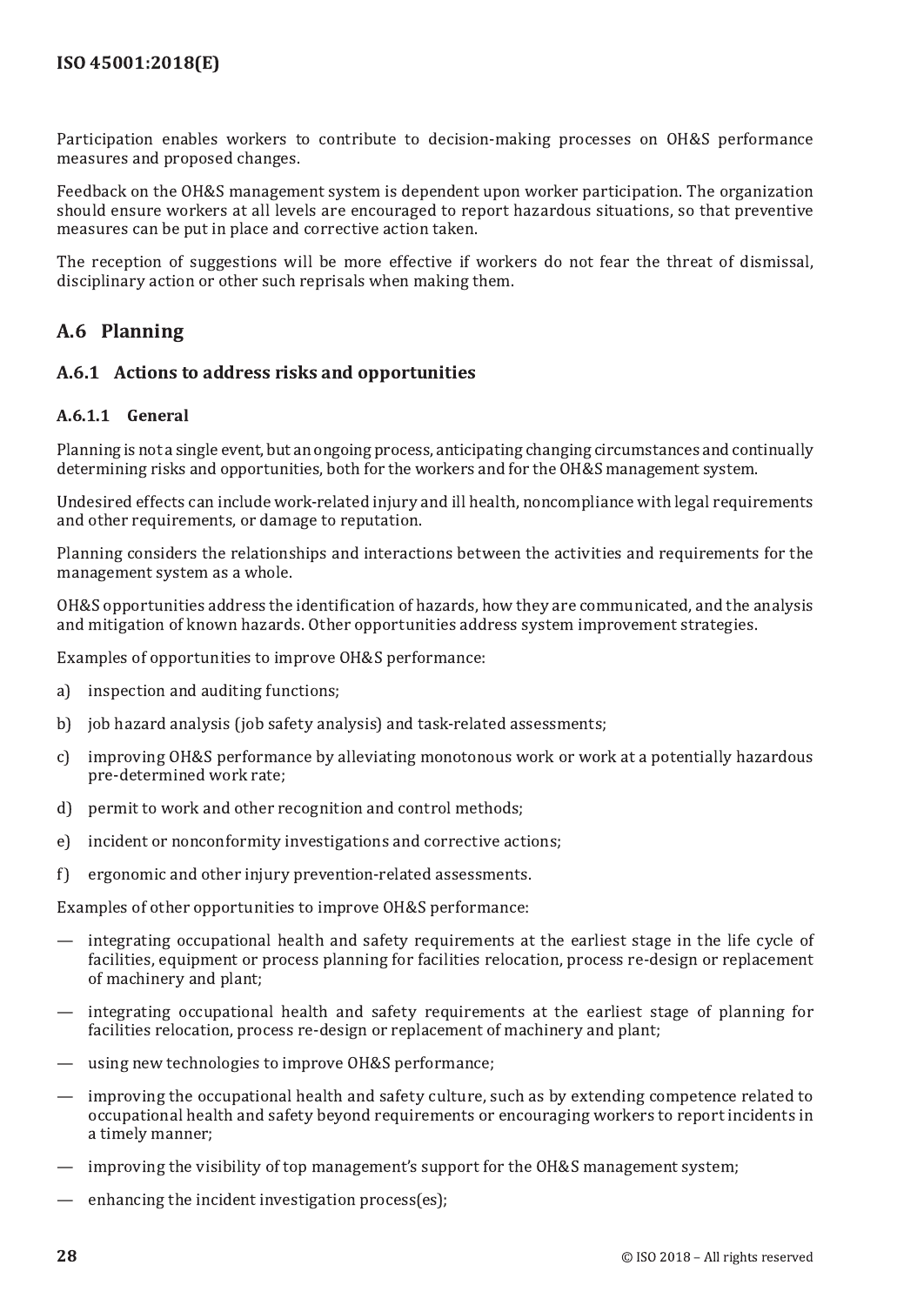- $-$  improving the process(es) for worker consultation and participation;
- $-$  benchmarking, including consideration of both the organization's own past performance and that of other organizations;
- collaborating in forums that focus on topics dealing with occupational health and safety.

## A.6.1.2 Hazard identification and assessment of risks and opportunities

## A.6.1.2.1 Hazard identification

The ongoing proactive identification of hazard begins at the conceptual design stage of any new workplace, facility, product or organization. It should continue as the design is detailed and then comes into operation, as well as being ongoing during its full life cycle to reflect current, changing and future activities.

While this document does not address product safety (i.e. safety to end-users of products), hazards to workers occurring during manufacture, construction, assembly or testing of products should be considered. construction in the construction of the construction of the construction of the construction of the construction of the construction of the construction of the construction of the construction of the construction of the co

Hazard identification helps the organization recognize and understand the hazards in the workplace and to workers, in order to assess, prioritize and eliminate hazards or reduce OH&S risks.

Hazards can be physical, chemical, biological, psychosocial, mechanical, electrical or based on movement and energy.

The list given in  $6.1.2.1$  is not exhaustive.

NOTE The numbering of the following list items a) to f) does not correspond exactly to the numbering of the list items given in  $6.1.2.1$ .

The organization's hazard identification process(es) should consider:

- a) routine and non-routine activities and situations:
	- 1) routine activities and situations create hazards through day-to-day operations and normal work activities;
	- 2) non-routine activities and situations are occasional or unplanned;
	- 3) short-term or long-term activities can create different hazards;
- b) human factors:
	- 1) relate to human capabilities, limitations and other characteristics;
	- 2) information should be applied to tools, machines, systems, activities and environment for safe, comfortable human use;
	- 3) should address three aspects: the activity, the worker and the organization, and how these interact with and impact on occupational health and safety;
- c) new or changed hazards:
	- 1) can arise when work processes are deteriorated, modified, adapted or evolved as a result of familiarity or changing circumstances;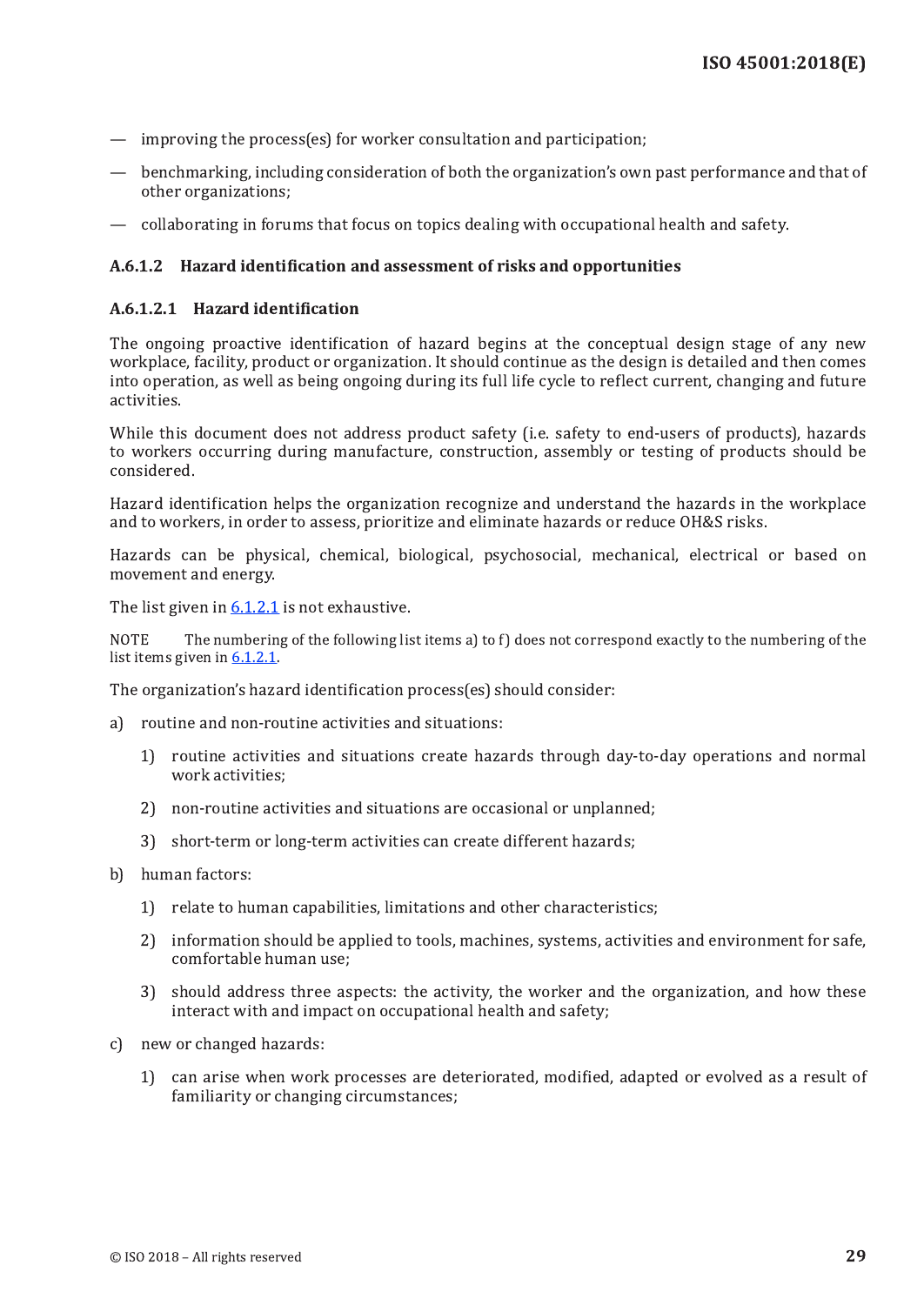- 2) understanding how work is actually performed (e.g. observing and discussing hazards with workers) can identify if OH&S risks are increased or reduced;
- d) potential emergency situations:
	- 1) unplanned or unscheduled situations that require an immediate response (e.g. a machine catching fire in the workplace, or a natural disaster in the vicinity of the workplace or at another location where workers are performing work-related activities);
	- 2) include situations such as civil unrest at a location at which workers are performing workrelated activities which requires their urgent evacuation:
- e) people:
	- 1) those in the vicinity of the workplace who could be affected by the activities of the organization (e.g. passers-by, contractors or immediate neighbours);
	- 2) workers at a location not under the direct control of the organization, such as mobile workers or workers who travel to perform work-related activities at another location (e.g. postal workers, bus drivers, service personnel travelling to and working at a customer's site):
	- 3) home-based workers, or those who work alone;
- f) changes in knowledge of, and information about, hazards :
	- 1) sources of knowledge, information and new understanding about hazards can include published literature, research and development, feedback from workers, and review of the organization's own operational experience;
	- 2) these sources can provide new information about the hazards and OH&S risks.

## A.6 .1 .2 .2 Assessment of OH&S risks and other risks to the OH&S management system

An organization can use different methods to assess OH&S risks as part of its overall strategy for addressing different hazards or activities. The method and complexity of assessment does not depend on the size of the organization, but on the hazards associated with the activities of the organization.

O ther risks to the OH&S management system should also be assessed using appropriate methods.

Processes for the assessment of risk to the OH&S management system should consider day-today operations and decisions (e.g. peaks in work flow, restructuring) as well as external issues (e.g. economic change). Methodologies can include ongoing consultation of workers affected by day-to-day activities (e.g. changes in work load), monitoring and communication of new legal requirements and other requirements (e.g. regulatory reform, revisions to collective agreements regarding occupational health and safety), and ensuring resources meet existing and changing needs (e.g. training on, or procurement of, new improved equipment or supplies).

## A.6 .1 .2 .3 Assessment of OH&S opportunities and other opportunities for the OH&S management system

The process for assessment should consider the OH&S opportunities and other opportunities determined, their benefits and potential to improve OH&S performance.

## A.6 .1 .3 Determination of legal requirements and other requirements

- a) Legal requirements can include:
	- 1) legislation (national, regional or international), including statutes and regulations;
	- 2) decrees and directives;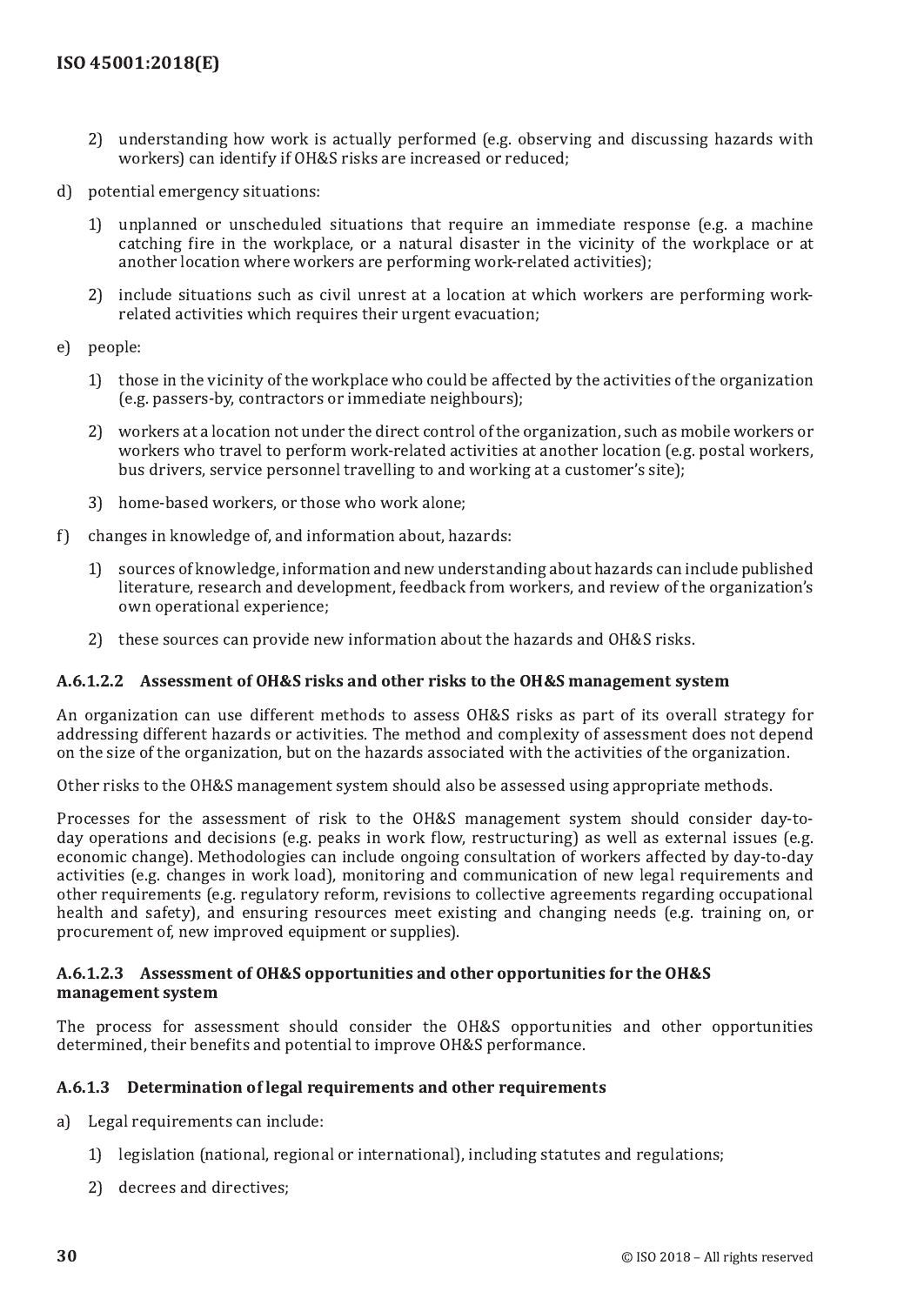- 3) orders issued by regulators;
- 4) permits, licences or other forms of authorization;
- 5) judgments of courts or administrative tribunals;
- 6) treaties, conventions, protocols;
- 7) collective bargaining agreements.
- b) Other requirements can include:
	- 1) the organization's requirements;
	- 2) contractual conditions;
	- 3) employment agreements;
	- 4) agreements with interested parties;
	- 5) agreements with health authorities;
	- 6) non-regulatory standards, consensus standards and guidelines;
	- 7) voluntary principles, codes of practice, technical specifications, charters;
	- 8) public commitments of the organization or its parent organization.

## A.6.1.4 Planning action

The actions planned should primarily be managed through the OH&S management system and should involve integration with other business processes, such as those established for the management of the environment, quality, business continuity, risk, financial or human resources. The implementation of environment, quantity, bus interest continuum ity, risk, financial is continued a resource . The improvementation of the actions taken is expected to achieve the intended outcomes of the OH&S management system.

When the assessment of OH&S risks and other risks has identified the need for controls, the planning activity determines how these are implemented in operation (see Clause 8); for example, determining whether to incorporate these controls into work instructions or into actions to improve competence. O ther controls can take the form of measuring or monitoring (see Clause 9).

Actions to address risks and opportunities should also be considered under the management of change (see  $8.1.3$ ) to ensure there are no resulting unintended consequences.

## A.6.2 OH&S objectives and planning to achieve them

## A.6.2.1 OH&S objectives

Objectives are established to maintain and improve OH&S performance. The objectives should be linked to risks and opportunities and performance criteria which the organization has identified as being necessary for the achievement of the intended outcomes of the OH&S management system.

OH&S objectives can be integrated with other business objectives and should be set at relevant functions and levels. Objectives can be strategic, tactical or operational:

- a) strategic objectives can be set to improve the overall performance of the OH&S management system (e.g. to eliminate noise exposure);
- b) tactical objectives can be set at facility, project or process level (e.g. to reduce noise at source);
- c) operational objectives can be set at the activity level (e.g. the enclosure of individual machines to reduce noise).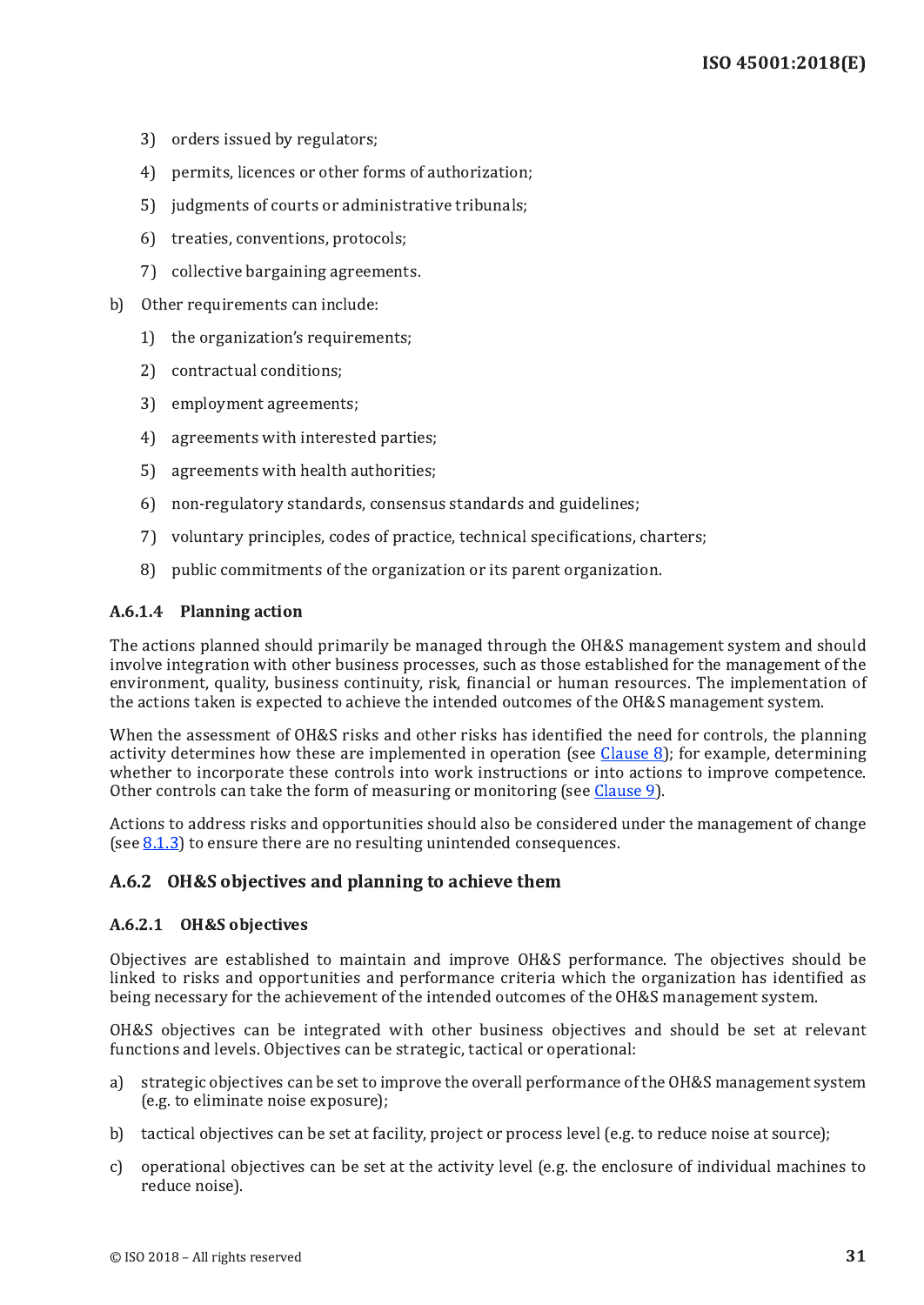The measurement of OH&S objectives can be qualitative or quantitative. Qualitative measures can be approximations, such as those obtained from surveys, interviews and observations. The organization is not required to establish OH&S objectives for every risk and opportunity it determines.

## A.6.2.2 Planning to achieve OH&S objectives

The organization can plan to achieve objectives individually or collectively. Plans can be developed for multiple objectives where necessary.

The organization should examine the resources required (e.g. financial, human, equipment, infras tructure) to achieve its objectives.

When practicable, each objective should be associated with an indicator which can be strategic, tactical or operational.

# A.7 Support

## .... .<del>.............</del>

Examples of resources include human, natural, infrastructure, technology and financial.

Examples of infrastructure include the organization's buildings, plant, equipment, utilities, information technology and communications systems, and emergency containment systems.

## A.7.2 Competence

The competence of workers should include the knowledge and skills needed to appropriately identify the hazards and deal with the OH&S risks associated with their work and workplace.

In determining the competence for each role, the organization should take into account things such as:

- a) the education, training, qualification and experience necessary to undertake the role and the retraining necessary to maintain competence;
- b) the work environment;
- c) the preventive and control measures resulting from the risk assessment process(es);
- d) the requirements applicable to the OH&S management system;
- e) legal requirements and other requirements;
- f) the OH&S policy;
- $g$ ) the potential consequences of compliance and noncompliance, including the impact on the worker's health and safety:
- h) the value of participation of workers in the OH&S management system based on their knowledge and skill:
- i) the duties and responsibilities associated with the roles;
- j) individual capabilities, including experience, language skills, literacy and diversity;
- $k$ ) the relevant updating of the competence made necessary by context or work changes.

Workers can assist the organization in determining the competence needed for roles.

Workers should have the necessary competence to remove themselves from situations of imminent and serious danger. For this purpose, it is important that workers are provided with sufficient training on hazards and risks associated with their work.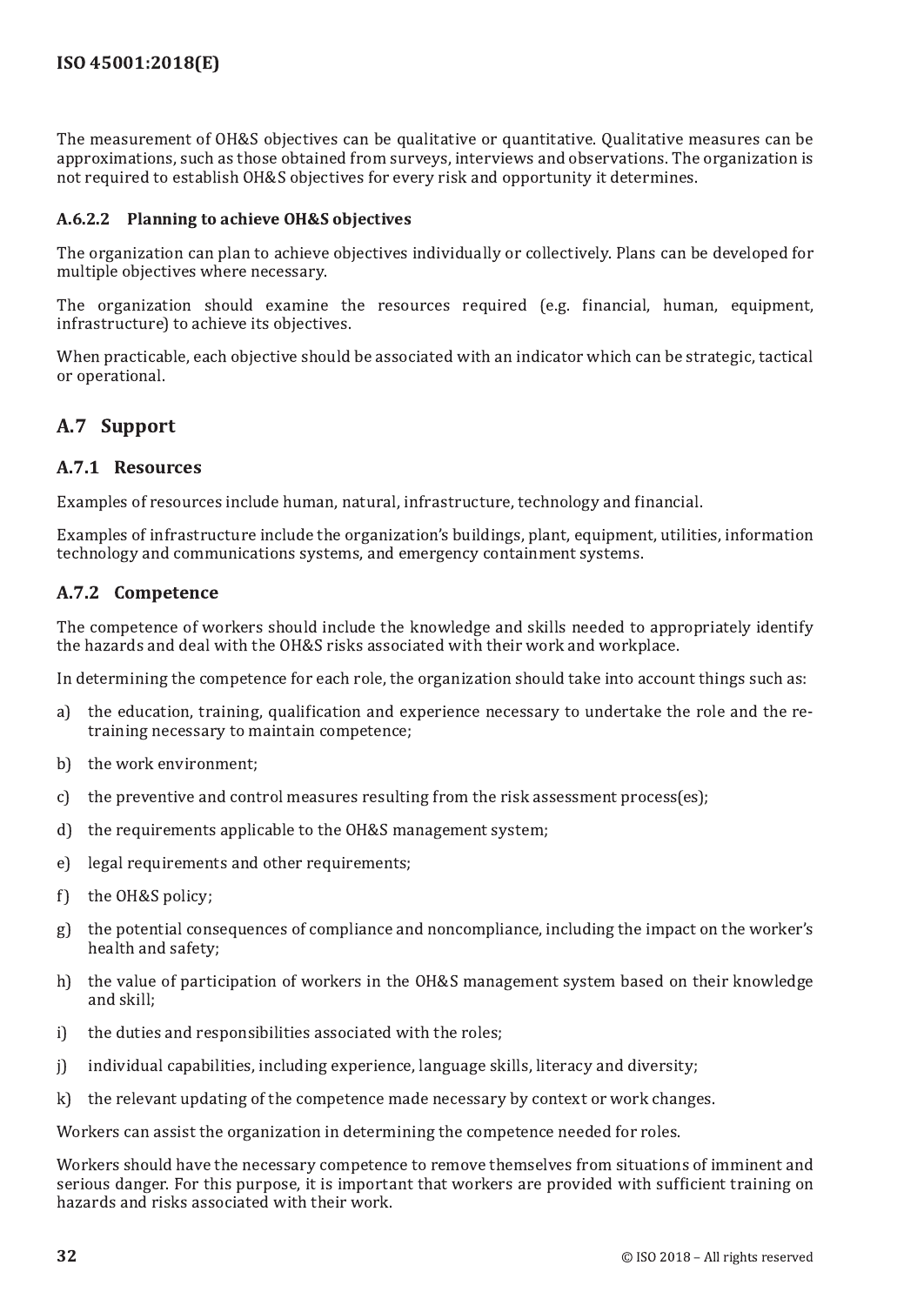As appropriate, workers should receive the training required to enable them to carry out their representative functions for occupational health and safety effectively.

In many countries, it is a legal requirement to provide training at no cost to workers.

## A.7 .3 Awareness

In addition to workers (especially temporary workers), contractors, visitors and any other parties should be aware of the OH&S risks to which they are exposed.

## A.7.4 Communication A.7 .4 Communication

The communication process(es) established by the organization should provide for the gathering, updating and dissemination of information. It should ensure that relevant information is provided, is received and is understandable to all relevant workers and interested parties.

## A.7 .5 Documented information

It is important to keep the complexity of the documented information at the minimum level possible to ensure effectiveness, efficiency and simplicity at the same time.

This should include documented information regarding planning to address legal requirements and other requirements and on evaluations of the effectiveness of these actions.

The actions described in  $7.5.3$  are particularly aimed at preventing unintended use of obsolete documented information.

Examples of confidential information include personal and medical information.

## A.8 Operation

## A.8 .1 Operational planning and control

## A.8.1.1 General

Operational planning and control of the processes need to be established and implemented as necessary to enhance occupational health and safety, by eliminating hazards or, if not practicable, by reducing the OH&S risks to levels as low as reasonably practicable for operational areas and activities.

Examples of operational control of the processes include:

- a) the use of procedures and systems of work;
- b) ensuring the competence of workers;
- c) establishing preventive or predictive maintenance and inspection programmes;
- d) specifications for the procurement of goods and services;
- e) application of legal requirements and other requirements, or manufacturers' instructions for equipment;
- $f$ ) engineering and administrative controls;
- $g$ ) adapting work to workers; for example, by:
	- 1) defining, or redefining, how the work is organized;
	- 2) the induction of new workers;
	- 3) defining, or redefining, processes and working environments;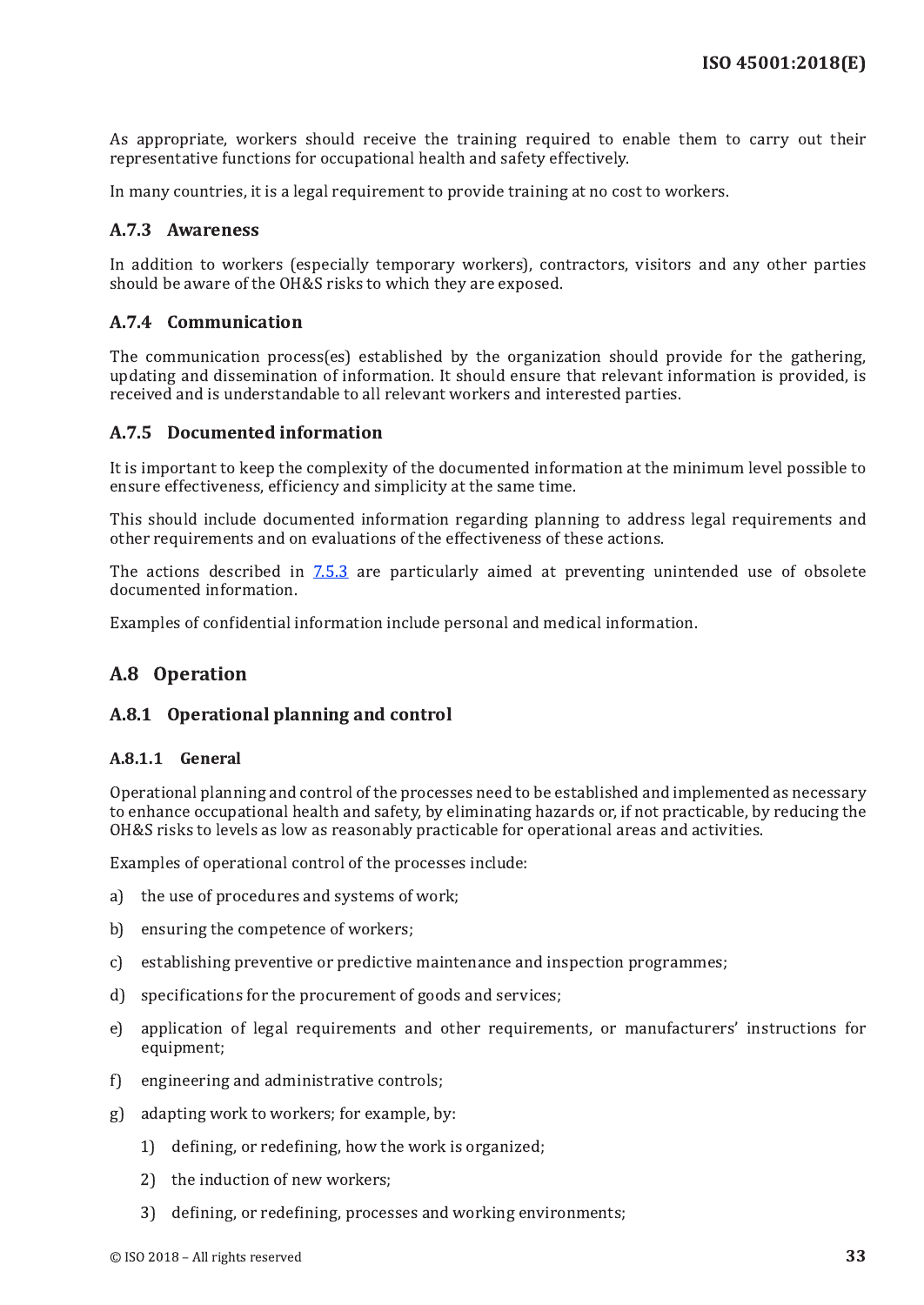4) using ergonomic approaches when designing new, or modifying, workplaces, equipment, etc.

## A.8 .1 .2 Eliminating hazards and reducing OH&S risks

The hierarchy of controls is intended to provide a systematic approach to enhance occupational health and safety, eliminate hazards, and reduce or control OH&S risks. Each control is considered less effective than the one before it. It is usual to combine several controls in order to succeed in reducing the OH&S risks to a level that is as low as reasonably practicable.

The following examples are given to illustrate measures that can be implemented at each level.

- Elimination: removing the hazard; stopping using hazardous chemicals; applying ergonomics approaches when planning new workplaces; eliminating monotonous work or work that causes negative stress; removing fork-lift trucks from an area.
- b) Substitution: replacing the hazardous with less hazardous; changing to answering customer complaints with online guidance; combating OH&S risks at source; adapting to technical progress (e.g. replacing solvent-based paint by water-based paint; changing slippery floor material; lowering voltage requirements for equipment).
- Engineering controls, reorganization of work, or both: iso lating people from hazard; imp lementing  $\mathcal{C}$ collective protective measures (e.g. isolation, machine guarding, ventilation systems); addressing mechanical handling; reducing noise; protecting against falls from height by using guard rails; reorganizing work to avoid people working alone, unhealthy work hours and workload, or to prevent victimization.
- d) Administrative controls including training: conducting periodic safety equipment inspections; conducting training to prevent bullying and harassment; managing health and safety coordination with subcontractors' activities; conducting induction training; administrating forklift driving licences; providing instructions on how to report incidents, nonconformities and victimization without fear of retribution; changing the work patterns (e.g. shifts) of workers; managing a health or medical surveillance programme for workers who have been identified as at risk (e.g. related to hearing, hand-arm vibration, respiratory disorders, skin disorders or exposure); giving appropriate instructions to workers (e.g. entry control processes).
- e) Personal protective equipment (PPE): providing adequate PPE, including clothing and instructions for PPE utilization and maintenance (e.g. safety shoes, safety glasses, hearing protection, gloves).

## A.8.1.3 Management of change

The objective of a management of change process is to enhance occupational health and safety at work, by minimizing the introduction of new hazards and OH&S risks into the work environment as changes occur (e.g. with technology, equipment, facilities, work practices and procedures, design specifications, raw materials, staffing, standards or regulations). Depending on the nature of an expected change, the organization can use an appropriate methodology(ies) (e.g. design review) for assessing the OH&S risks and the OH&S opportunities of the change. The need to manage change can be an outcome of planning (see  $6.1.4$ ).

## A.8.1.4 Procurement

## A.8.1.4.1 General

The procurement process(es) should be used to determine, assess and eliminate hazards, and to reduce OH&S risks associated with, for example, products, hazardous materials or substances, raw materials, equipment, or services before their introduction into the workplace.

The organization's procurement process(es) should address requirements including, for example, supplies, equipment, raw materials, and other goods and related services purchased by the organization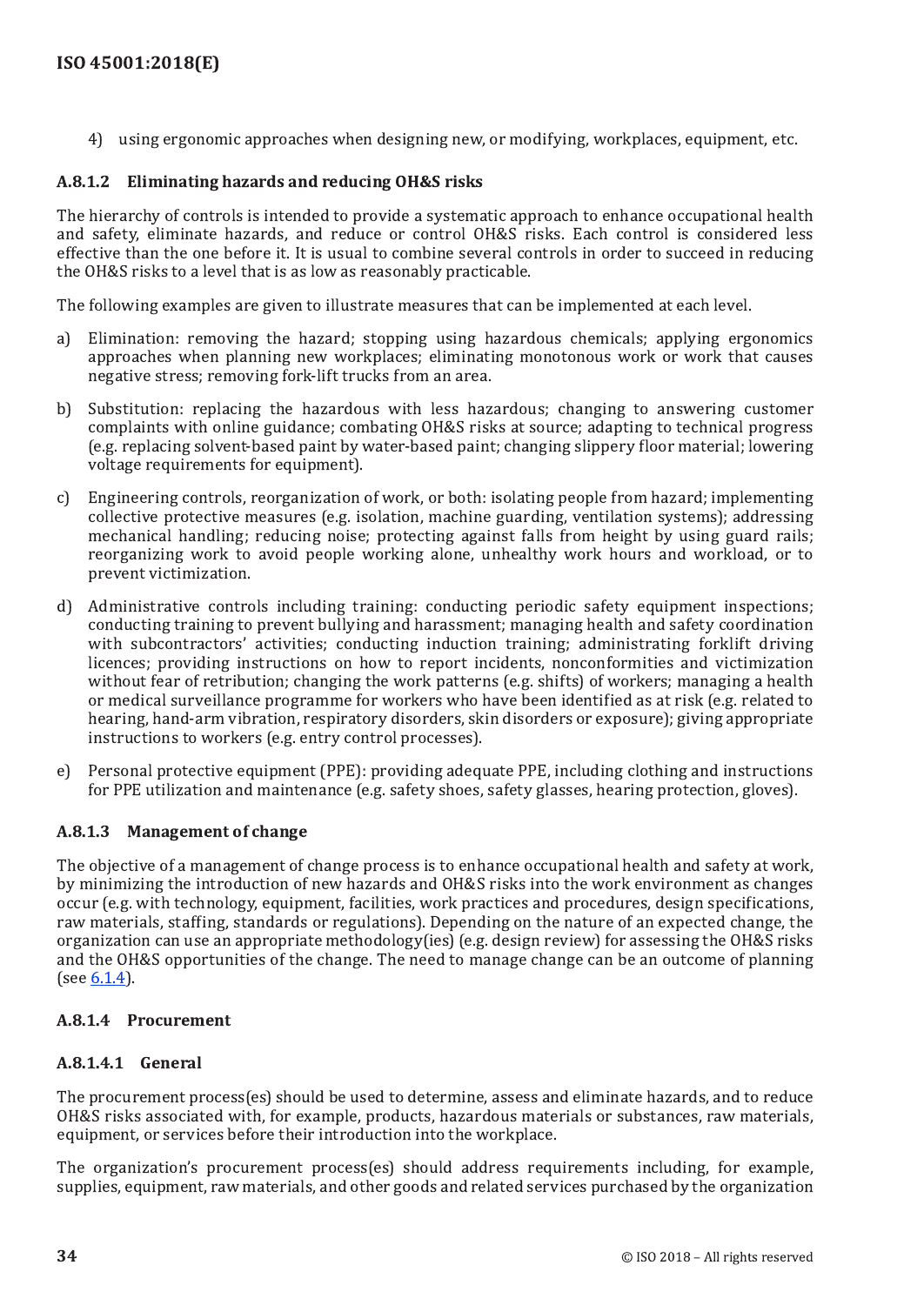to conform to the organization's OH&S management system. The process should also address any needs for consultation (see  $\frac{5.4}{2}$ ) and communication (see  $\frac{7.4}{2}$  $\frac{7.4}{2}$  $\frac{7.4}{2}$ ).

The organization should verify that equipment, installations and materials are safe for use by workers by ensuring:

- a) equipment is delivered according to specification and is tested to ensure it works as intended;
- b) installations are commissioned to ensure they function as designed;
- c) materials are delivered according to their specifications;
- d) any usage requirements, precautions or other protective measures are communicated and made available.

### A.8.1.4.2 Contractors A.8 .1 .4.2 Contractors

The need for coordination recognizes that some contractors (i.e. external providers) possess specialized knowledge, skills, methods and means.

Examples of contractor activities and operations include maintenance, construction, operations, security, cleaning and a number of other functions. Contractors can also include consultants or specialists in administrative, accounting and other functions. Assignment of activities to contractors does not eliminate the organization's responsibility for the occupational health and safety of workers.

An organization can achieve coordination of its contractors' activities through the use of contracts that clearly define the responsibilities of the parties involved. An organization can use a variety of tools for ensuring contractors' OH&S performance in the workplace (e.g. contract award mechanisms or prequalification criteria which consider past health and safety performance, safety training, or health and safety capabilities, as well as direct contract requirements).

When coordinating with contractors, the organization should give consideration to the reporting of hazards between itself and its contractors, controlling worker access to hazardous areas, and procedures to follow in emergencies. The organization should specify how the contractor will coordinate its activities with the organization's own OH&S management system processes (e.g. those used for controlling entry, for confined space entry, exposure assessment and process safety management) and for the reporting of incidents.

The organization should verify that contractors are capable of performing their tasks before being allowed to proceed with their work; for example, by verifying that:

- a) OH&S performance records are satisfactory;
- b) qualification, experience and competence criteria for workers are specified and have been met  $(e.g.$  through training);
- c) resources, equipment and work preparations are adequate and ready for the work to proceed.

## A.8.1.4.3 Outsourcing

When outsourcing, the organization needs to have control of the outsourced functions and process(es) to achieve the intended outcome(s) of the OH&S management system. In the outsourced functions and process(es), the responsibility for conforming to the requirements of this document is retained by the organization.

The organization should establish the extent of control over outsourced function(s) or process(es) based upon factors such as:

— the ability of the external organization to meet the organization's  $OH&S$  management system requirements;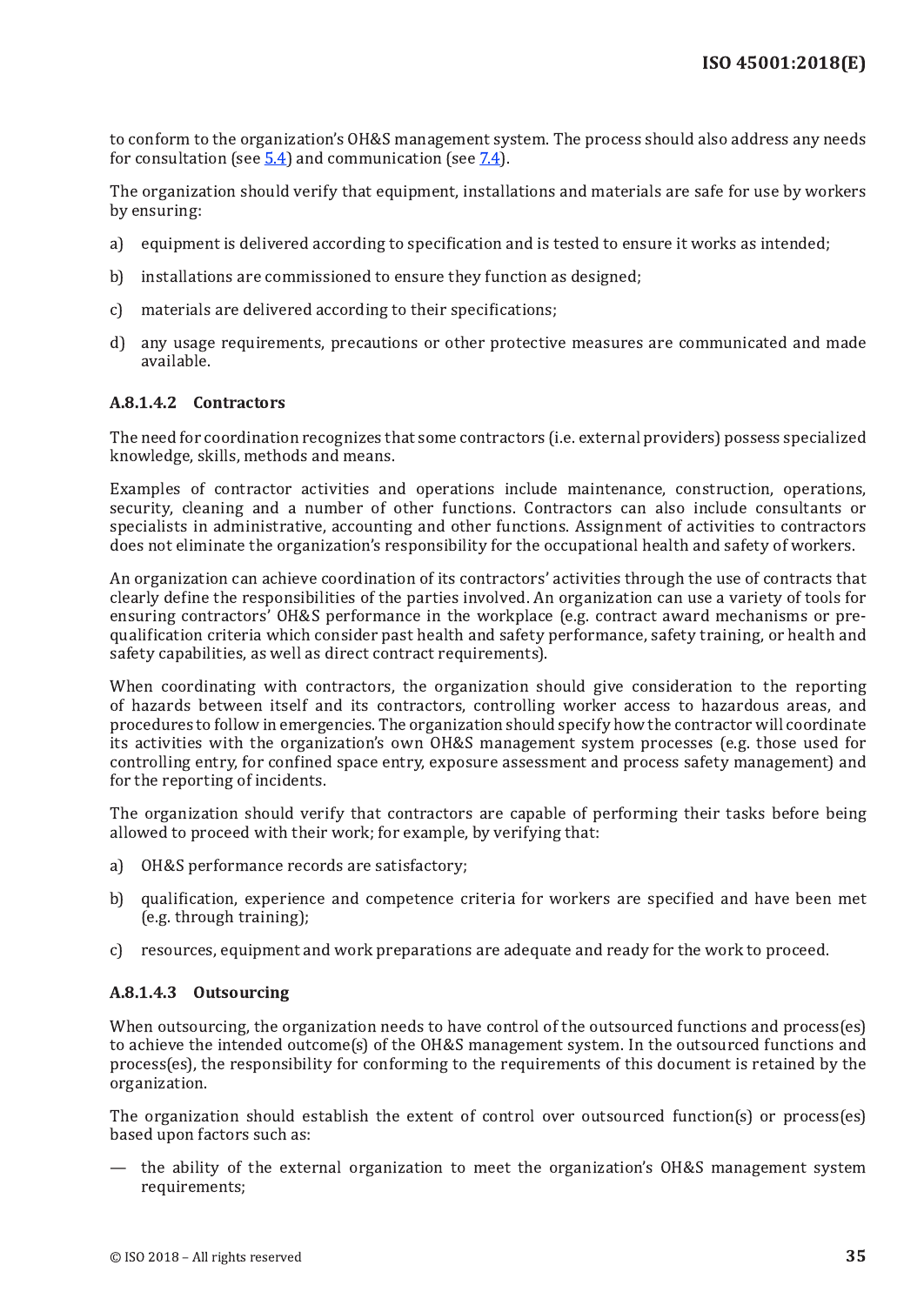- the technical competence of the organization to define appropriate controls or assess the adequacy of controls;
- the potential effect the outsourced process or function will have on the organization's ability to achieve the intended outcome of its OH&S management system;
- the extent to which the outsourced process or function is shared;
- the capability of the organization to achieve the necessary control through the application of its procurement process:
- opportunities for improvement.

In some countries, legal requirements address outsourced functions or processes.

## A.8 .2 Emergency preparedness and response

Emergency preparedness plans can include natural, technical and man-made events that occur inside and outside normal working hours.

## A.9 Performance evaluation A.9 Performance evaluation

## A.9 .1 Monitoring, measurement, analysis and performance evaluation

## A.9.1.1 General

In order to achieve the intended outcomes of the OH&S management system, the processes should be monitored, measured and analysed.

- a) Examples of what could be monitored and measured can include, but are not limited to:
	- 1) occupational health complaints, health of workers (through surveillance) and work environment;
	- 2) work-related incidents, injuries and ill health, and complaints, including trends;
	- 3) the effectiveness of operational controls and emergency exercises, or the need to modify or introduce new controls;
	- 4) competence.
- b) Examples of what could be monitored and measured to evaluate the fulfilment of legal requirements can include, but are not limited to:
	- 1) identified legal requirements (e.g. whether all legal requirements have been determined, and whether the organization's documented information of them is kept up-to-date):
	- 2) collective agreements (when legally binding);
	- 3) the status of identified gaps in compliance.
- Examples of what could be monitored and measured to evaluate the fulfilment of other requirements  $\mathcal{C}$ can include, but are not limited to:
	- 1) collective agreements (when not legally binding);
	- 2) standards and codes;
	- 3) corporate and other policies, rules and regulations;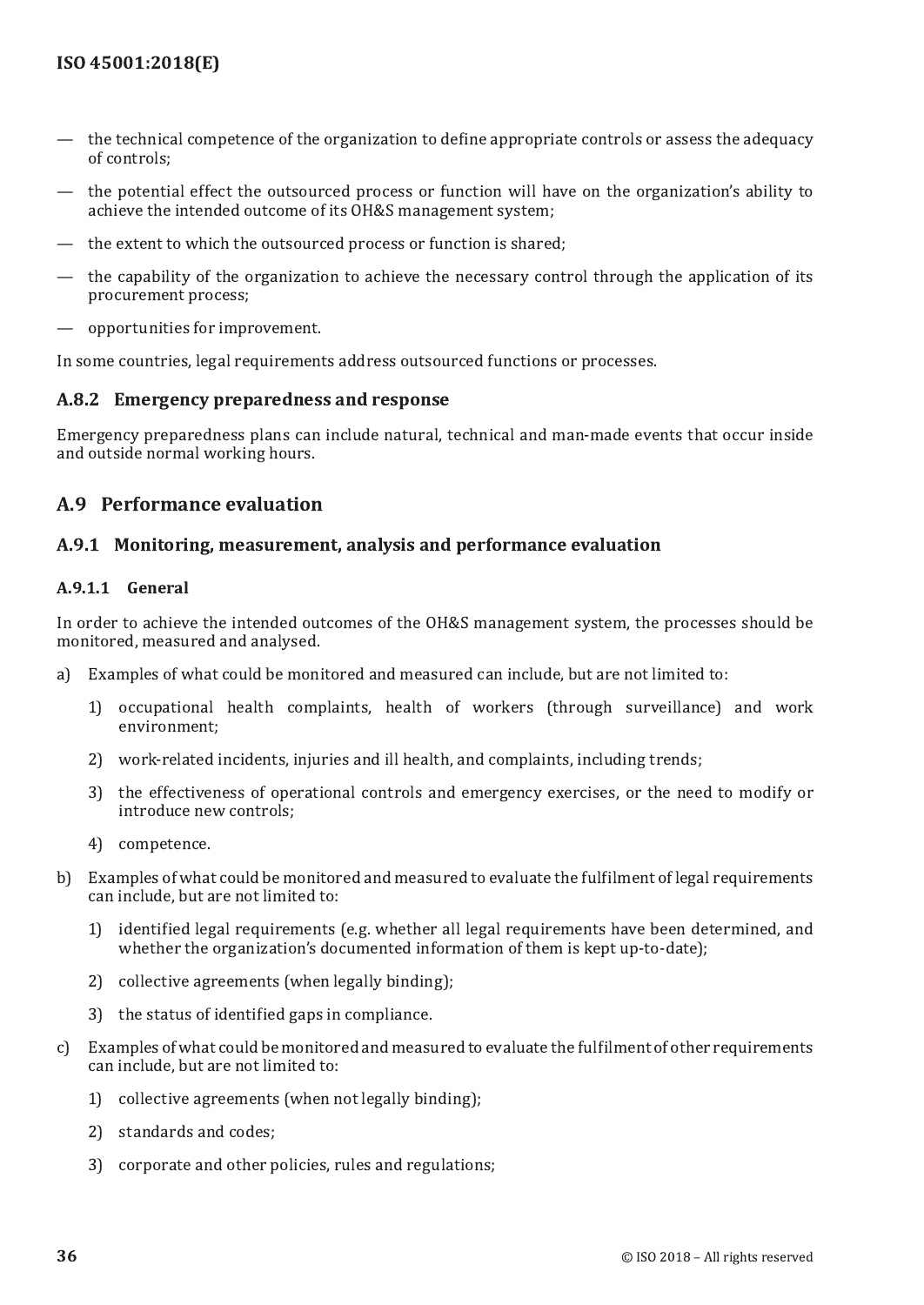- 4) insurance requirements.
- d) Criteria are what the organization can use to compare its performance against.
	- 1) Examples are benchmarks against:
		- i) other organizations;
		- ii) standards and codes;
		- iii) the organization's own codes and objectives;
		- iv) OH&S statistics.
	- 2) To measure criteria, indicators are typically used; for example:
		- if the criterion is a comparison of incidents, the organization may choose to look at frequency, type, severity or number of incidents; then the indicator could be the determined rate within each one of these criteria;
		- ii) if the criterion is a comparison of completions of corrective actions, then the indicator could be the percentage completed on time.

Monitoring can involve continual checking, supervising, critically observing or determining the status in order to identify change from the performance level required or expected. Monitoring can be applied to the OH&S management system, to processes or to controls. Examples include the use of interviews, reviews of documented information and observations of work being performed .

Measurement generally involves the assignment of numbers to objects or events. It is the basis for quantitative data and is generally associated with the performance evaluation of safety programmes and health surveillance. Examples include the use of calibrated or verified equipment to measure exposure to a hazardous substance or the calculation of the safe distance from a hazard.

Analysis is the process of examining data to reveal relationships, patterns and trends. This can mean the use of statistical operations, including information from other similar organizations, to help draw conclusions from the data. This process is most often associated with measurement activities.

Performance evaluation is an activity undertaken to determine the suitability, adequacy and effectiveness of the subject matter to achieve the established objectives of the OH&S management system.

## A.9.1.2 Evaluation of compliance

The frequency and timing of compliance evaluations can vary depending on the importance of the requirement, variations in operating conditions, changes in legal requirements and other requirements and the organization's past performance. An organization can use a variety of methods to maintain its knowledge and understanding of its compliance status.

## A.9.2 Internal audit

The extent of the audit programme should be based on the complexity and level of maturity of the OH&S management system.

An organization can establish objectivity and impartiality of the internal audit by creating a process(es) that separates auditors' roles as internal auditors from their normal assigned duties, or the organization can also use external people for this function.

## A.9 .3 Management review

The terms used in relation to management review should be understood as follows:

a) "suitability" refers to how the OH&S management system fits the organization, its operation, its culture and business systems;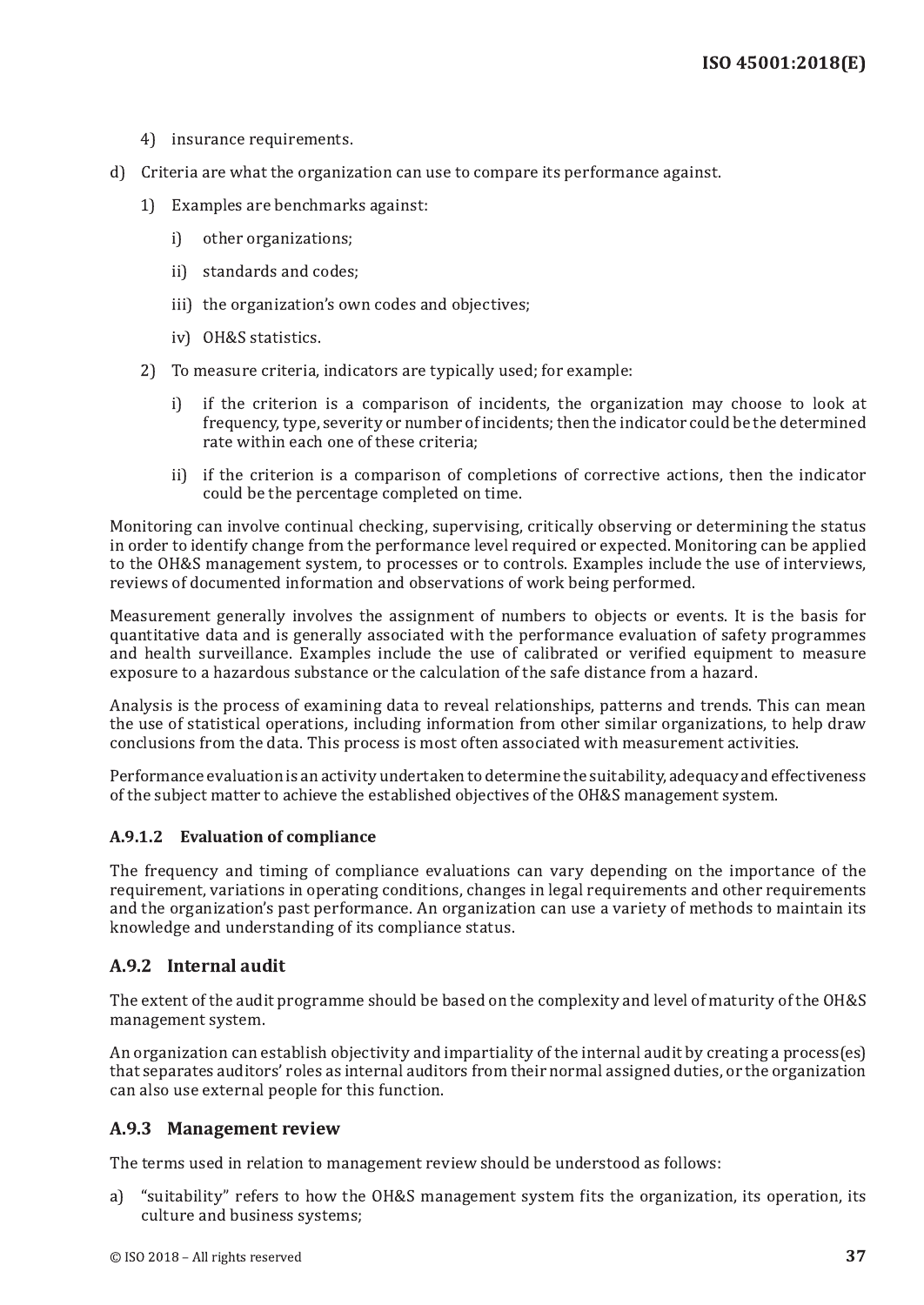- b) "adequacy" refers to whether the OH&S management system is implemented appropriately;
- c) "effectiveness" refers to whether the OH&S management system is achieving the intended outcome.

The management review topics listed in  $9.3$  a) to g) need not be addressed all at once; the organization should determine when and how the management review topics are addressed.

# A.10 Improvement

## A.10 .1 General

The organization should consider the results from analysis and evaluation of OH&S performance, evaluation of compliance, internal audits and management review when taking action to improve.

Examples of improvement include corrective action, continual improvement, breakthrough change, innovation and re-organization.

## A.10 .2 Incident, nonconformity and corrective action

Separate processes may exist for incident investigations and nonconformities reviews, or these may be combined as a single process, depending on the organization's requirements.

Examples of incidents, nonconformities and corrective actions can include, but are not limited to:

- incidents: same level fall with or without injury; broken leg; asbestosis; hearing loss; damage to a) buildings or vehicles where they can lead to OH&S risks;
- h) nonconformities: protective equipment not functioning properly; failure to fulfil legal requirements  $h$ and other requirements; prescribed procedures not being followed;
- c) corrective actions (as indicated by the hierarchy of controls; see 8.1.2): eliminating hazards; substituting with less hazardous materials; redesigning or modifying equipment or tools; developing procedures; improving the competence of affected workers; changing the frequency of use; using personal protective equipment.

Root cause analysis refers to the practice of exploring all the possible factors associated with an incident or nonconform ity by asking what happened , how it happened and why it happened , to provide the input for what can be done to prevent it from happening again.

When determining the root cause of an incident or nonconformity, the organization should use methods appropriate to the nature of the incident or nonconformity being analysed. The focus of root cause analysis is prevention. This analysis can identify multiple contributory failures, including factors related to communication, competence, fatigue, equipment or procedures.

Reviewing the effectiveness of corrective actions [see  $10.2$  f]] refers to the extent to which the implemented corrective actions adequately control the root cause(s).

# A.10 .3 Continual improvement

Examples of continual improvement issues include, but are not limited to:

- a) new technology;
- b) good practices, both internal and external to the organization;
- c) suggestions and recommendations from interested parties;
- d) new knowledge and understanding of occupational health and safety-related issues;
- e) new or improved materials;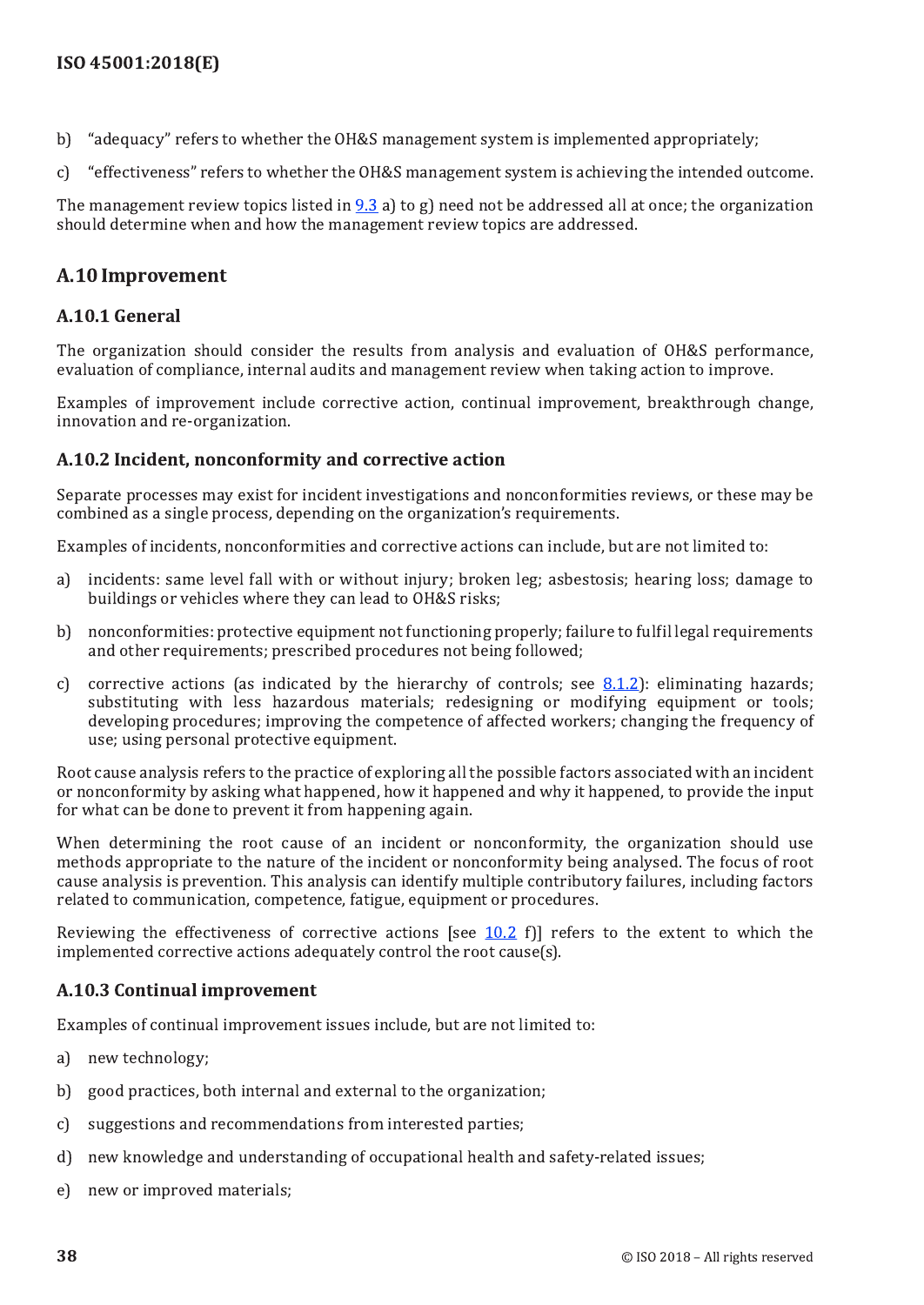- f) changes in worker capabilities or competence;
- g) achieving improved performance with fewer resources (i.e. simplification, streamlining, etc.).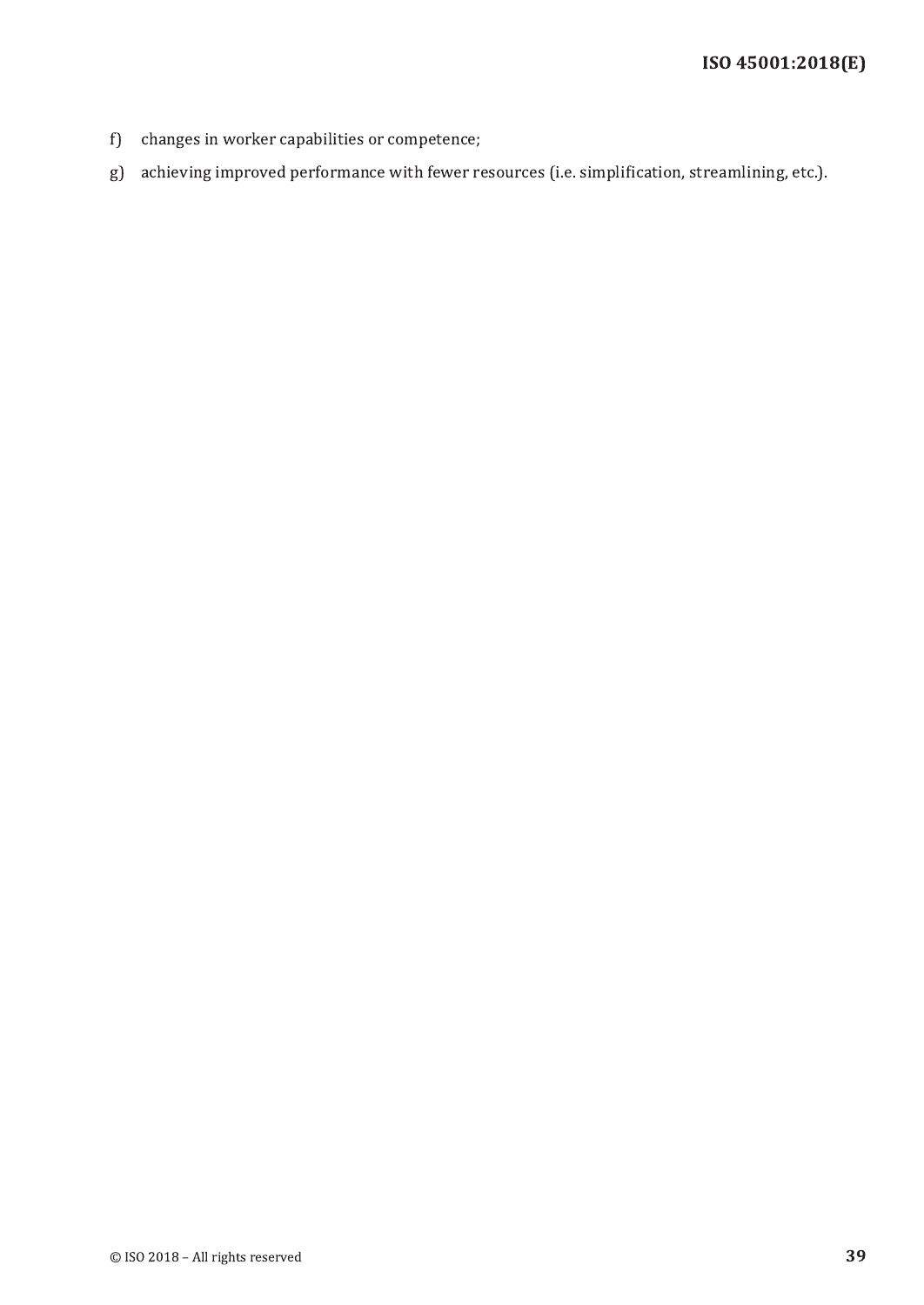# **Bibliography**

- <span id="page-49-0"></span>[1] ISO 9000:2015, Quality management systems - Fundamentals and vocabulary
- [2] ISO 9001, Quality management systems Requirements
- [3] ISO 14001, Environmental management systems Requirements with guidance for use
- [4] ISO 19011, Guidelines for auditing management systems
- [5] ISO 20400, Sustainable procurement Guidance
- [6] ISO 26000, Guidance on social responsibility
- [7] ISO 31000, Risk management Guidelines
- [8] ISO 37500, Guidance on outsourcing
- [9] ISO 39001, Road traffic safety (RTS) management systems Requirements with quidance for use
- [10] ISO Guide 73:2009, Risk management Vocabulary
- [11] IEC 31010, Risk management  $-$  Risk assessment techniques
- [12] ILO. Guidelines on occupational safety and health management systems, ILO-OSH 2001. 2nd ed. International Labour Office, Geneva, 2009. Available at: http://www.ilo.org/safework/ info/standards-and-instruments/WCMS 107727/lang--en/index.htm
- [13] ILO. International Labour Standards (including those on occupational safety and health). International Labour Office, Geneva. Available at: http://www.ilo.org/normlex (click on "instruments", then "Conventions and Recommendations by subject")
- [14] OHSAS 18001. Occupational health and safety management systems Requirements. 2nd ed. OHSAS Project Group, London, July 2007, ISBN 978 0 580 50802 8
- [15] OHSAS 18002. Occupational health and safety management systems Guidelines for the implementation of OHSAS 18001:2007. 2nd ed. OHSAS Project Group, London, Nov 2008, ISBN 9780580616747 . . . . . . . . . . . . . . .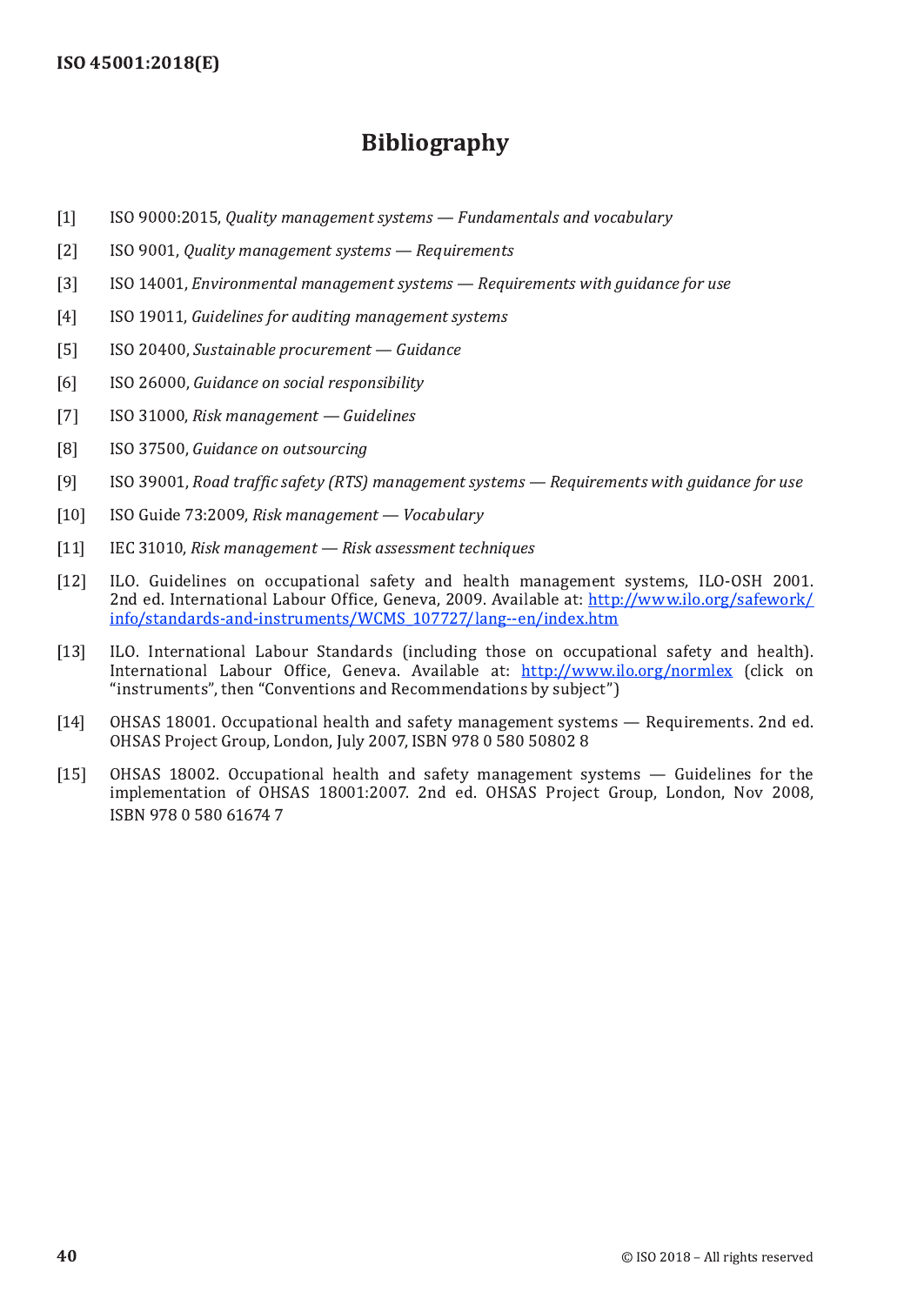## **Alphabetical index of terms**

audit 3.32

competence 3.23

conformity 3.33

consultation 3.5

continual improvement 3.37

contractor 3.7

corrective action 3.36

documented information 3.24

effectiveness 3.13

hazard 3.19

incident 3.35

injury and ill health 3.18

interested party 3.2

legal requirements and other requirements 3.9

management system 3.10

measurement 3.31

monitoring 3.30

nonconformity 3.34

objective 3.16

occupational health and safety management system 3.11 OH&S management system

occupational health and safety objective 3.17 OH&S objective

occupational health and safety opportunity 3.22 OH&S opportunity

occupational health and safety performance 3.28 OH&S performance

occupational health and safety policy 3.15 OH&S policy

occupational health and safety risk 3.21 OH&S risk

organization 3.1 outsource, verb 3.29 participation 3.4 performance 3.27 policy 3.14 procedure 3.26 process 3.25 requirement 3.8 risk 3.20 top management 3.12 worker 3.3

workplace 3.6

© ISO 2018 - All rights reserved